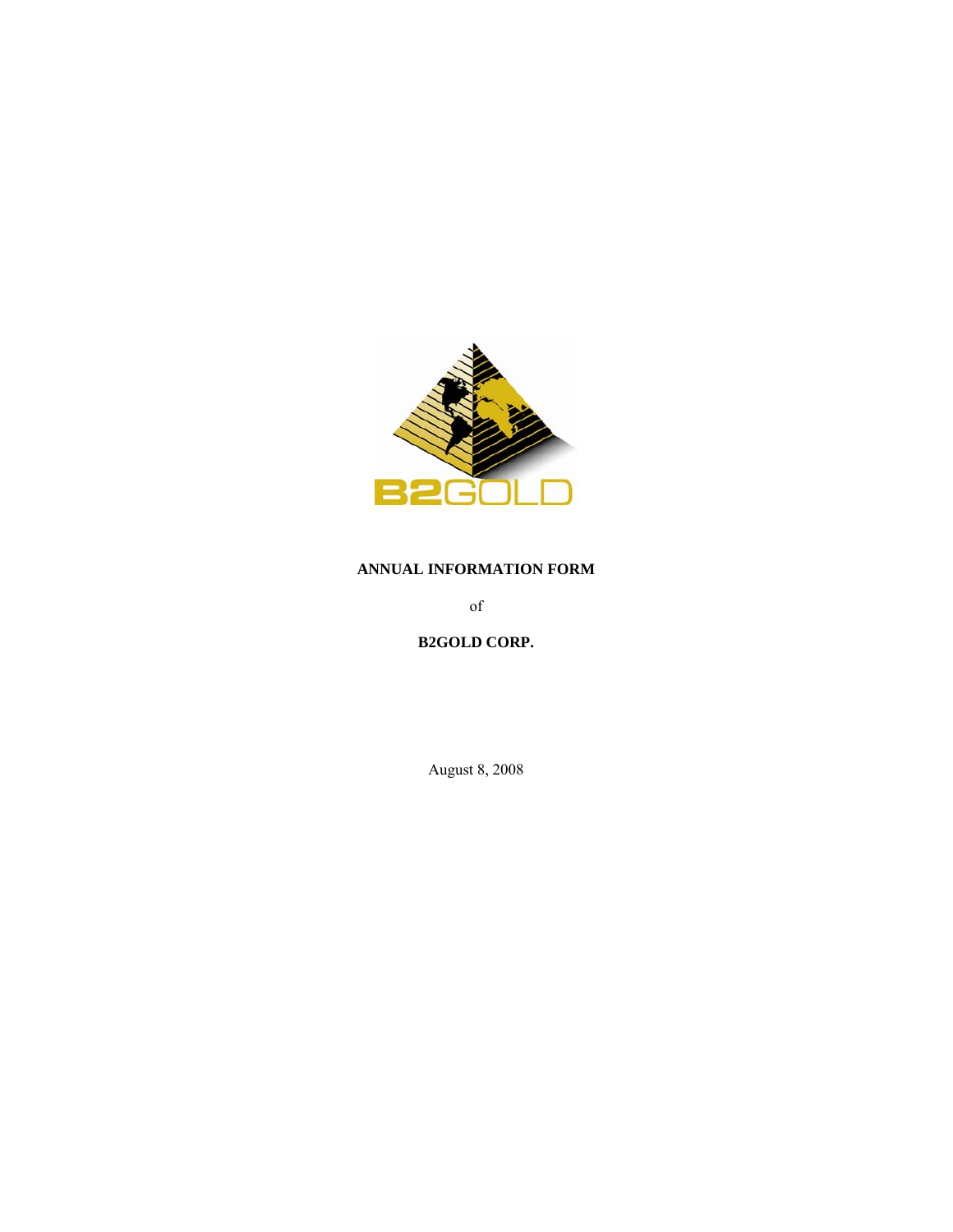# **TABLE OF CONTENTS**

# Page

|                  | 26  |
|------------------|-----|
| <b>DIVIDENDS</b> | -34 |
|                  |     |
|                  |     |
|                  |     |
|                  |     |
|                  |     |
|                  |     |
|                  | -46 |
|                  |     |
| <b>PROMOTERS</b> |     |
|                  |     |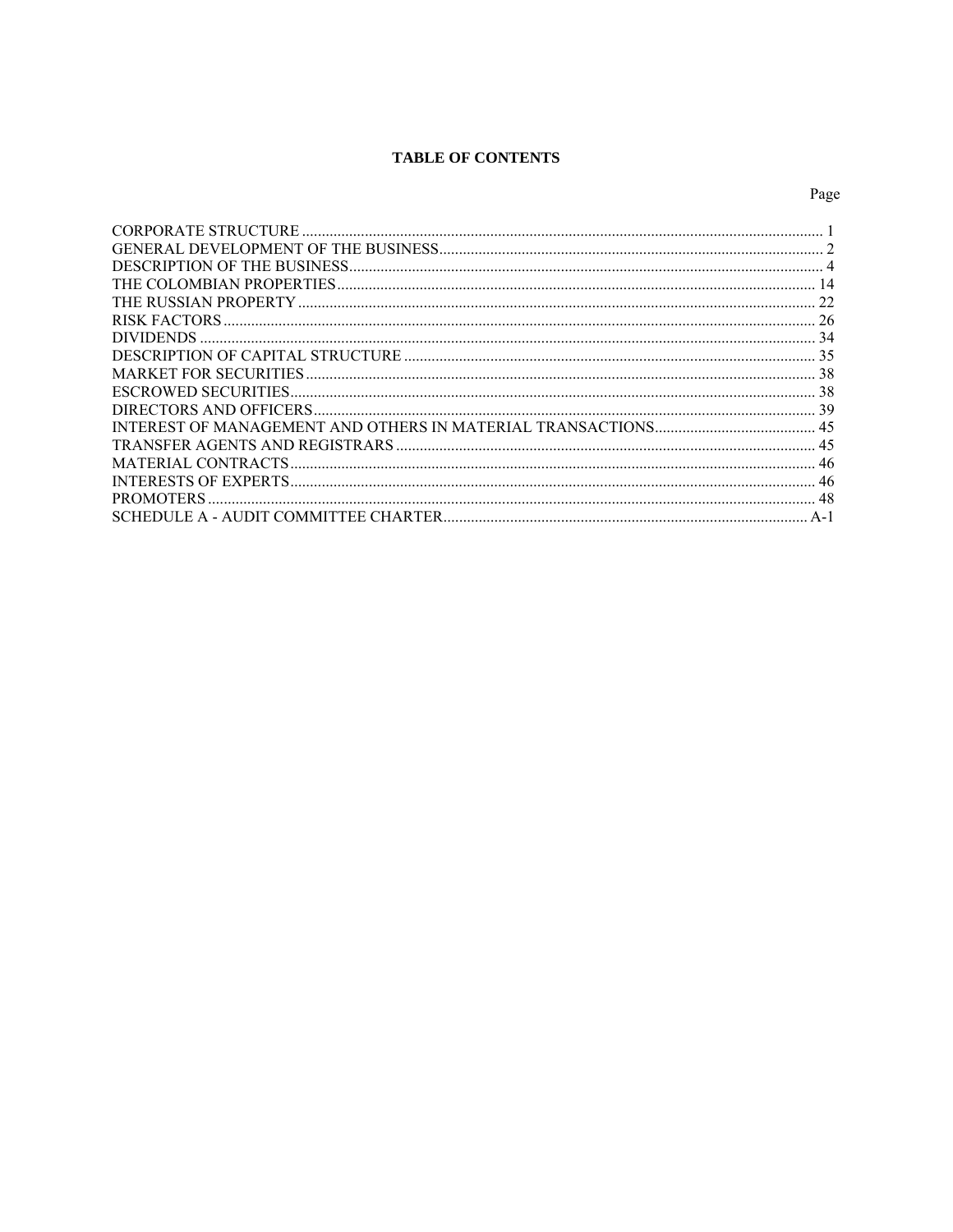#### **B2GOLD CORP.**

### **ANNUAL INFORMATION FORM**

#### **Dated August 8, 2008**

### <span id="page-2-0"></span>**CORPORATE STRUCTURE**

#### **Name, Address and Incorporation**

B2Gold Corp. ("**B2Gold**" or the "**Company**") was incorporated under the *Business Corporations Act* (British Columbia) (the "**BCBCA**") on November 30, 2006. B2Gold's registered office is located at Suite 1600, 925 West Georgia Street, Vancouver, British Columbia, V6C 3L2 and its head office is located at Suite 3100, Three Bentall Centre, 595 Burrard Street, Vancouver, British Columbia, V7X 1J1. References to the "Company" include its whollyowned subsidiaries as the context requires.

#### **Intercorporate Relationships**

The following is a diagram of the intercorporate relationships among B2Gold and its subsidiaries.



Notes:

(1) A subsidiary of Kinross Gold Corporation currently holds 100% of the shares of Gazlink Holding Limited. Under the terms of the Purchase Agreement (defined below), B2Gold has the right to acquire a 37.5% joint venture interest in Gazlink Holding Limited, the joint venture company that will hold 100% of the shares of a Russian company that will hold the East and West Kupol licenses. If there is a change in the structure of the proposed Kupol JV, B2Gold may never acquire any direct or indirect interest in Gazlink Holding Limited or Kupol Opco. See "Description of the Business – Interest in the Principal Properties – East and West Kupol Licenses

(2) B2Gold is currently entitled to a 51% interest in AngloGold Ashanti Northern Colombia Holdings Limited, which indirectly owns the Quebradona property. However, under the Colombia JV Agreement, AngloGold is entitled to maintain a 49% interest or to increase its interest to 51% or 65%, in which case B2Gold's interest would be reduced accordingly. See "Description of the Business – Interest in the Principal Properties – Colombia Joint Venture Agreement".

(3) Colombian branches are not separate legal entities.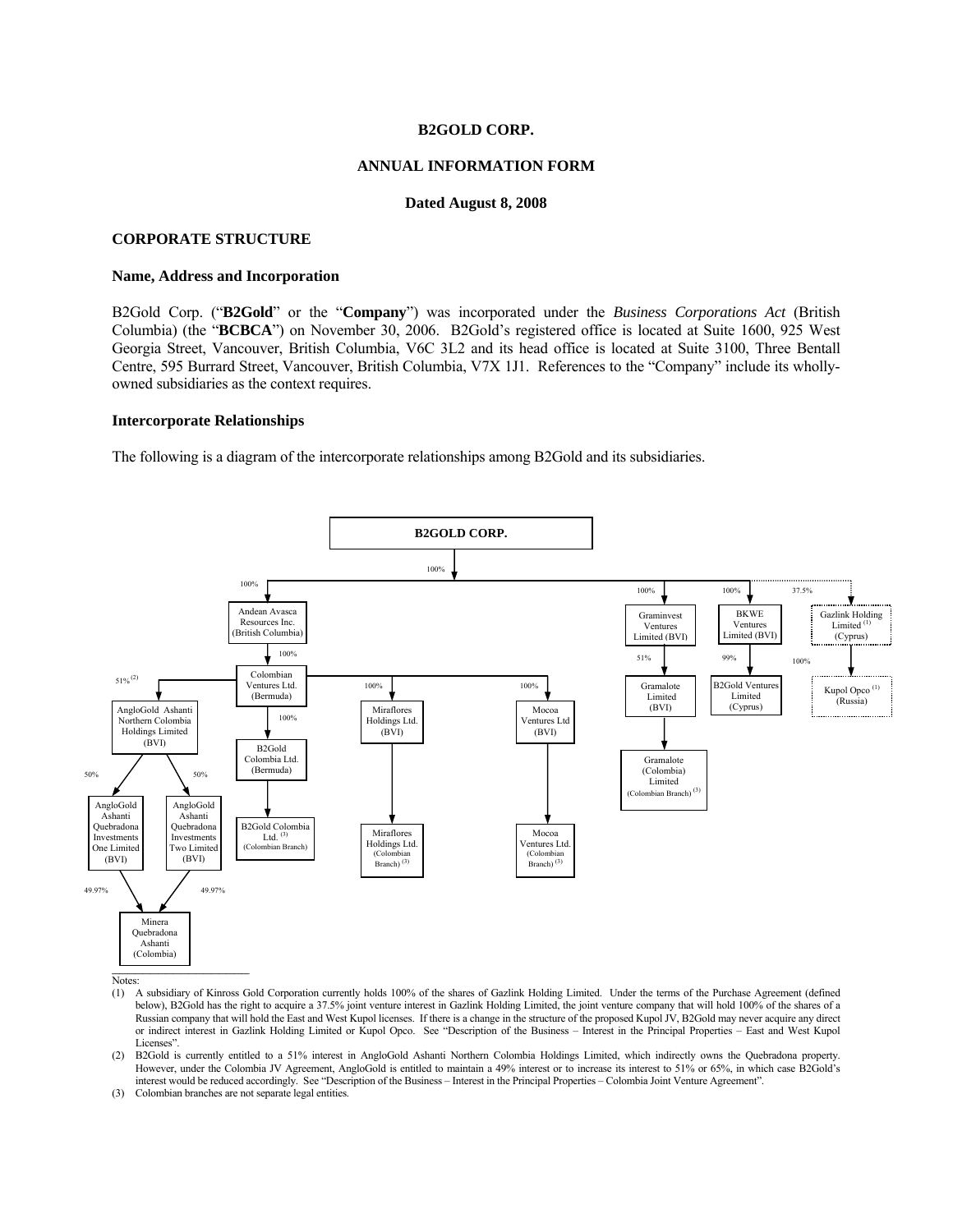#### <span id="page-3-0"></span>**GENERAL DEVELOPMENT OF THE BUSINESS**

The Company is a mineral exploration company focused on the acquisition, exploration and development of interests in precious metals properties worldwide. The Company's interests in mineral properties that are considered to be material are its interests in the Gramalote, Quebradona and Miraflores properties in Colombia and the East and West Kupol licenses in Russia. The Company also holds a 100% interest in the Mocoa property in Colombia. These properties are at various stages of exploration, either with drilling previously completed on the property or with drill ready targets and drilling scheduled to commence or continue in 2008.

In connection with the completion of the arrangement transaction between Bema Gold Corporation ("**Bema**") and Kinross Gold Corporation ("**Kinross**") in February 2007, B2Gold acquired certain assets pursuant to a purchase and sale agreement dated December 21, 2006 (the "**Purchase Agreement**") among Kinross, White Ice Ventures Limited, 6674321 Canada Inc., a wholly-owned subsidiary of Kinross ("**6674321**") and B2Gold. B2Gold acquired, among other things, all of the issued and outstanding shares of Andean Avasca Resources Inc. ("**AARI**"). AARI indirectly has the right to earn a material interest in a number of properties in Colombia, including Quebradona, pursuant to the terms of a joint venture agreement originally entered into between AngloGold Ashanti Limited ("**AngloGold**"), Sociedad Kedahda S.A. (now AngloGold Ashanti Colombia S.A), a subsidiary of AngloGold ("**AngloGold Colombia**"), Bema and AARI, formerly a wholly-owned subsidiary of Bema.

The Purchase Agreement also provides for B2Gold to acquire a 37.5% joint venture interest in the East and West Kupol licenses, which cover property adjacent to the Kupol Mine developed by Bema in the Chukotka Autonomous Region in the Russian Federation. The acquisition of this interest is subject to the receipt of certain consents and the completion of transfers and other steps relating to the transfer of the East and West Kupol licenses to a subsidiary of Chukotka Mining and Geological Company ("**CMGC**") and the subsequent acquisition of a 100% interest in the company holding the East and West Kupol licenses by Gazlink Holding Limited, the joint venture company, the indirect shareholders of which are proposed to be the Company, Kinross and Chukotsnab State Unitary Enterprise or its successor in interest ("**CUE**"). The Company and Kinross are currently sharing equally the initial funding of the cost of exploration activities on the East and West Kupol license area.

As partial consideration under the Purchase Agreement, on February 26, 2007, B2Gold issued 2,722,500 Common Shares to 6674321 at an issue price of C\$0.02 per share, together with promissory notes in the aggregate amount of US\$7,453,700. The Company has also reserved for issuance an additional 2,722,500 Common Shares at an issue price of C\$0.02 per share, which are expected to be issued to 6674321, together with promissory notes in the aggregate amount of US\$7,453,700, upon the completion of the acquisition of B2Gold's interest in the East and West Kupol licenses. In December 2007 and February 2008, the Company repaid approximately US\$2,300,000 and US\$2,600,000, respectively, of the amounts owing under the promissory notes issued to 6674321 (paid from the net proceeds of the Company's initial public offering). As at the date of this Annual Information Form, approximately US\$2,600,000 remains payable under the promissory notes.

In connection with the Purchase Agreement, B2Gold also acquired an option to acquire from Bema approximately 35% of the issued and outstanding shares of Consolidated Puma Minerals Corp. B2Gold subsequently elected not to exercise this option and it expired unexercised on February 27, 2008.

On February 26, 2007, B2Gold completed a non-brokered private placement of 3,000,999 Common Shares at a price of C\$0.02 per share for gross proceeds of C\$60,019.98. The private placement was completed with certain directors, officers and employees of B2Gold and other investors. The net proceeds from this private placement were used to fund the start-up costs for B2Gold and for working capital and general corporate purposes.

On June 29, 2007, B2Gold established the B2Gold Corp. Incentive Plan (the "**Incentive Plan**") for the benefit of directors, officers, employees and service providers of B2Gold and issued to the trustees of the Incentive Plan options to acquire 4,955,000 Common Shares. On October 12, 2007, following the exercise of these options, an aggregate of 4,955,000 Common Shares were issued to the trustees of the Incentive Plan at a price of C\$0.02 for gross proceeds of C\$99,100. Such shares are currently held in trust by the trustees for future beneficiaries under the Incentive Plan.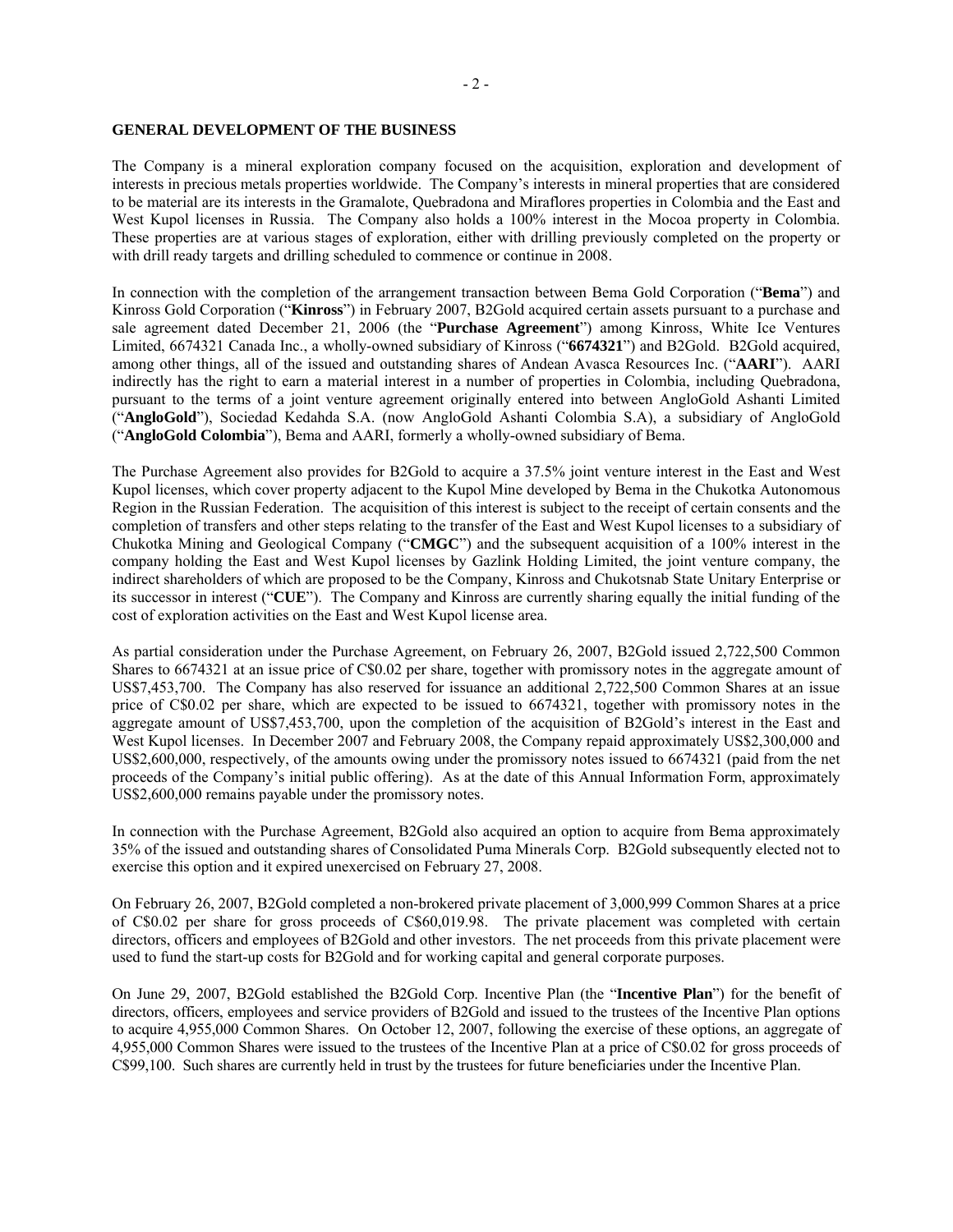On July 25, 2007, B2Gold completed a non-brokered private placement of 41,599,000 Common Shares at a price of C\$0.02 per share for gross proceeds of C\$831,980. The private placement was completed with certain directors, officers and employees of B2Gold and other investors. The net proceeds from this private placement and the Common Shares issued on October 12, 2007 were used to fund the start-up costs for B2Gold and for working capital and general corporate purposes.

On August 21, 2007, B2Gold entered into a binding memorandum of understanding with respect to the purchase by B2Gold of 25% of the issued and outstanding shares of Gramalote Limited ("**Gramalote BVI**") from Robert Allen, Gustavo Koch, Robert Shaw and Sergio Aristizabal (collectively referred to as "**Grupo Nus**"). Gramalote BVI holds a 100% interest in the Gramalote property. B2Gold subsequently entered into a definitive purchase and sale agreement with Grupo Nus on October 26, 2007 in respect of the acquisition of the shares of Gramalote BVI from Grupo Nus (the "**Gramalote Purchase Agreement**") and paid to Grupo Nus the consideration payable in respect of the first stage of closing under the Gramalote Purchase Agreement.

On September 20, 2007, B2Gold completed a non-brokered private placement of 25,000,000 Common Shares at a price of C\$0.40 per share for gross proceeds of C\$10,000,000. The private placement was completed with certain directors, officers and employees of B2Gold and other investors. The net proceeds from this private placement were used to partially fund the acquisition by B2Gold of a 25% interest in Gramalote BVI, to fund exploration in Colombia and Russia and for working capital and general corporate purposes.

On October 24, 2007, B2Gold completed a brokered private placement of 15,000,000 Common Shares at a price of C\$1.00 per share for gross proceeds of C\$15,000,000. Genuity Capital Markets, Canaccord Capital Corporation and GMP Securities L.P. acted as agents in connection with the private placement. The net proceeds from this private placement have been used to fund a portion of the remaining payments for the completion of the acquisition of the 25% interest in Gramalote BVI, to fund exploration in Colombia and Russia and for working capital and general corporate purposes.

On December 6, 2007, B2Gold completed its initial public offering of 40,000,000 Common Shares at a price of C\$2.50 per share for gross proceeds of C\$100,000,000. In connection with the completion of the offering, the Common Shares of B2Gold commenced trading on the TSX Venture Exchange under the symbol "BTO". The initial public offering was distributed through an underwriting syndicate led by Genuity Capital Markets, GMP Securities L.P. and Canaccord Capital Corporation, and included Orion Securities Inc., BMO Capital Markets Inc. and Haywood Securities Inc. The net proceeds from this offering have been used and will be used for the repayment of indebtedness under the Purchase Agreement, to fund a portion of the remaining payments for the completion of the acquisition of the 25% interest in Gramalote BVI, to fund exploration in Colombia and Russia, to evaluate properties for acquisition purposes and for working capital and general corporate purposes.

On February 13, 2008, the Company entered into a binding memorandum of agreement ("**MOA**") with AngloGold that expanded on and superseded the non-binding memorandum of understanding between the Company and AngloGold dated November 26, 2007. Pursuant to the terms of the MOA, the parties agreed to terminate AngloGold's right to acquire 20% of the voting shares of AARI, terminate the Company's obligation with respect to the listing of AARI's shares, amend certain Colombian joint venture arrangements to which subsidiaries of the Company and AngloGold are parties and for the Company to acquire additional interests in mineral properties in Colombia.

On May 15, 2008, the Company entered into the Agreement to Amend the Relationship, Farm-Out and Joint Venture Agreement and regarding Gramalote Limited and Other Matters (the "**Colombia JV Amending Agreement**") between AngloGold, AngloGold Colombia, Compania Kedahda Ltd. ("**Kedahda BVI**"), AARI and the Company, to implement the transactions agreed to in the MOA. Pursuant to the terms of the Colombia JV Amending Agreement, the Company and AngloGold completed several transactions and entered into definitive agreements that altered the existing relationship between the parties under the Colombia JV Agreement (as defined below) including, among other things: (i) the termination of AngloGold's right to acquire 20% of the voting securities of AARI and the Company's obligation to list those shares on a stock exchange; (ii) the transfer by AngloGold to the Company of all of its rights and interests in the Miraflores property such that the Company now holds a 100% interest in the Miraflores property; and (iii) the transfer by AngloGold to the Company of a 100%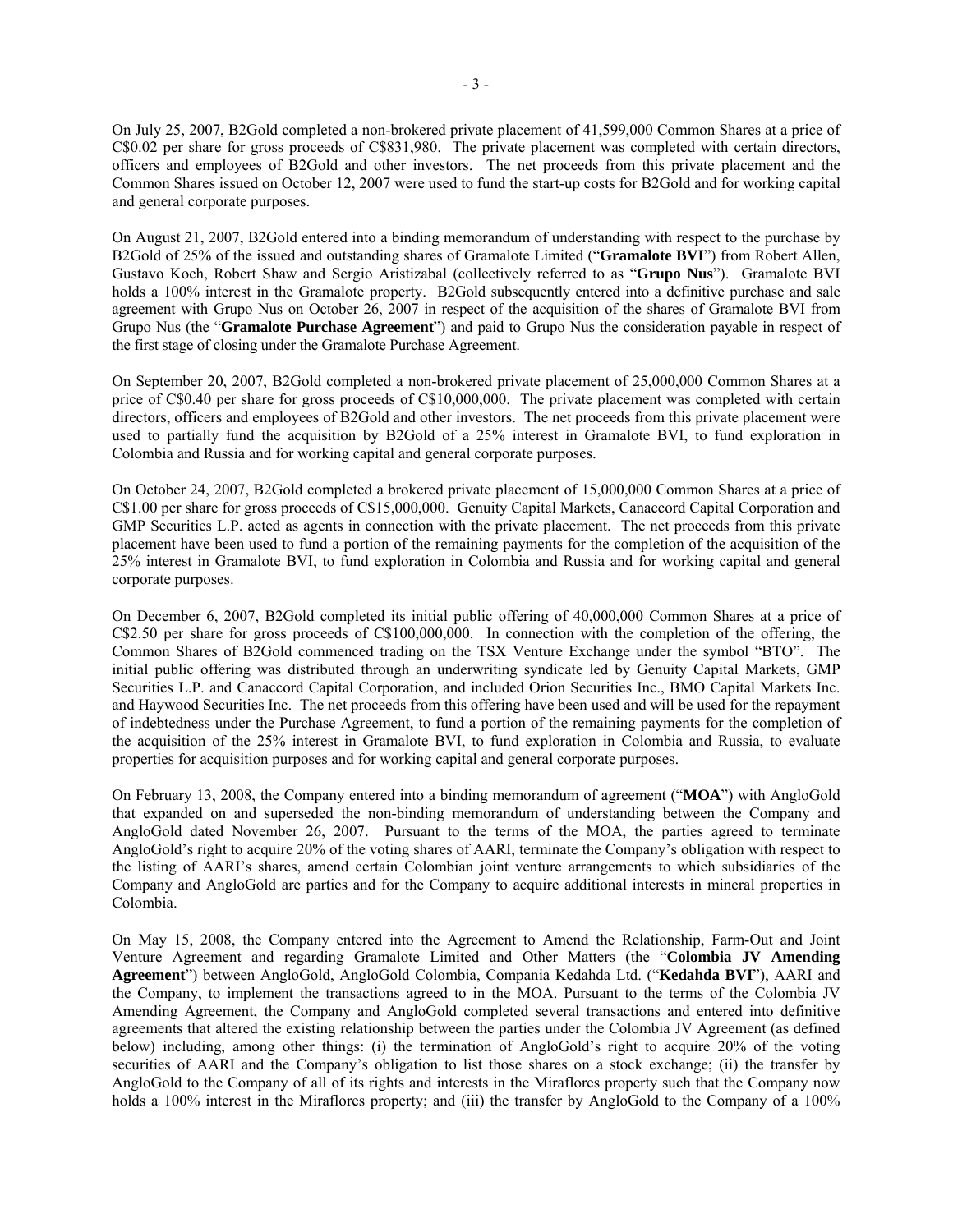<span id="page-5-0"></span>interest (subject to AngloGold retaining a 1% royalty) in the Mocoa property, a copper/molybdenum deposit located in the south of Colombia.

In consideration of the termination of AngloGold's right to acquire 20% of the voting securities of AARI and in consideration of the other rights and the transfer to the Company of certain mineral prospects in Colombia as outlined above, the Company issued to AngloGold units comprised of an aggregate of 25,000,000 Common Shares and 21,400,000 warrants to purchase Common Shares. The warrants, which are exercisable at any time prior to May 15, 2011, consist of 11,000,000 warrants exercisable at a price of C\$3.34 per share and 10,400,000 warrants exercisable at a price of C\$4.25 per share.

Pursuant to the terms of the Colombia JV Amending Agreement, the Company granted to AngloGold registration rights to qualify a resale of its securities by prospectus and a pre-emptive right to subscribe for securities issued by the Company on the same basis as such issuances are made, other than issuances of securities made to acquire properties or pursuant to employee incentive plans, in order to maintain its percentage ownership of Common Shares of the Company. This right will continue for the lesser of a period of three years or until AngloGold owns less than 10% of the outstanding Common Shares of the Company.

#### **DESCRIPTION OF THE BUSINESS**

#### **General**

B2Gold's strategic focus is to acquire interests in mineral properties with demonstrated potential for hosting economic mineral deposits with gold deposits as the primary focus, to undertake exploration and drilling campaigns to define and develop resources and services on these properties and to develop, construct and operate mines on such properties. The properties owned by the Company or in which the Company has an interest, are at various stages of exploration, either with drilling having occurred on the property or with drill ready targets and drilling scheduled to commence or continue in 2008. The Company's interests that are considered to be material are its interests in the Gramalote, Quebradona and Miraflores properties in Colombia and the East and West Kupol licenses in Russia. The Company also holds a 100% interest in the Mocoa property in Colombia.

References to the business of the Company include the business conducted by B2Gold and its wholly-owned subsidiaries. References to the "Company" include its wholly-owned subsidiaries as the context requires.

#### Principal Properties

The Gramalote property is located approximately 230 kilometres northwest of the Colombian capital of Bogota and approximately 80 kilometres northeast of Medellin, the regional capital of the Department of Antioquia. Initial reconnaissance prospecting initiated in 1995 by Metallica Resources Inc. identified the large-tonnage bulk-mineable potential of the Gramalote Ridge area. Subsequent exploration managed by AngloGold Colombia confirmed this potential and identified additional outlying gold anomalies in the area surrounding the Gramalote Ridge mineral system. The exploration by AngloGold Colombia has identified three target types within the Gramalote property including, an advanced phase target undergoing drilling at Gramalote Ridge, outlying targets within four to five kilometres of Gramalote Ridge and various early phase, rock and stream sediment sample anomalies within the 175 square kilometre area of interest at the Gramalote property.

The Quebradona property is located approximately 220 kilometres northwest of the Colombian capital of Bogota and approximately 60 kilometres south-southwest of Medellin. The Quebradona property contains at least five early-phase exploration target areas, including La Aurora, La Isabela, La Sola, El Chaquiro and El Tenedor. Surface exploration at the Quebradona property completed by AngloGold Colombia and the Company has returned anomalous gold values indicative of the presence of potentially economic porphyry-style gold mineralization in each of the target areas. The exploration program is intended to determine the existence of possible large-tonnage, low grade deposits that may be amenable to open-pit mining and low cost mineral extraction.

The Miraflores property is located approximately 190 kilometres west-northwest of the Colombian capital of Bogota and approximately 55 kilometres north of Pereira, the regional capital of the Department of Risaralda. Various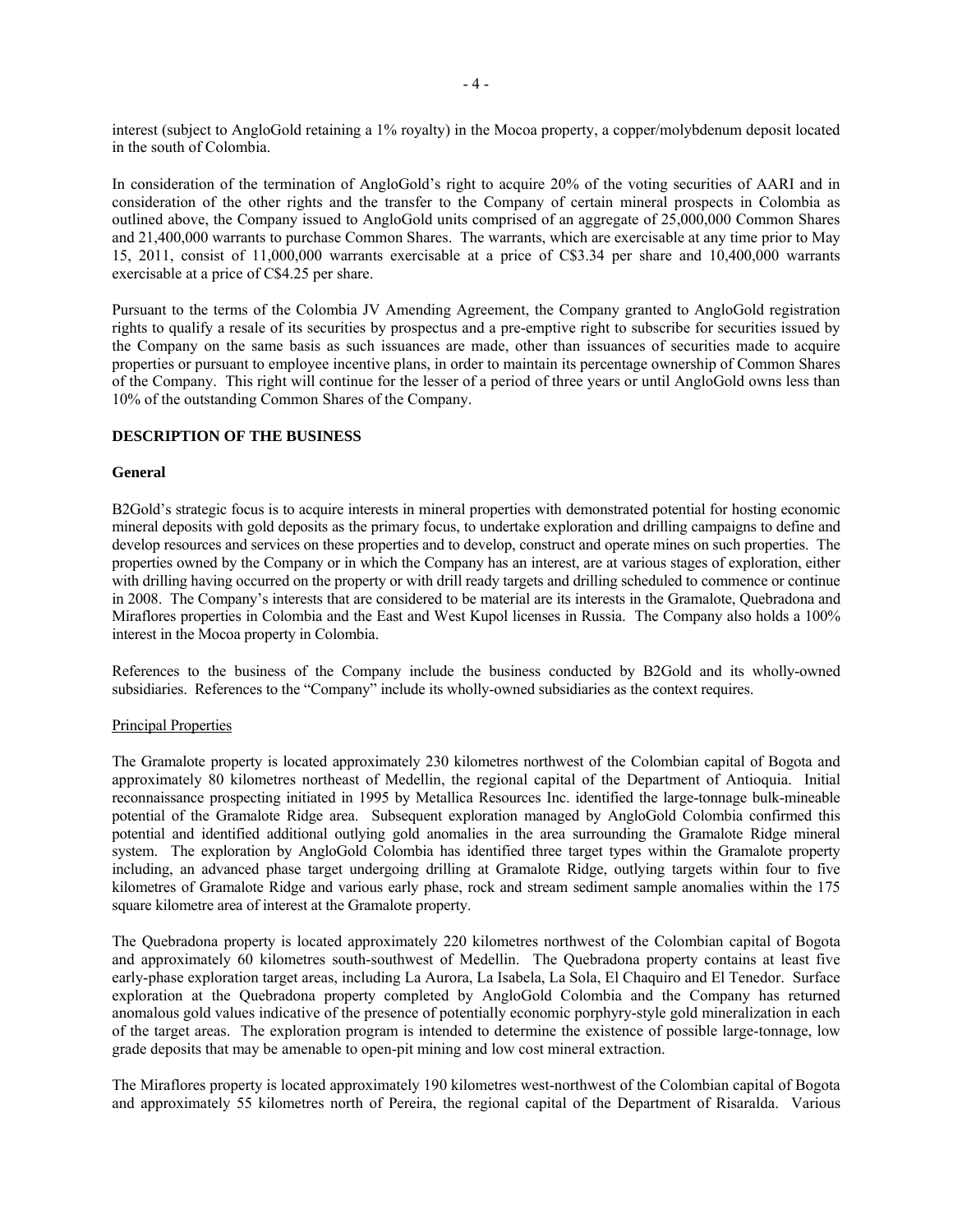studies of the Miraflores property and its gold contents have been completed over the last 20 years, including studies by the Colombian government and international exploration companies. Initial diamond drilling and metallurgical test work completed by AngloGold Colombia and the Company have been successful at delineating a significant low-grade medium-tonnage gold occurrence that may be amenable to bulk tonnage mining and low cost mineral extraction techniques. Structurally controlled high grade zones exist within the bulk tonnage that may present an opportunity for a low tonnage, high grade underground mining operation. Based on the favourable results to date, the proposed exploration program is intended to further evaluate the mineral potential of the Miraflores property.

The East and West Kupol licenses are located in eastern Russia approximately 220 and 200 kilometres, respectively, southeast of the city of Bilibino and approximately 410 and 430 kilometres, respectively, northwest of Anadyr, on the boundary between the Anadyrski and Bilibinski districts within the Chukotka Autonomous Region. The licenses cover a combined area of approximately 425 square kilometres and are situated around the Kupol mine that is currently being constructed by Kinross and CUE. Past exploration by Anyusk State Mining and Geological Company has identified a number of mineral occurrences proximal to the large Kupol gold-silver deposit, including quartz vein systems at Prekup and Dublon and several areas of anomalous soil and rock float geochemistry associated with altered and weakly veined host rocks. A multi-faceted exploration program began on the East and West Kupol licenses in April 2008, including geological mapping, soil sampling, trenching and diamond drilling.

## Mocoa Property

The Mocoa property is located approximately 465 kilometres southwest of the Colombian capital of Bogota and 10 kilometres north of the town of Mocoa, an agricultural centre and the capital of Department of Putumayo. The Mocoa property was discovered through regional geochemical exploration by a joint venture of the United Nations and Ingeominas and Ecominas (Colombian state agencies). Between 1978 and 1983, the joint venture explored the deposit with 31 drill holes totalling 18,321 metres. As a result of the exploration, the joint venture was able to complete an estimate of mineral resources and reserves, in accordance with industry standards at the time. The historical estimate was prepared prior to the implementation of National Instrument 43-101 – *Standards of Disclosure for Mineral Projects* ("**NI 43-101**") and is not compliant with current accepted resource and reserve classifications. The Company's exploration program is intended to verify the historic mineralization and to expand the area of previous known mineralization.

### **Competitive Conditions**

The precious metal mineral exploration and mining business is a competitive business. The Company competes with numerous other companies and individuals in the search for and the acquisition of quality precious metal mineral properties. The ability of the Company to acquire precious mineral properties in the future will depend not only on its ability to develop it present properties, but also on its ability to select and acquire suitable producing properties or prospects for precious metal development or mineral exploration.

### **Employees**

The Company's business is administered principally from its head office in Vancouver, British Columbia, Canada. The Company also has offices in Bogota and Medellin, Columbia. At July 31, 2008, the Company had 33 full time employees and 1 part time employee.

### **Regulatory and Environmental**

*Colombia* 

### Regulatory

Mining activities in Colombia are regulated by the Mining Code. Foreign individuals and companies may apply for and hold mining title on the same basis as local investors. Surface rights are not governed by the Mining Code and must be acquired directly from the surface rights holders.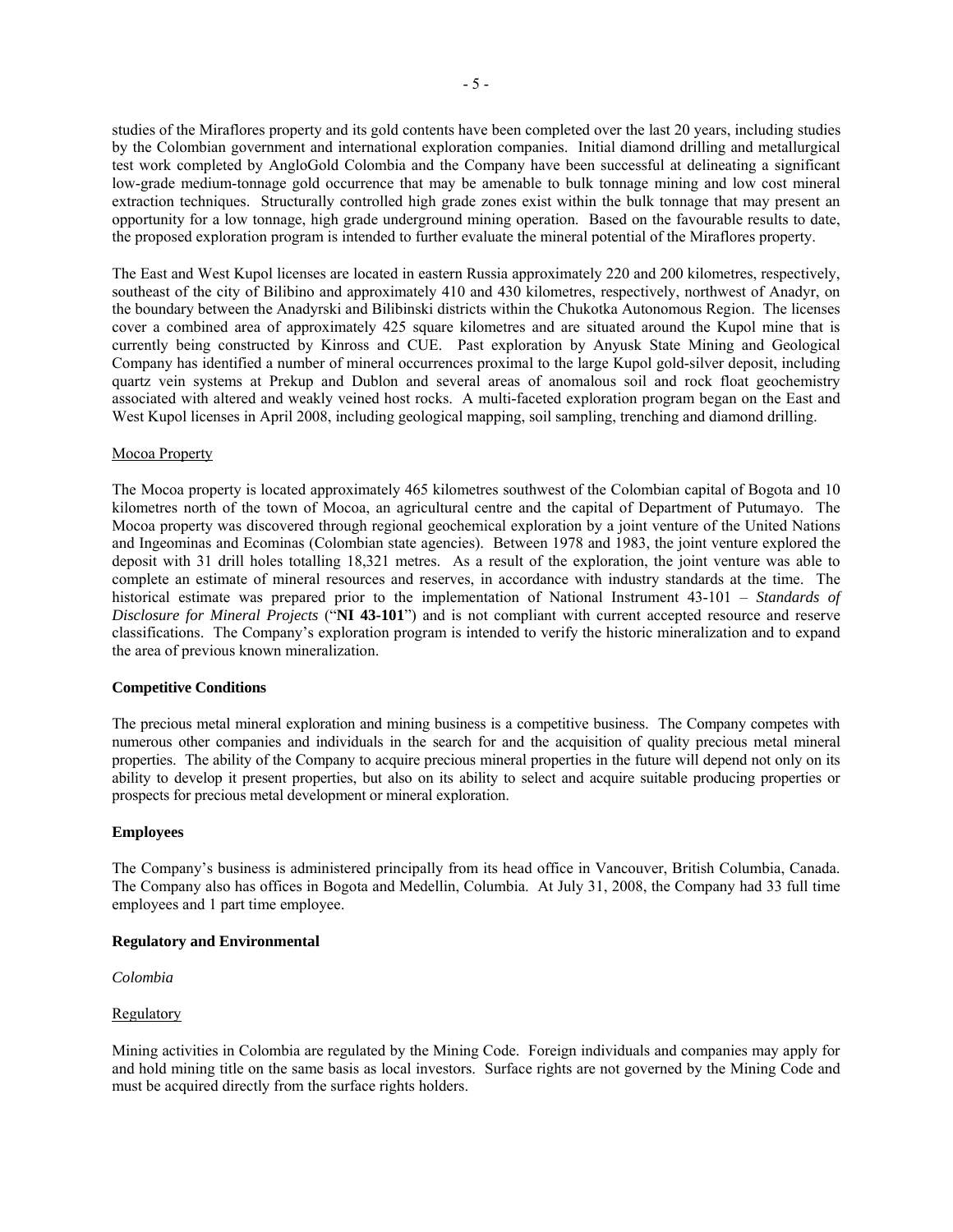The 1988 Mining Code establishes four types of mining title: permits, exploration licenses, exploitation licenses and concession contracts. An exploration license grants the holder the exclusive right to perform, in a prescribed area, work directed to identifying commercially exploitable mineral deposits and reserves. There are three types of exploration licenses: small, medium, and large mining activity licenses. The type of exploration license is determined by the anticipated volume or tonnage of materials to be extracted from the mine to be developed on the property. During the term of the exploration license, reports on work performed on the property must be filed with the Ministry of Mines and Energy. The Ministry of Mines and Energy subsequently makes a definitive project classification based on the information field. The Ministry of Mines and Energy has the right to reclassify the project every five years during the exploration phase. There is a maximum size area for each type of exploration license. The term of an exploration license is determined by the area covered as follows:

| <b>Original Area</b>              | <b>Type</b> | Term    | <b>Extension</b> |
|-----------------------------------|-------------|---------|------------------|
| Up to 100 hectares                | Small       | 1 vear  | 1 vear           |
| 100 hectares up to 1,000 hectares | Medium      | 2 years | 1 vear           |
| 1,000 hectares or more            | Large       | 5 years | N/A              |

On expiry of an exploration license for small mining activity and any extensions thereof, the license can be converted, on compliance with prescribed conditions, into an exploitation license. An exploitation license has a term of ten years. On its expiry, the holder can apply for a ten year extension or conversion of the license into a concession contract. On expiry of an exploration license for medium and large mining activities and any extensions thereof, the license is required to be converted to a mining concession on compliance with prescribed conditions. There are two types of mining contracts: concession contracts issued by the Ministry of Mines and Energy and those contracts issued by entities to which the Ministry of Mines and Energy has assigned its rights. A concession contract gives the holder the exclusive right to extract certain minerals and conduct the activities necessary for exploitation, transport and shipment of the same. Concession contracts have a term of 30 years.

There are various government fees and royalties payable by mining titleholders. Holders of exploration licenses for large mining activities must pay a fee equal to the prescribed minimum daily wage multiplied by the number of hectares covered by the license. The fee is payable annually until the commencement of commercial production from the property. As of 2002, on commencement of production, a royalty is payable at an effective rate of 4% of the London gold price on the ounces produced. For underground mines, the royalty is payable when annual production exceeds 8,000 tonnes and, for open-pit mines, when annual production exceeds 250,000 cubic metres.

In June 2001, a new Mining Code was enacted that somewhat simplifies and streamlines procedures for concessions. The separation of concessions into three different levels for small, medium and large mining no longer exists. There is now only one title which, once issued, has a duration of 30 years and can be extended a further 30 years, and further first rights for subsequent periods of 30 years. Within the first 30 year period, there is an exploration phase of three years with a further two year extension. This is followed by a construction phase of three years with a further one year extension. Despite these time limits, mining can start any time within this phase. To obtain the requisite permits to explore and mine the necessary environmental plans and report studies need to be presented and approved. Companies were allowed to elect to maintain existing claims under the 1988 Mining Code or elect to comply with the new Mining Code.

### Environmental

With respect to environmental issues, mining companies in Colombia are subject to the authority of the Ministry of the Environment, the Regional Development Companies and certain municipalities and metropolitan districts. However, the National Code of Renewable Natural Resources and Environmental Protection forms the basis of environmental policy in Colombia and there is an interest in preserving natural resources from development activities. The Colombian Mining Law 685 of 2001 requires an environmental mining insurance policy for each concession contract. In addition, this provision requires that an environmental impact study be presented at the end of the exploration phase if the concession is to proceed to the construction phase, and this must be approved and an environmental license issued before the exploitation phase can begin. Exploration activities require an environmental management plan and a superficial water concession. Exploitation may require additional permits,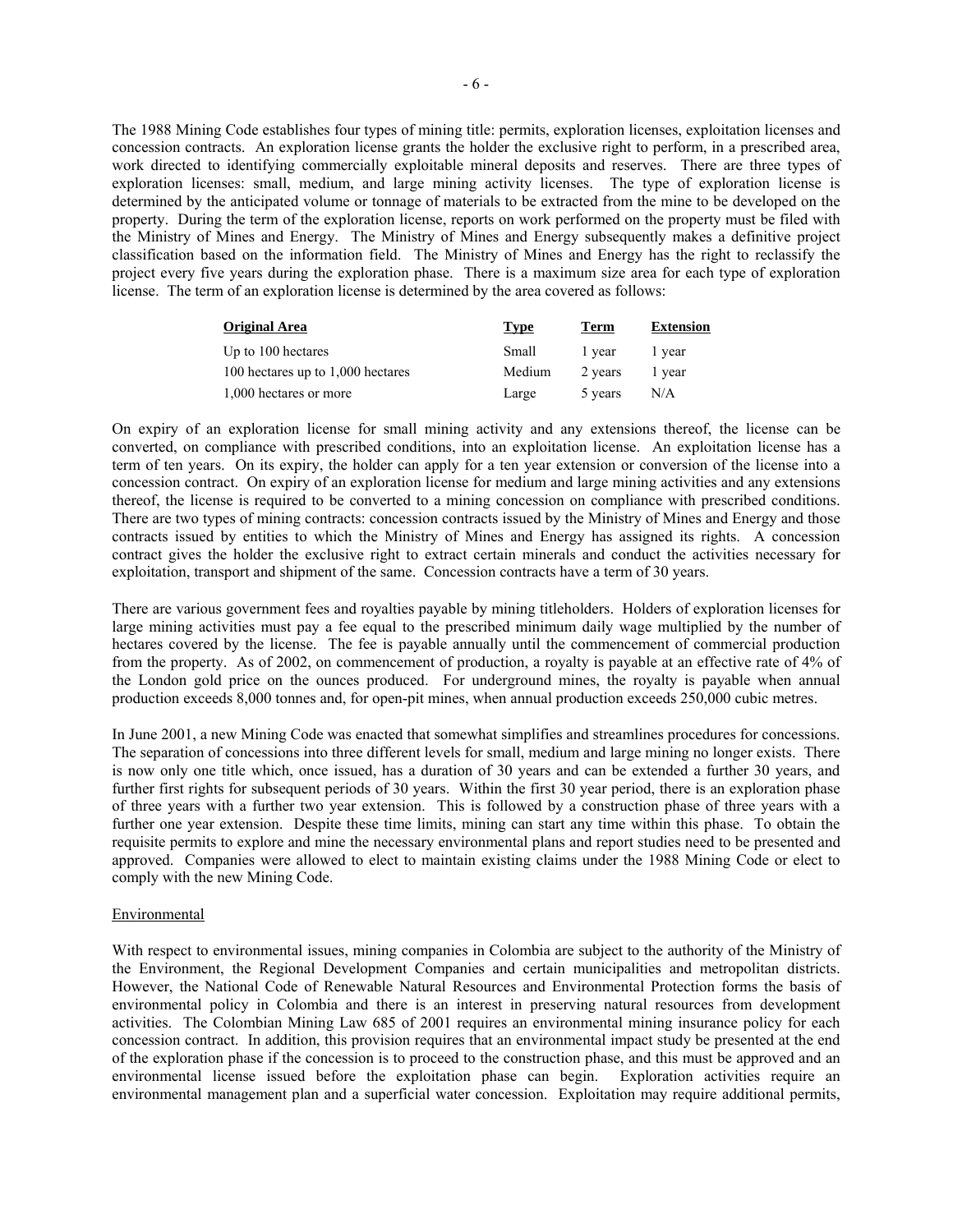including an environmental license, a permit for springs, a forest use permit, a certificate of vehicular emissions, an emissions permit and a river course occupation permit.

Where there is a breach of environmental laws, an affected third party or the government may initiate judicial action against a polluting entity, including actions for protection of civil rights, civil liability lawsuits, class actions, group actions, executive or police measures and criminal filings. Environmental laws are a matter of public interest and are not subject to settlement. Historically, environmental authorities have taken a relaxed approach in the enforcement of environmental regulations. Recently, growing concern with respect to the environmental sustainability of projects, undertakings and industrial activities has resulted in increased enforcement and prosecution. Sanctions include daily penalties, suspension or revocation of the license, concession, permit, or authorization, temporary or final closure of the establishment, work demolition at the cost of the infringer, and confiscation of products or implements used to commit an infringement.

#### *Russia*

## **Regulatory**

Law of the Russian Federation No. 2395-1 "On Subsoil" ("**Subsoil Law**") and Federal Law No. 41-FZ "On Precious Metals and Gems" ("**Precious Metals Law**") set out the licensing regime for the use of subsoil in geological research, exploration, and production of mineral resources. Accordingly, subsoil within the territory of the Russian Federation, including mineral resources contained therein, remains with the state. The right to use the subsoil is granted in the form of a license confirming the right to use the plot(s) of subsoil, with a licensing agreement setting out the necessary conditions for the use of subsoil in accordance with federal law. Most of the conditions on the license are based on mandatory rules; however, a number of provisions are negotiable with the Federal Subsoil Resources Management Agency. The license certifies the right of its holder to use the subsoil plot within specified boundaries, activities and terms. For geological exploration of mineral resources, the license is granted for a maximum term of five years. For actual production of mineral reserves, terms are varied to reflect the expected life of the mine, and are calculated on the basis of the feasibility study for the extraction of the mineral deposit ensuring the rational use and protection of subsoil.

*Foreign Investment and Capital Raising Restrictions:* As of May 5, 2008, the Russian Parliament adopted a new law titled "On Procedures for Making Foreign Investments into Companies Having Strategic Significance for the National Security of the Russian Federation" ("**Foreign Investment Law**") as well as amendments to several pieces of legislation including, in particular, amendments to the Law of Russia "On Subsoil" No. 2395-1.

Pursuant to the Foreign Investment Law subsoil plots containing gold reserves of 50 tons or more may be deemed plots of federal significance. Under the Foreign Investment Law, acquisition of plots of federal significance by foreign investors (the Company and its subsidiaries would be deemed foreign investors) would require prior approval by the federal body authorized to control foreign investment. The Foreign Investment Law also states that the government may refuse to grant a foreign investor the subsoil use rights for the purpose of final exploration and production of minerals from the plot. In such an instance, compensation in the form of a payment for expenses incurred by the foreign investor in the course of exploration will be paid. The legislation also restricts capital raising by certain Russian companies because it requires prior approval of the acquisition by a foreign investor of 10% or more of the voting shares of a strategic company, which includes any Russian company engaged in subsoil use of plots containing gold reserves of 50 tons or more. In addition, approval is required if a foreign investor is to acquire the right to elect more than 10% of the directors of a strategic company or enter into a management agreement with, or determine the decision of the management bodies of, the strategic company. These rules also apply to transactions and agreements entered into outside of Russia if the transactions or agreements result in the establishment of control over strategic companies. It is not known whether, or on what terms, approvals may be required or granted to permit a foreign investor to acquire or develop subsoil plots or acquire shares of Russian companies that are or may be subject to this new legislation.

*Obtaining a License:* Production licenses and combined exploration and production licenses are awarded by tender or auction conducted by the Federal Subsoil Resources Management Agency. The winner of a tender is considered to have submitted the most technically competent, financially attractive and environmentally sound proposal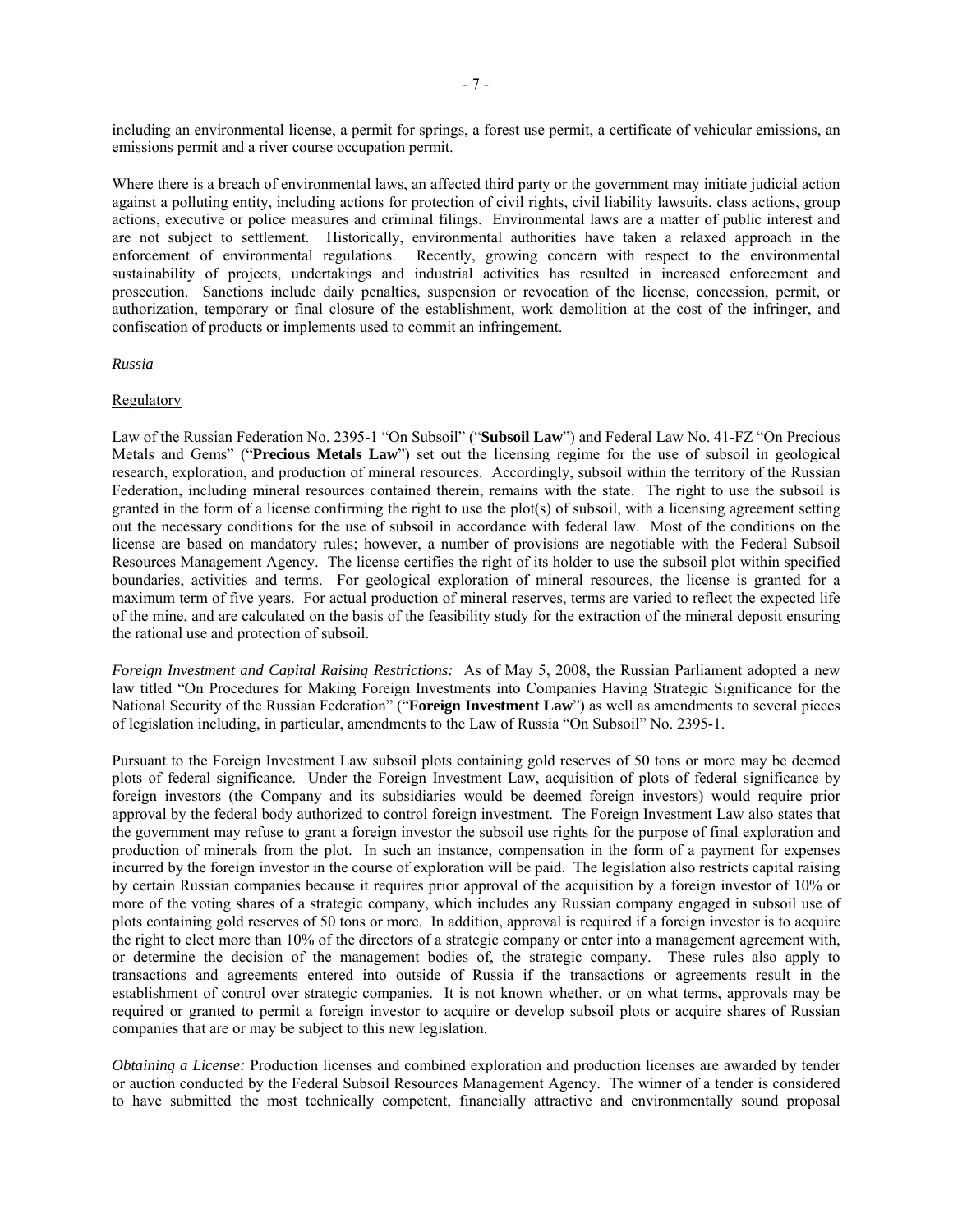meeting tender terms and conditions. The winner of an auction is generally the party that offers the largest one-time payment for the right to use the subsoil plot. Federal authorities may grant geological exploration and production licenses without auction or tender to holders of exploration licenses that discover mineral resources through exploration work conducted at their own expense.

Land Use Permits: In addition to a subsoil production license, rights to use surface land within the specified licensed mining area must be obtained. Pursuant to the Subsoil Law, subsoil licenses are issued subject to the land resources management authorities' consent to the allotment of a land plot covering the surface of the license area. Further, under the Land Code, commercial legal entities must now own or lease land occupied by their operations as at January 1, 2008.

*Precious Metals Regulation:* Generally, under the Precious Metals Law, title to precious metals belongs to the company that extracts the ore. Ore and concentrate containing precious metals can be purchased by Russian State Assay Chamber registered Russian companies. Only licensed organizations may refine precious metals, and once extracted the metals may only be used in internal production processes or sold to relevant government authorities or credit organizations with a precious metals license. The export of precious metals is subject to licensing, whereas importing has no specific regulations.

### **Environmental**

Issues of environmental protection in Russia are regulated primarily by Federal Law No. 7-FZ "On Environmental Protection", along with a number of other federal and local legal acts. These environmental laws and regulations set various standards for health and environmental quality and provide for penalties and other liabilities for violation, including fines, court action to limit operations or remedy the violation, administrative or civil liability, criminal liability and compensation for environmental damage. Any activity that may affect the environment is subject to state ecological approval by federal authorities under Federal Law No. 174-FZ "On Ecological Expert Examination". Monitoring, implementation, and enforcement of environmental laws and regulations are provided by various federal agencies and ministries, state authorities, and public and non-governmental organizations. These parties also have the right to initiate lawsuits for the compensation of damage caused to the environment, for which there is a limitation period of 20 years.

*Pay to Pollute:* A pay-to-pollute regime establishes standards for allowable impact on the environment for industrial and business activities. The company must develop internal pollution standards reflecting both statutory standards and the type and scale of the environmental impact of their operations, which then must be approved by the Federal Service for Ecological, Technological and Nuclear Supervision. Fees are imposed on a sliding scale, with the lowest fees arising from pollution levels within statutory limits, intermediate fees for pollution levels within individually approved limits, and the highest fees for pollution levels exceeding individually approved limits. However, the payment of fees does not relieve a company from the responsibility to take further environmental protection measures or undertake restoration and clean-up activities.

### **Environmental Policy**

The Company has adopted an Environmental Policy in order to ensure all environmental risks are adequately addressed while committing to environmental protection and public welfare for all the Company's activities. In addition, the Company is implementing procedures designed to measure compliance with the Environmental Policy and applicable regulatory guidelines and monitor the environmental compliance of all operations and reports as part of the corporate annual monitoring requirements. In addition, the Company will work with environmental regulatory agencies to ensure that the performance of the operations of the Company is at a level that is acceptable to the regulatory authorities. The Company will encourage open dialogue and has prepared a procedure for responding to concerns of all entities with respect to environmental issues.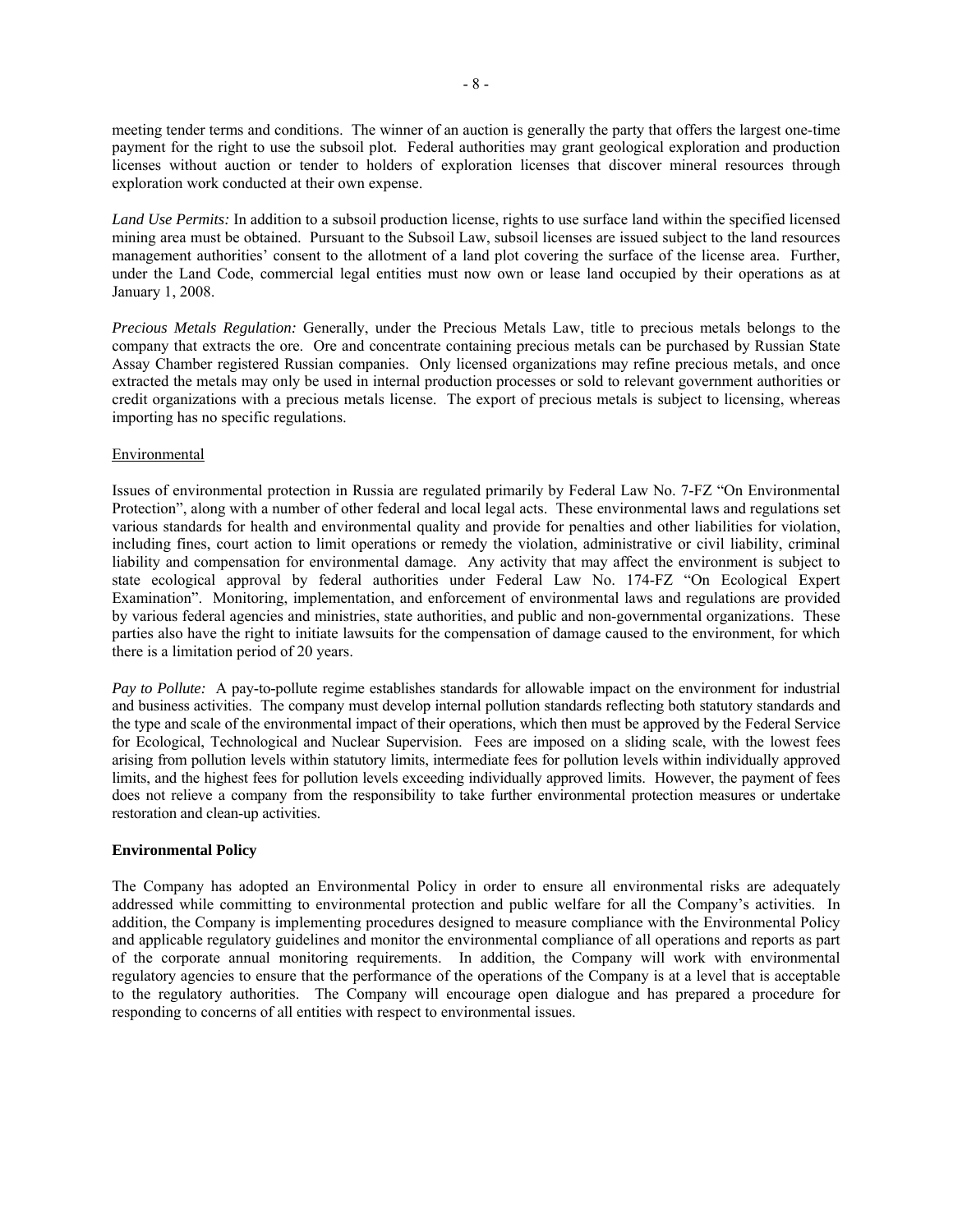#### **Interest in the Principal Properties**

#### *Colombia Joint Venture Agreement*

On November 8, 2006, AngloGold, Sociedad Kedahda S.A. (now AngloGold Colombia), Bema and AARI entered into a Relationship, Farm-out and Joint Venture Agreement (the "**Colombia JV Agreement**"). On February 26, 2007, in connection with the arrangement transaction between Bema and Kinross, and pursuant to the terms of the Purchase Agreement, the Company acquired all of the shares of AARI and all of the rights and obligations of Bema under the Colombia JV Agreement were assigned to, and assumed by, the Company. On September 28, 2007 and March 13, 2008, the Colombia JV Agreement was amended to, among other things, include certain additional properties. As a result, the area of mutual interest was expanded and now encompasses 220,000 square kilometres. On November 26, 2007, the Company entered into a non-binding memorandum of understanding with AngloGold to terminate AngloGold's right to acquire 20% of the voting securities of AARI and to terminate B2Gold's obligation with respect to the listing of AARI's shares. On February 13, 2008 the Company entered into the MOA, which expanded on and superseded the non-binding memorandum of understanding. On May 15, 2008, AngloGold, AngloGold Colombia, Kedahda BVI, AARI and the Company entered into the Colombia JV Amending Agreement, pursuant to which certain rights of the parties under the Colombia JV Agreement were terminated and certain rights and interests in properties were transferred. See "General Development of the Business".

The Colombia JV Agreement provides that AARI may earn a joint venture interest in certain properties located in the area of mutual interest by performing exploration work, including drilling, on the following properties: La Mina, Quebradona, Narino and San Luis (collectively the "**Colombian JV Properties**" and each a "**Colombian JV Property**"). In addition, the Company is conducting regional exploration work in other areas of Colombia that are subject to the Colombian JV Agreement and, in time, the Company may add one or more of such projects to the list of Colombian JV Properties. AARI may earn an interest in one or more of these Colombian JV Properties by advancing that property to the drilling stage and completing a minimum of 5,000 metres of drilling within two years of inclusion of the Colombian JV Property under the Colombia JV Agreement, or as such date may otherwise be extended.

Upon completing these requirements (the "**Earning Requirements**") in respect of a Colombian JV Property, the Colombia JV Agreement provides that AARI and AngloGold shall form a joint venture in respect of that property, whereby AARI and AngloGold will be entitled to 51% and 49% interests, respectively, in the Colombian JV Property, subject to certain options of AngloGold. In addition to the Earning Requirements, certain mineral tenures that are part of the Colombian JV Properties are the subject of options to purchase from third parties, which provide for the payment of additional funds to the third parties to obtain a 100% interest in the mineral tenure.

The Colombia JV Agreement provides that AARI shall be the exploration manager for the project at each Colombian JV Property for the time period commencing when AARI is granted access to the Colombian JV Property and ending on the date which is the earliest of: two years from the access date; the completion by AARI of certain work obligations; or the withdrawal by AARI from the project.

Under the Colombia JV Agreement, once AARI has completed its Earning Requirement (which has now occurred with respect to the Quebradona property), AngloGold will have the following options for each Colombian JV Property: (a) to contribute to project expenditures based on a 51% interest (and manage the project); (b) to fund all project expenditures including AARI's share to the completion of a feasibility study; (c) to contribute to project expenditure based on its 49% interest in the Colombian JV Property; or (d) not to contribute to project expenditure.

If AngloGold elects either option (a) or (b) above, it will be the joint venture manager for the project. Furthermore, AngloGold's interest will be adjusted such that under option (a) AngloGold will be entitled to a 51% interest, and under option (b) AngloGold will be entitled to a 65% interest in the Colombian JV Property. If AngloGold elects either option (c) or (d), AARI will be the joint venture manager of the project and will maintain at a minimum its 51% interest in the Colombian JV Property, subject to further adjustment. If either party elects not to contribute funds to a program, their interest will be reduced according to a standard dilution formula outlined in the Colombia JV Agreement.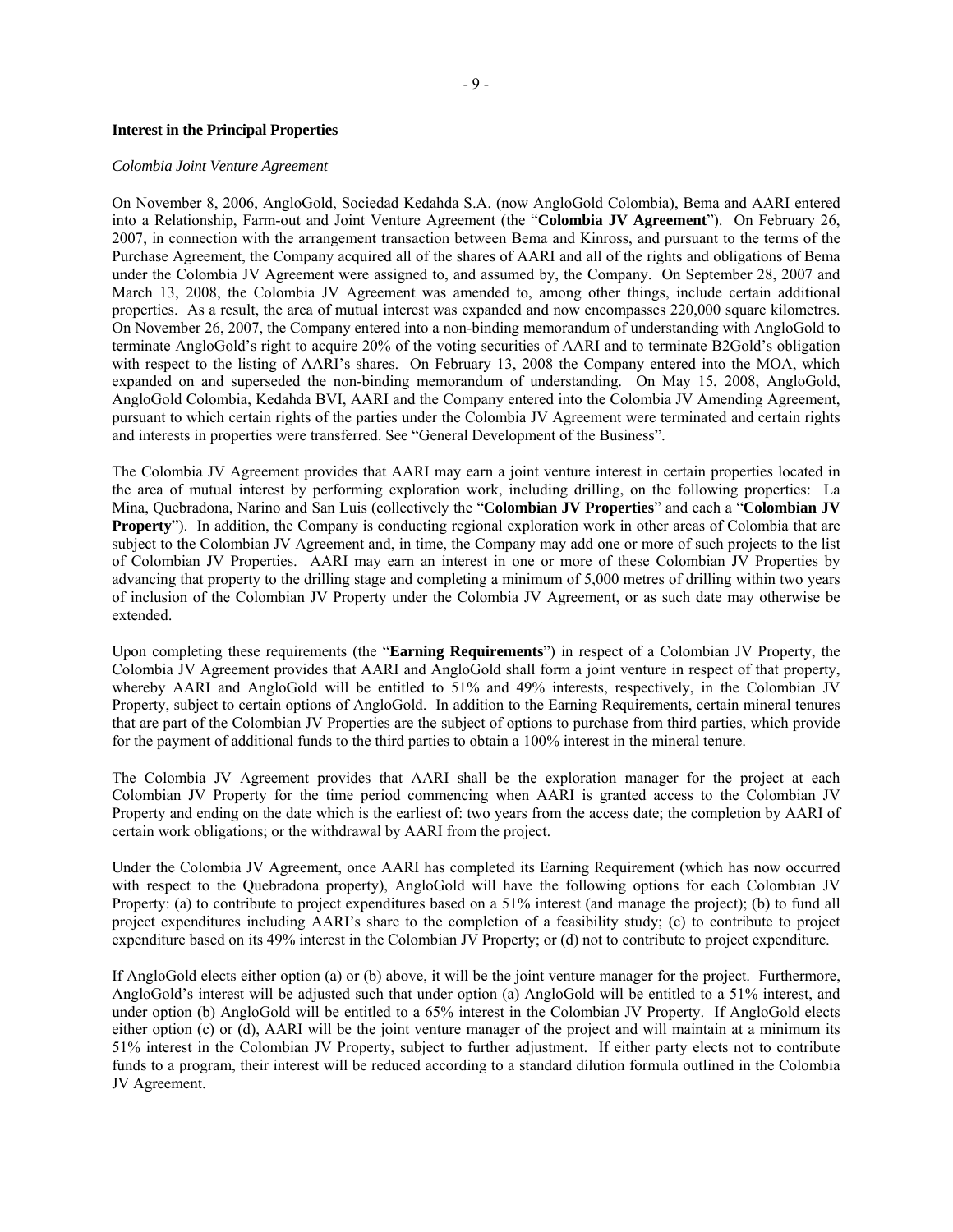Subject to a sole funding election by AngloGold, the Colombia JV Agreement provides that each of the parties must make contributions to meet project expenditures based on their respective interests in the joint venture for each Colombian JV Property. Adjustments to each party's interest in each Colombian JV Property are made upon the occurrence of various events, including the failure of either AngloGold or AARI to provide required cash contributions in amounts determined by each party's respective interest in that particular Colombian JV Property. In the event that either party's interest is reduced to 5% or less, such party will be deemed to no longer have a beneficial ownership in that Colombian JV Property, but will instead be entitled to receive a royalty equal to 2% of the net profit generated from the sale of any minerals from that Colombian JV Property.

The Colombia JV Agreement also provides for certain potential rights between the parties to acquire additional interests in other AngloGold and third-party properties within the 220,000 square kilometre area of mutual interest in Colombia. AngloGold has agreed to offer the Company its interest or rights to an interest in other joint ventures if it elects not to pursue such projects and to offer the Company a 51% interest in AngloGold projects in which it has expended at least US\$1,000,000 and has discontinued exploration. The Company can earn a 51% interest in such projects by expending an amount at least equal to the greater of the previous AngloGold expenditures on the project or US\$1,000,000 within two years of the offer date. The Company is required to advise AngloGold Colombia, a subsidiary of AngloGold, of mining opportunities presented to the Company within the area of mutual interest and AngloGold Colombia will have an opportunity to acquire a 75% interest should it choose to participate in a joint venture with respect to any such opportunity.

## *Agreements Relating to the Gramalote Property*

On August 21, 2007, the Company entered into a binding memorandum of understanding with respect to the purchase by the Company of 25% of the issued and outstanding shares of Gramalote BVI from Grupo Nus. In connection with the execution of the memorandum of understanding, the Company paid US\$3,500,000 to Grupo Nus and in exchange Grupo Nus issued a US\$3,500,000 promissory note in favour of the Company (the "**Promissory Note**"). The Promissory Note had a maturity date of August 20, 2008 and had an interest rate of the prevailing prime rate plus 2%. The Promissory Note was secured by certain charges on mining concessions and the pledge of 25,000 Series A shares in the capital of Gramalote BVI owned by Grupo Nus.

Grupo Nus and Kedahda BVI, a subsidiary of AngloGold, entered into an Association Contract for the Exploration of Mining Titles in Colombia (the "**Association Contract**") on July 18, 2005 relating to the possible exploitation and development of certain properties within the municipalities of San Roque and San Jose del Nus, Colombia. Pursuant to the terms of the Association Contract, Grupo Nus and Kedahda BVI incorporated Gramalote BVI under the laws of the British Virgin Islands. Grupo Nus and Kedahda BVI entered into a shareholders agreement dated March 14, 2006 (the "**2006 Gramalote Shareholders Agreement**") to govern the control and operation of Gramalote BVI and the implementation of the particulars of each of the Association Contract, the escrow agreement relating to the shares of Gramalote BVI and the Exploration and Development Agreement (the "**Exploration Agreement**") dated March 14, 2006, which established, among other things, the manner in which to implement the development of certain mining interests relating to the Gramalote property).

Under the terms of the 2006 Gramalote Shareholders Agreement, Gramalote BVI was authorized to issue a maximum of 100,000 shares, of which 75,000 Series B shares were issued to Kedahda BVI and 25,000 Series A shares were issued to Grupo Nus. Under the 2006 Gramalote Shareholders Agreement, Kedahda BVI was entitled to obtain a 51% ownership interest in Gramalote BVI upon the completion of: (a) a subsidiary of Kedahda BVI fulfilling work-in expenditures totalling US\$2,500,000; and (b) Kedahda BVI making two payments of US\$500,000 each to Grupo Nus on or before January 18, 2008 and July 18, 2008. Kedahda BVI satisfied the requirements under the 2006 Gramalote Shareholders Agreement and obtained a 51% ownership interest in Gramalote BVI.

The 2006 Gramalote Shareholders Agreement provided that upon Kedahda BVI obtaining a 51% ownership interest in Gramalote BVI, Kedahda BVI would have the option to acquire an additional 24% ownership interest in Gramalote BVI (the "**Additional Interest**") by completing a feasibility study and paying to Grupo Nus US\$15,000,000 on or before July 17, 2010. In addition, the Gramalote Shareholders Agreement grants Kedahda BVI a right of first refusal (the "**Kedahda ROFR**") over the transfer of Grupo Nus' shares in Gramalote BVI to the Company.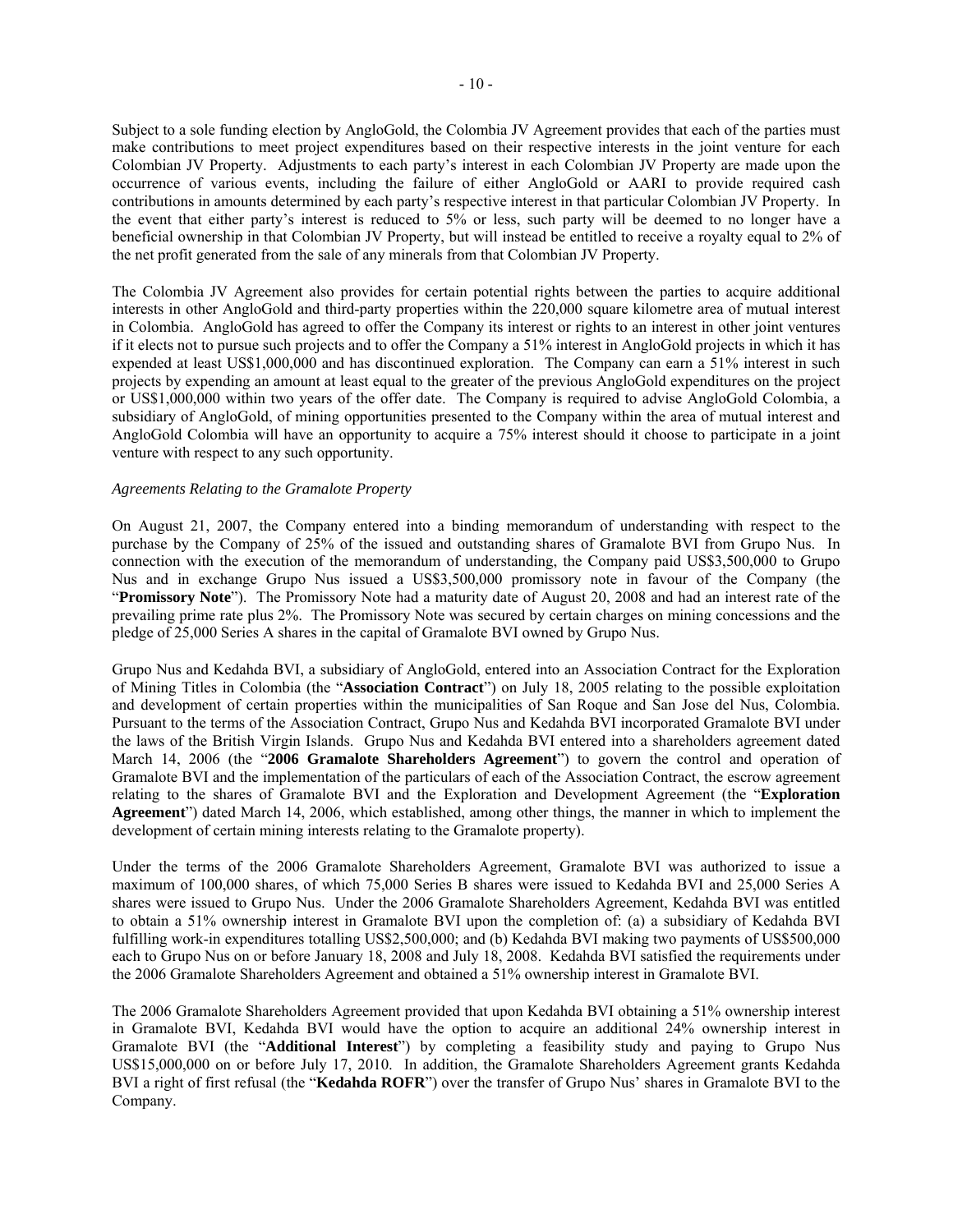With respect to the proposed transfer of Grupo Nus' interest in Gramalote BVI to the Company, the Company provided Kedahda BVI with notice of the proposed transfer on August 21, 2007. Kedahda BVI did not elect to exercise the Kedahda ROFR prior to the expiry of the 60 day period that ended on October 22, 2007. On October 26, 2007 the Company and Grupo Nus entered into the Gramalote Purchase Agreement, which sets out the terms and conditions governing the acquisition by the Company of the shares of Gramalote BVI from Grupo Nus. In connection with the first stage of closing under the Gramalote Purchase Agreement, the Company paid an amount of US\$7,500,000 to Grupo Nus, consisting of a cash payment of US\$4,000,000 and the satisfaction and cancellation of the US\$3,500,000 owing by Grupo Nus to the Company under the Promissory Note. In addition, the Company issued share purchase warrants that entitle Grupo Nus to purchase up to 2,000,000 Common Shares at an exercise price of C\$2.50 per share, exercisable at any time prior to December 6, 2010. Under the terms of the Gramalote Purchase Agreement, the Company paid Grupo Nus an additional US\$7,500,000 on April 25, 2008.

In connection with the completion of the transactions contemplated under the Colombia JV Amending Agreement, on May 15, 2008, Kedahda BVI provided notice to the Company and Graminvest that Kedahda BVI: (i) had entered into an agreement with the Company pursuant to which it agreed to transfer 24,000 Series B Shares in the capital of Gramalote BVI to Graminvest and (ii) waived its right under the 2006 Gramalote Shareholders Agreement to acquire and retain the Additional Interest. In addition, Kedahda BVI transferred 2,000 Series B Shares in the capital of Gramalote BVI to Graminvest.

Pursuant to the terms of Gramalote Purchase Agreement, because Kedahda BVI elected not to increase its ownership interest in Gramalote BVI from 51% to 75% prior to the waiver by Kedahda BVI of its rights to increase its ownership interest in Gramalote BVI, the Company had the option (the "**B2Gold Option**") to acquire the Additional Interest by paying to Grupo Nus an amount US\$7,500,000 within 60 days from the exercise of the B2Gold Option. The US\$7,500,000 payment could be made either in cash or Common Shares, at the option of the Company, with any payment in Common Shares to be based on the average closing price of the Common Shares on the TSX-V for the 20 days immediately preceding the payment date.

On May 15, 2008, the Company notified Grupo Nus that it wished to exercise the B2Gold Option and acquire the Additional Interest. In connection with the acquisition of the Additional Interest, on May 15, 2008, the Company entered into the Shareholders' Agreement for an incorporated joint venture Gramalote Limited (the "**Gramalote Shareholders Agreement**") with Kedahda BVI, AngloGold, Graminvest and Gramalote BVI. The Gramalote Shareholders Agreement outlines the obligations of AngloGold and the Company (or their respective subsidiaries) with respect to the Gramalote property and regulates their rights and obligations as shareholders of Gramalote BVI. The 2006 Gramalote Shareholders Agreement, the Association Contract and Exploration Agreement were terminated effective May 15, 2008 pursuant to the terms of the Gramalote Shareholders Agreement.

On July 15, 2008, the Company completed the payment to Grupo Nus of US\$7,500,000, consisting of the issuance of 5,505,818 common shares of the Company at a deemed price of Cdn\$1.10 per share, valued at US\$6 million, and a cash payment of US\$1.5 million. As a result, the Company is now entitled to a 51% share interest in Gramalote BVI with AngloGold holding a 49% interest. The Company has taken over management of exploration of the Gramalote property and will be responsible for any expenditures it incurs prior to June 30, 2010 in connection with any feasibility study on the Gramalote property. Pursuant to the terms of Gramalote Shareholders Agreement, in the event that a feasibility study on the Gramalote property is not completed prior to June 30, 2010, or the Gramalote Shareholders Agreement is terminated by unanimous agreement of the parties, Gramalote BVI will be required to issue, for nominal consideration, that number of common shares to AngloGold required to ensure that AngloGold will hold a 51% interest in Gramalote BVI.

Under the terms of the Gramalote Purchase Agreement, in the event that the Company acquires Kedahda BVI's remaining interest in Gramalote BVI, the Company will be required to pay to Grupo Nus the US\$15,000,000 that in certain circumstances would otherwise be payable by Kedahda BVI to Grupo Nus, less any amounts paid by the Company to Grupo Nus in connection with the acquisition of the Additional Interest by the Company. The US\$15,000,000 payment (less any such credits) is to be made on the first to occur of: (a) July 18, 2010; or (b) the completion of a positive feasibility study on the Gramalote property.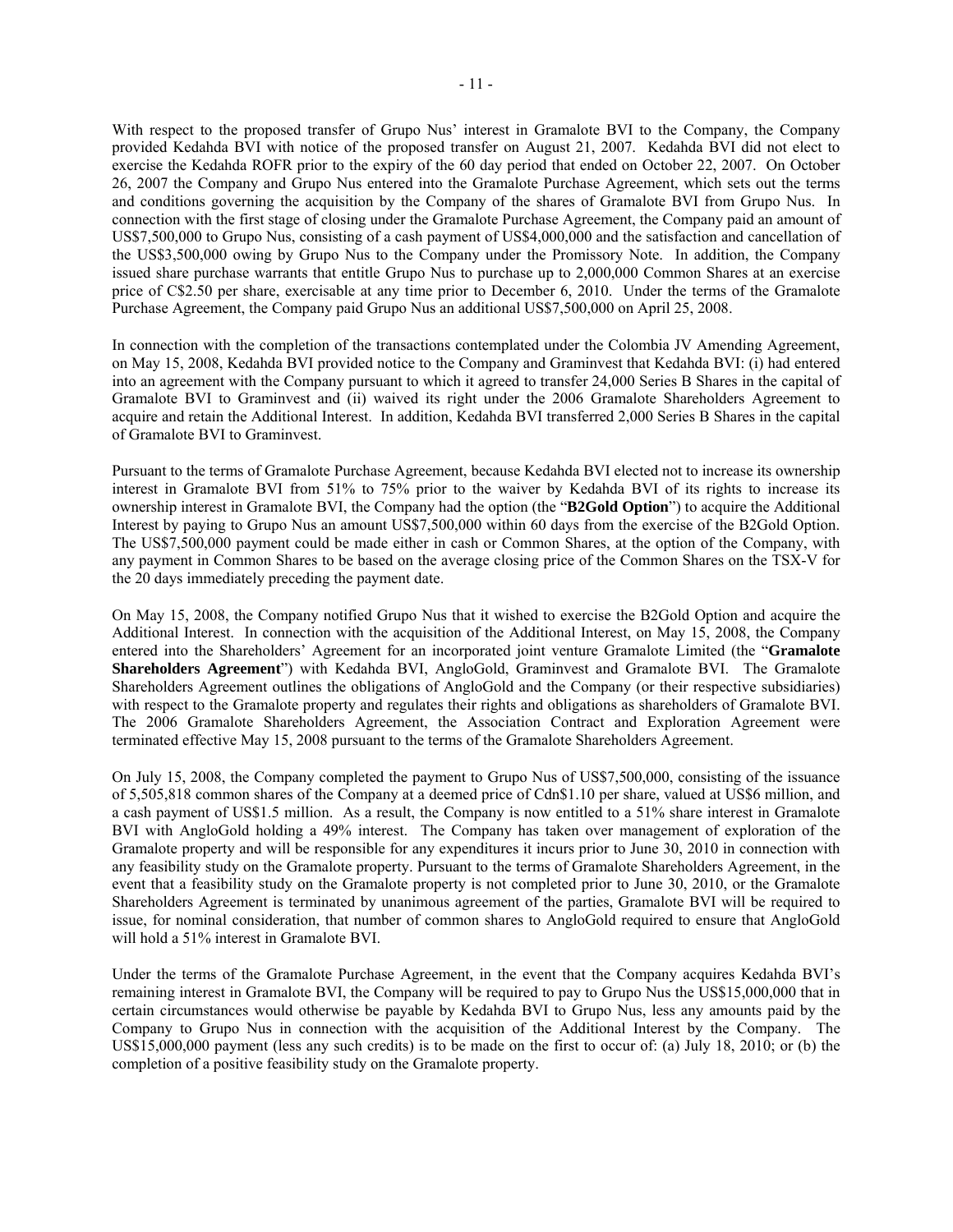In addition, the Company will be required to pay Grupo Nus US\$10.00 per ounce of gold for 49% of that number of ounces of gold in excess of 1,000,000 proven and probable ounces of gold reserves determined to exist within the Gramalote property. The reserves are to be recalculated, and additional payments are to be made, if necessary, every two years.

### *East and West Kupol Licenses Joint Venture*

The Company is in the process of negotiating a joint venture agreement (the "**Kupol JV Agreement**") relating to the exploration, development and mining of gold and silver in the Chukotka Autonomous Region in northeastern Russia in the area covered by the East and West Kupol licenses.

Provided that final agreement is reached on the Kupol JV Agreement and certain conditions to closing are fulfilled, it is anticipated that the East and West Kupol licenses will be held indirectly by a special purpose vehicle ("**Kupol JVCo**"), the indirect shareholders of which are proposed to be a subsidiary of Kinross, the Company and CUE (or its successor in interest). Kinross and the Company are currently in negotiations with CUE to reach agreement regarding the nature and extent of CUE's ownership in Kupol JVCo. Upon successful completion of the Kupol JV Agreement transaction, a subsidiary of the Company would acquire its interest in Kupol JVCo by paying to a subsidiary of Kinross US\$7,500,000 (consisting of cash, debt and shares of the Company) plus 50% of the fair market value of the equipment and other assets relating to the East and West Kupol licenses.

Kinross and the Company, as between themselves, have settled the terms of the Kupol JV Agreement to be entered into among a subsidiary of Kinross, the Company and CUE (or its successor in interest), and are seeking to negotiate these matters with CUE. The key terms of the draft Kupol JV Agreement presented to CUE are as follows:

- (a) the Company, as operator, will subcontract with the company that holds the East and West Kupol licenses to carry out exploration under the East and West Kupol licenses;
- (b) the costs of exploration earned out on the properties covered by the East and West Kupol licenses in the year ending December 31, 2007 were borne equally by the Company and Kinross (through subsidiaries). For the 2008 calendar year and following, the Company, Kinross and CUE (through subsidiaries) are to fund the exploration of these in proportion to their ownership interests in Kupol JVCo;
- (c) following the initial funding period, Kinross, the Company and CUE (through subsidiaries) will each fund future exploration relating to the East and West Kupol licenses *pro rata* according to their respective interests in Kupol JVCo (or else have such interest diluted);
- (d) Kinross, the Company and CUE (through subsidiaries) will have mutual rights of first refusal with respect to their respective interests in Kupol JVCo; and
- (e) Kinross, the Company and CUE (through subsidiaries) will share, in accordance with their *pro rata* interests in Kupol JVCo, all exploration, development or mining opportunities within a 100 kilometre radius of the Kupol mine site, exclusive of the approximately 17 square kilometre area of the license relating to the Kupol mine.

## Kupol JV Agreement

The following is a summary of the principal terms of the Kupol JV Agreement currently being negotiated between Kinross, the Company and CUE, in addition to the terms referred to in the previous section. Capital calls will be generally made to all shareholders of Kupol JVCo on a quarterly basis pursuant to approved budgets and programs. Upon receipt of a capital call, a shareholder may elect not to contribute all or any portion of its *pro-rata* share, in which case that shareholder's ownership percentage will be diluted accordingly. If a shareholder holds less than 10% of the shares of Kupol JVCo that shareholder will be deemed to have granted to the other shareholders, on a *pro rata* basis, the right to purchase at fair market value the remaining shares held by that shareholder.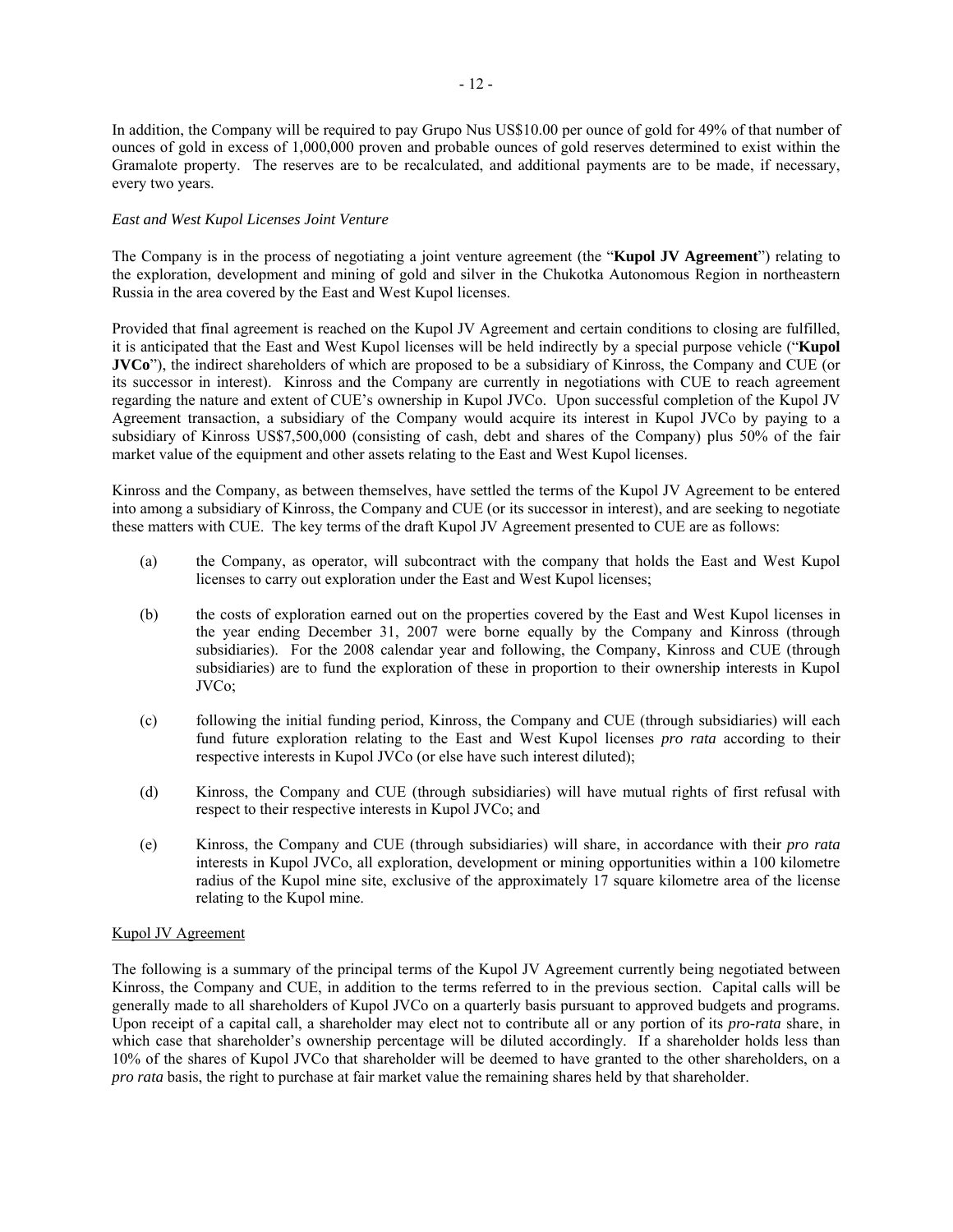Kupol JVCo will hold all of the shares of "**Kupol Opco**", the Russian operating company that will hold the East and West Kupol licenses and related exploration assets. Kupol Opco will enter into project management agreements with respect to the development and mining of any deposits located within the East and West Kupol licenses area that will set forth the terms, conditions, rights and obligations of Kupol Opco, the project manager and any other party to the project management agreement. Prior to the completion of a pre-feasibility study, the Company (or a subsidiary) will act as project manager. Following completion of a positive pre-feasibility study, a subsidiary of Kinross will act as project manager.

If one or more shareholders propose to sell, in a single transaction or two or more related transactions, more than 50% of the shares of Kupol JVCo to a third party purchaser, the non-selling shareholder will have the right to have its shares purchased as part of the transaction on the same terms and conditions as the selling shareholder(s).

The board of directors of Kupol JVCo is expected to consist of two nominees of a Kinross subsidiary, two nominees of the Company's subsidiary and one nominee of CUE (or its successor in interest). Nomination rights are reduced or eliminated if a shareholder's percentage interest falls below certain thresholds.

Matters that require approval of the board generally require approval by simple majority vote for normal course business and the approval of at least four directors for certain reserved matters, including decisions regarding borrowing, investment, financial matters and funding (including approval of joint venture budgets and programs). If any shareholder should acquire more than 50% of the shares of Kupol JVCo, then, except for specified fundamental matters, all matters to be approved by the board of directors will be a simple majority of directors present at a meeting and a quorum for a board meeting will be a simple majority of all directors.

Matters that require approval of the shareholders of Kupol JVCo will require approval by a simple majority for ordinary business and a super majority vote of 66⅔% for certain reserved matters, including amendment of articles or share rights, issuance of shares, delegation of director's powers, disposition of substantially all assets, business combinations or dissolution, and fundamental changes to the business.

If at any time, one shareholder holds more than 50% of the shares of Kupol JVCo, certain matters will require a supermajority vote of 66⅔%, including commencing development or mining of a new deposit, disposition of the East or West Kupol licenses or the shares of Kupol Opco, approving acquisitions or dispositions of assets exceeding an agreed upon threshold, entering into financing arrangements exceeding an agreed upon threshold, approving the admission of a new shareholder and entering into a related-party transaction exceeding an agreed upon threshold.

As of June 30, 2008, the Company had expended approximately US\$4 million in exploration-related expenditures in respect of the East and West Kupol Licenses and is expected to spend an additional US\$2.3 million in the second half of 2008, representing the Company's 50% share of budgeted expenditures. The Company, Kinross and CUE are currently seeking to determine the extent to which the recently–announced restrictions on capital raising by strategic Russian companies from foreign investors (See "Regulatory and Environmental – Russia") could affect the proposed structure and terms of the Kupol JV.

At the present time the East and West Kupol Licences would not constitute "subsoil plots of federal significance" under Russia's new Foreign Investment Law as they are only at the exploration stage and no gold reserves have been identified at this time. However, the Company, Kinross and CUE will want to structure their contractual arrangements so as to minimize the risk of not receiving the necessary approval under the Foreign Investment Law or the Subsoil Law if in the future gold reserves of 50 tons or more are identified on the Kupol East and West Licences. Depending on the potential application of the Foreign Investment Law and the Subsoil Law and the outcome of the Company's and Kinross' negotiations with CUE, it may be necessary to make changes to the proposed structure and terms of the Kupol JV. Such changes may be material and there can be no assurance that the Kupol JV will proceed as proposed.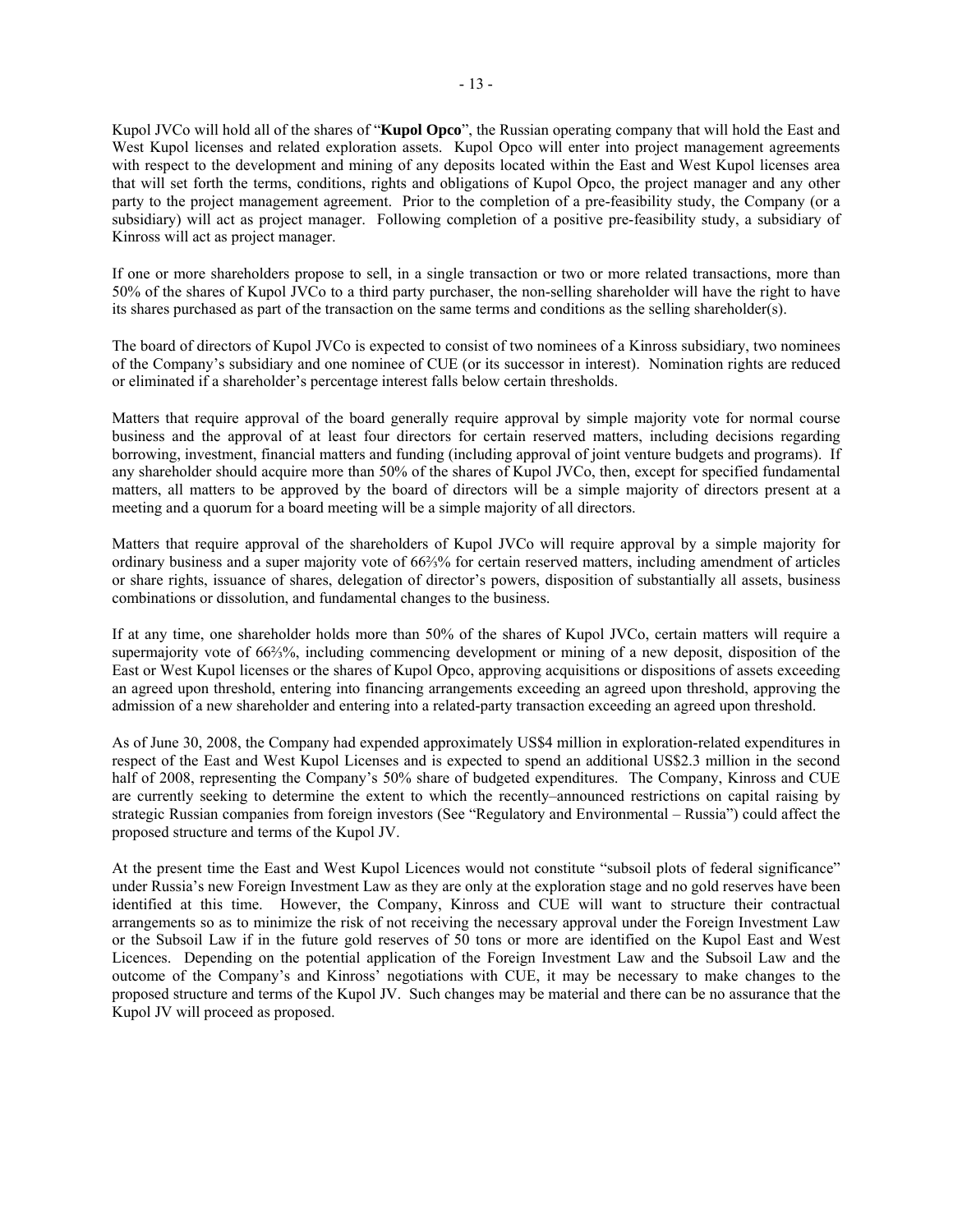## **THE COLOMBIAN PROPERTIES**

<span id="page-15-0"></span>

Dahrouge Geological Consulting Ltd. was retained by the Company to complete an assessment of the Gramalote, Quebradona and Miraflores properties, and the information in this section in respect of these properties is derived, or is extracted from, the following technical reports, which were prepared by Dahrouge Geological Consulting Ltd. in compliance with NI 43-101:

- (a) "Updated Report on the Gramalote Property" dated June 12, 2008 prepared by John Gorham, P. Geol.;
- (b) "Summary Report on the Quebradona Property" dated October 22, 2007 prepared by John Gorham, P. Geol. and Jody Dahrouge, P. Geol.; and
- (c) "Summary Report on the Miraflores Property" dated October 22, 2007 prepared by John Gorham, P. Geol.

John Gorham, P. Geol. and Jody Dahrouge, P. Geol., of Dahrouge Geological Consulting Ltd., the authors of the technical reports set forth above, are each a "qualified person" and "independent" as these terms are defined in NI 43-101.

Strathcona Mineral Services Limited was retained by the company to complete an assessment of the Mocoa property and the information in this section in respect of the Mocoa property is derived, or is extracted from, the technical report on the Mocoa property dated June 18, 2008 entitled "Technical Report Mocoa Copper – Molybdenum Project". The report was prepared in compliance with NI 43-101 by Reinhard von Guttenberg, P. Geo., a "qualified person" and "independent" as these terms are defined in NI 43-101.

All figures and tables contained herein have been extracted from the technical reports set forth above (collectively, the "**Colombian Technical Reports**").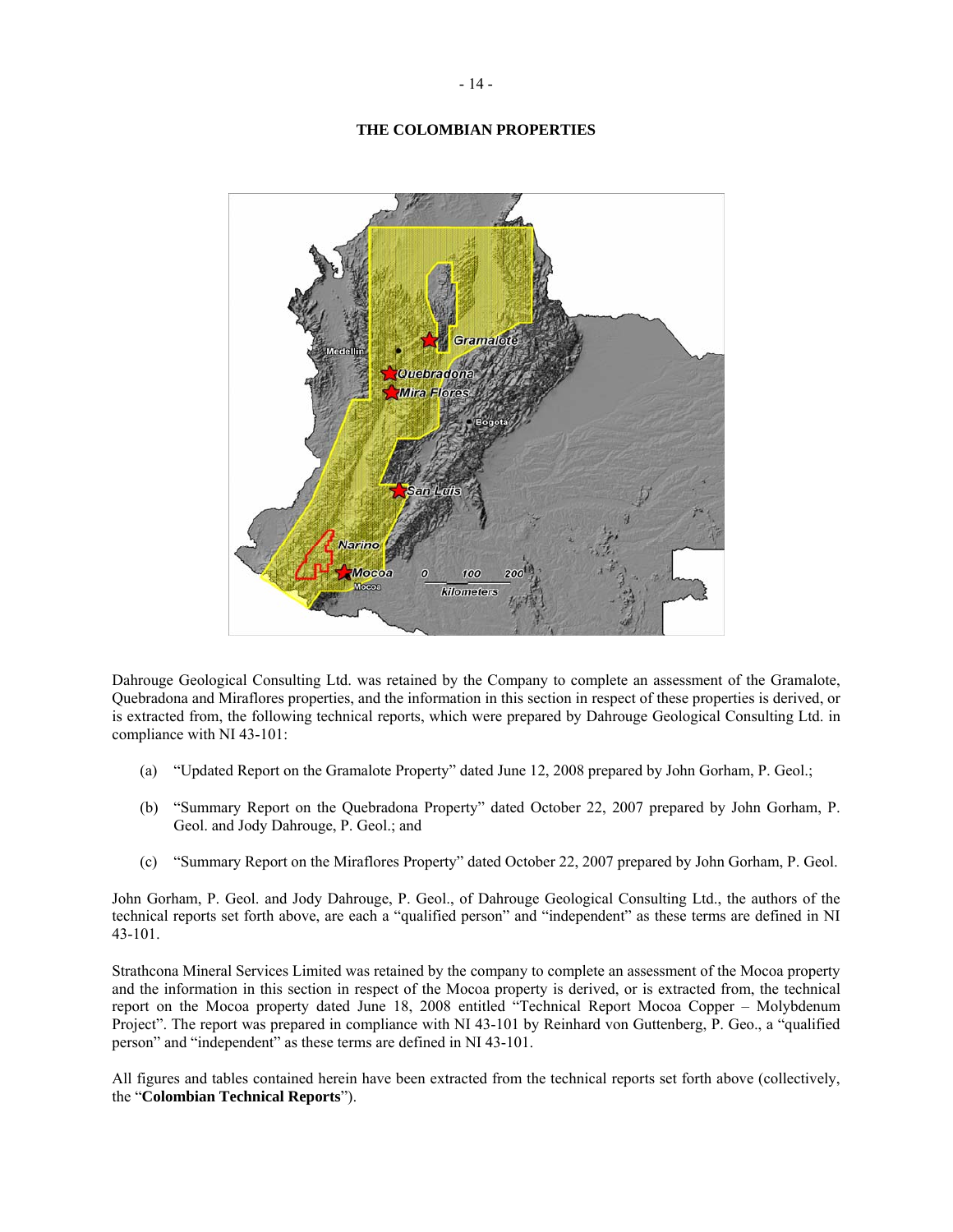More detailed information on the Gramalote, Quebradona, Miraflores and Mocoa properties, including project description and location, climate, local resources, infrastructure, physiography, history, geological setting, exploration, mineralization, drilling sampling, and mineral resource and mineral reserve estimates, can be found in the Colombian Technical Reports, which are available under the Company's profile on the System for Electronic Document Analysis and Retrieval ("**SEDAR**") at [www.sedar.com](http://www.sedar.com/).

#### **Gramalote Property**

The Gramalote property is located within the municipalities of San Roque and San Jose del Nus, Department of Antioquia, Republic of Colombia, approximately 230 kilometres northwest of the Colombian capital of Bogota and approximately 80 kilometres northeast of Medellin.

The Gramalote project area is covered by 15 contiguous claim blocks totalling 27,084.9 hectares. The claim blocks presently include one valid exploitation license totalling 51.4 hectares, eight registered concession contracts totalling 9,240.6 hectares, two non-registered concession contracts totalling 2,915.7 hectares, one granted "free area" concession application totalling 9,197.7 hectares and three concession applications totalling 5,679.7 hectares. The claims are registered, or are in the process of being registered, in the name of Gramalote Colombia Limited ("**Gramalote Branch**"), the Colombian branch of Gramalote BVI that has been formed to hold each of the Gramalote mineral claims.

Under Colombian mining law, a concession contract consists of exploration and exploitation terms. The exploration term, once the contract is registered, is three years and renewable for an additional two years and afterwards can be converted to an exploitation term. The total period for the concession contract (both exploration and exploitation) is 30 years, renewable for an additional 30 years. Under Colombian mining law, producing mines are subject to a federal royalty of 4% of the gross value of gold and silver production.

AngloGold Colombia has secured surface access agreements with the property owners in the area of planned exploration and drilling. Additional surface rights may be required for the establishment of a commercial mining project.

The Gramalote property has been the subject of ongoing artisanal mineral production activities, however, it is not subject to any known pending or outstanding environmental liabilities related to exploitation within the present exploration area. The proposed exploration program described below under "Further Exploration and Development" includes diamond drilling, which requires the approval of the Colombian regional environmental authorities.

Despite widespread historic through to modern-day gold production, the Gramalote property region is, from a present-day standpoint, essentially unexplored with respect to gold and other metals. Exploration conducted by AngloGold has outlined an important and potentially significant gold mineralization contained within the Gramalote property. This mineralization may be considered in three forms: the advanced phase, drill-explored area immediately surrounding Gramalote Ridge; the various early phase outlying targets identified within an approximately five kilometre radius of Gramalote Ridge; and additional rock and stream sediment sample-supported targets which can be inferred from first-pass reconnaissance work completed in parallel with the advanced phase activities.

With respect to Gramalote Ridge, AngloGold's surface exploration and drilling program have successfully outlined a significant gold system extending over an area of somewhat more that one square kilometre, centered about Gramalote Ridge. Mineralization is contained within numerous tens-of-metres scale, structurally-related corridors which commonly contain gold grades exceeding 1 gram per tonne. The widespread nature of mineralization, grade and topographic disposition lend a clear large-tonnage, bulk-mineable potential to this intrusion-related gold system. Infill drilling, metallurgical testing and preliminary block modeling and resource calculations, are presently underway.

Initial indications suggest that various targets, including La Concha, La Trinidad, El Limon, Cristales, La Malasia and Felipe among others, form satellite and outlying extensions to the Gramalote Ridge structural and alteration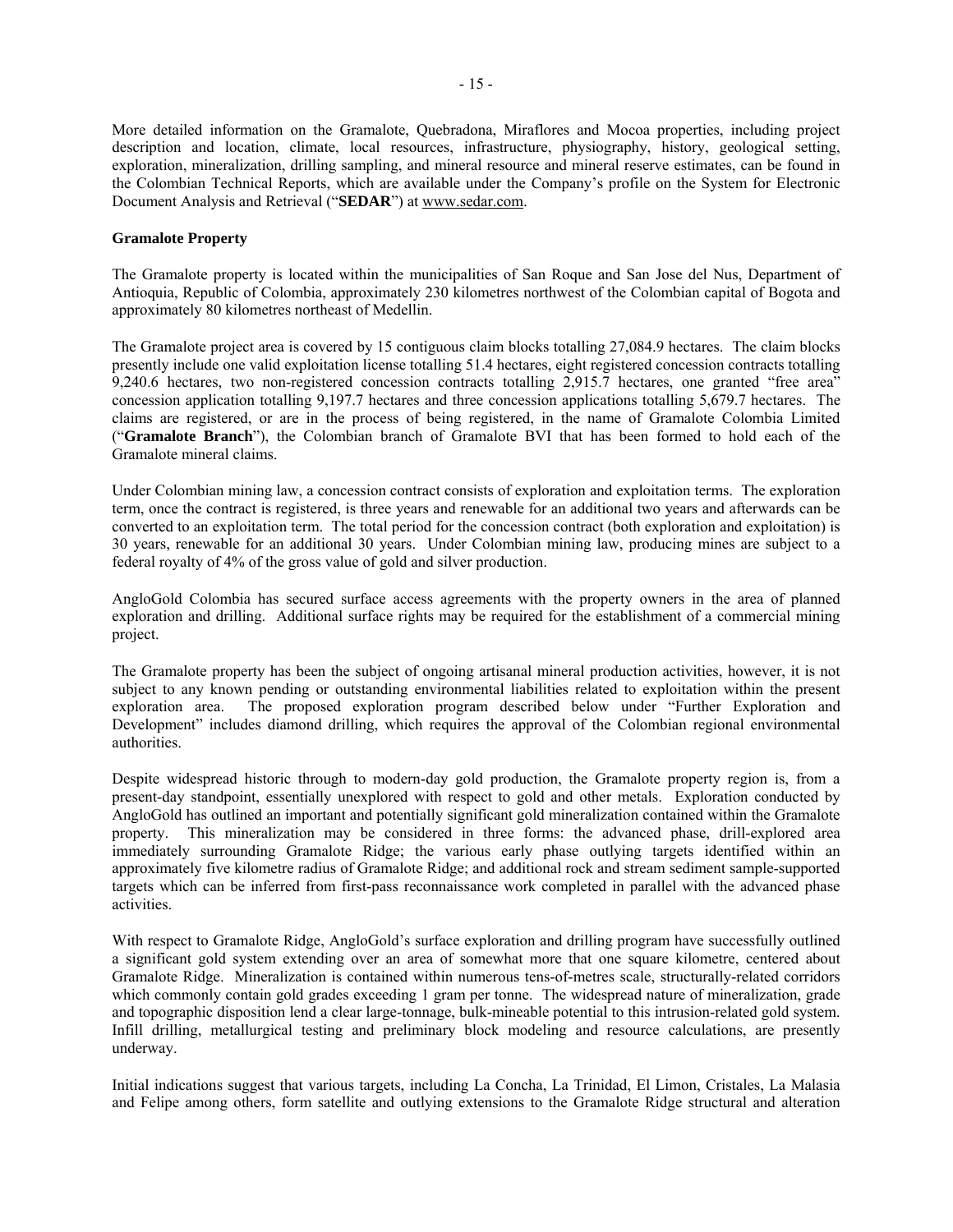model, and could develop into important or even stand-alone targets in their own right. Many of the outlying targets are considered ready for scout-style diamond drilling programs.

The style of mineralization observed within the Gramalote property, the widespread nature and abundance of outlying targets, and the clear structural control upon mineralization at both a local and regional scale, all suggest that the Gramalote property is part of a district-scale mineralizing event. Given the regional-scale surface geochemical (stream sediment, rock and soil sample) results and accompanying geological observations, it is concluded that numerous additional strong gold anomalies exist within the Gramalote property area which deserve additional definition via prospecting and grid-based rock and soil sampling.

On February 7, 2008 AngloGold reported in their 2007 Fourth Quarter Report an initial inferred mineral resource estimate for Gramalote Ridge of 57.8 million tonnes at a grade of 1.14 grams per tonne of gold within a US\$700 pit shell, tabulated above a cut-off grade of 0.5 grams per tonne of gold for 2.12 million contained ounces of gold (based on 100% ownership).

It is the opinion of the author of the Updated Report on the Gramalote Property that the block model resource estimate is a reasonable representation of the inferred resources for the Gramalote property based on the drilling and sampling information as of December 2007. However, the mineral resources have been estimated in accordance with the standards of the Australian Code for Reporting of Mineral Resources and Ore Reserves prepared by the Joint Ore Reserves Committee of Australian Institute of Mining and Metallurgy, Australian Institute of Geoscientists and Mineral Council of Australia. Inferred mineral resources are not mineral reserves and do not have demonstrated economic viability. There is no certainty that any or all of the inferred resources presented herein will be converted to mineral reserves.

The Gramalote resource database comprised 43 drillholes totalling 12,312 metres. All holes were drilled by AngloGold in a 500 x 800 metre area. The drill holes were sampled in predominantly 2.0 metre core lengths. The assay database including the underground adit is comprised of 6,265 gold assays plus 60 element ICPMS (inductively coupled plasma mass spectrometry) analysis. Drill section spacing was 50-100 metres with holes spaced 50-100 metres apart on section lines. Core recovery was excellent in the hypogene rock exceeding 98%. The saprolite weathered profile is typically less than 10 metres thick with recoveries slightly less than 98%.

These resulting inferred resource tonnes and grade are conceptual in nature and further exploration will be necessary to enable the Company to make a determination of a resource estimate. In addition, the uncertainty of inferred resources is such that further exploration may produce results that are substantially different than those reported.

The La Trinidad zone has demonstrated geological and geochemical characteristics very similar to Gramalote Ridge located 4.5 kilometres to the east. Follow-up trenching and vein/fracture sampling on soil geochemical anomalies over a 1,200 by 500 metre area has shown potassic and quartz-sericite alteration with quartz veining similar to Gramalote Ridge. Assays have been received for 179 of 422 samples with 89 samples returning greater than 1 gram per tonne of gold including eight greater than 10 grams per tonne of gold. Channel sampling averaged 1.6 metres at 0.90 grams per tonne of gold in 32 samples with a high of 6.7 grams per tonne of gold over 1.3 metres. Drill testing of the La Trinidad gold-bearing alteration zones commenced in April 2008.

The Felipe zone is located immediately west and on strike from Gramalote Ridge. Infill soil sampling has outlined an anomalous gold zone over a 700 by 700 metre area that has returned up to 2,400 ppb of gold. Mapping, sampling and trenching has been completed at the Felipe zone and diamond drill testing has commenced.

The Company commenced a 25,000 metre diamond drilling program on the Gramalote property in early April 2008, and now has five diamond drills operating on the project. The scoping study drill program will consist of 15,000 metres of infill drilling in the area of previous drilling by AngloGold on the main Gramalote zone, 10,000 metres of satellite drilling of the prospective outlying targets (including the La Trinidad and Felipe zones), detailed metallurgical and geotechnical studies and resource modeling. As of the date of this Annual Information Form, 29 holes have been drilled at Gramalote Ridge totalling 9,547 metres. An additional 13 holes have been drilled on the La Trinidad zone totalling 5,085 metres. Drilling at Gramalote Ridge has tested a 900 metre by 450 metre area and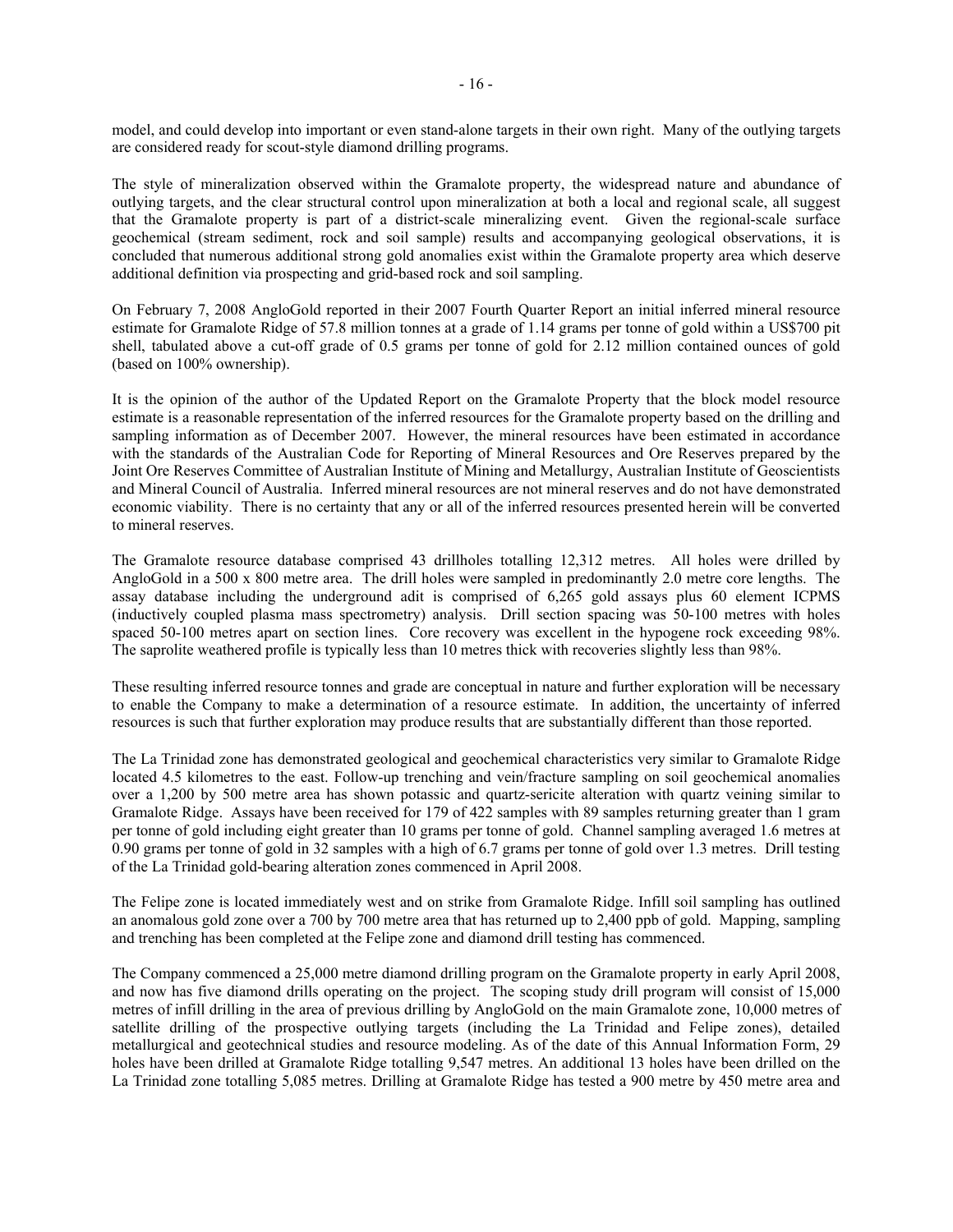results are similar to those that AngloGold found in previous drilling of 43 holes. At Trinidad, initial drilling has encountered similar mineralization to that of Gramalote Ridge over a 600 metre by 500 metre area.

The publication of the inferred mineral resource estimate by AngloGold supports the Company view that the property is of merit. The Company believes that the 2008 recommended work program of infill drilling and additional metallurgic work and geologic modeling is required to further define and understand the distribution of gold mineralization at Gramalote Ridge and to enable the Company to make its own determination of a resource estimate. The Company plans to have an updated resource estimate completed by the end of 2008.

## **Quebradona Property**

The Quebradona property is located within the municipalities of Jerico and Tamesis, Department of Antioquia, Republic of Colombia, approximately 220 kilometres northwest of the Colombian capital of Bogota and approximately 60 kilometres south-southwest of Medellin, the regional capital of the Department of Antioquia.

The Quebradona project area consists of 22,191.61 hectares of contiguous mineral concession contracts and applications solicited from and granted by the Antioquia Delegation to AngloGold Colombia and to Avasca Ventures Ltd. ("**Avasca**"), indirectly a wholly-owned subsidiary of AARI. As described below, the claim blocks presently include two granted concession contracts totalling 9,695.72 hectares, five areas totalling 7,246.33 hectares declared to be "free areas" available to AngloGold Colombia for concession contracting purposes by the Antioquia Delegation, and four concession applications awaiting response from the Antioquia Delegation as to "free area" status, totalling 5,249.56 hectares. The entire area of the claim blocks is located within a 37,500 square hectare area of interest, which defines the Quebradona property area for the purposes of the Colombia JV Agreement between AngloGold, AngloGold Colombia, AARI and the Company. The Colombia JV Agreement specifies that the Company may earn a 51% interest in the titles by carrying all property and exploration costs and performing 5,000 metres of exploration drilling on the Quebradona Property prior to December 31, 2008.

Under Colombian mining law, a concession contract consists of exploration and exploitation terms. The exploration term, once the contract is registered, is three years, renewable for an additional two years and afterwards can be converted to an exploitation term. The total period for the concession contract, both exploration and exploitation, is 30 years, renewable for an additional 30 years.

Officially registered concession contracts require payment of an inscription and subsequent annual claim fee of US\$14,000 due to Ingeominas (the Colombian Geological and Mining Institute), a division of the Colombian Ministry of Mines. Under Colombian mining law, producing mines are subject to a federal royalty of 4% of the gross value of gold and silver production.

AngloGold Colombia and the Company have secured surface access agreements with the property owners in the area of planned exploration and drilling. Additional surface rights may be required for the establishment of a commercial mining project.

The Quebradona property has not been the subject of any known mineral production activities and is not subject to any known environmental liabilities. The proposed exploration program on the Quebradona property includes diamond drilling, which will require the approval of the Colombian regional environmental authorities. The Company has obtained this approval for each target area of exploration.

The Quebradona property contains at least five early-phase exploration target areas, as defined by surficial exploration by AngloGold Colombia and the Company to date. These include, in priority order based upon results to date: La Aurora; La Isabela; La Sola; El Chaquiro; and El Tenedor. Based upon geologic setting, and observed lithological, alteration and mineralization parameters, the exploration targets at the Quebradona property are of the gold or gold and copper-rich porphyry-type. They are potentially large-tonnage, low-grade deposit types that may be amenable to open-pit mining and bulk-tonnage beneficiation techniques.

As a result of the significant surface gold geochemistry outlined at the La Aurora zone, the Company planned a stage one drilling program consisting of (i) 3,000 metres diamond drilling to test the porphyry gold potential of the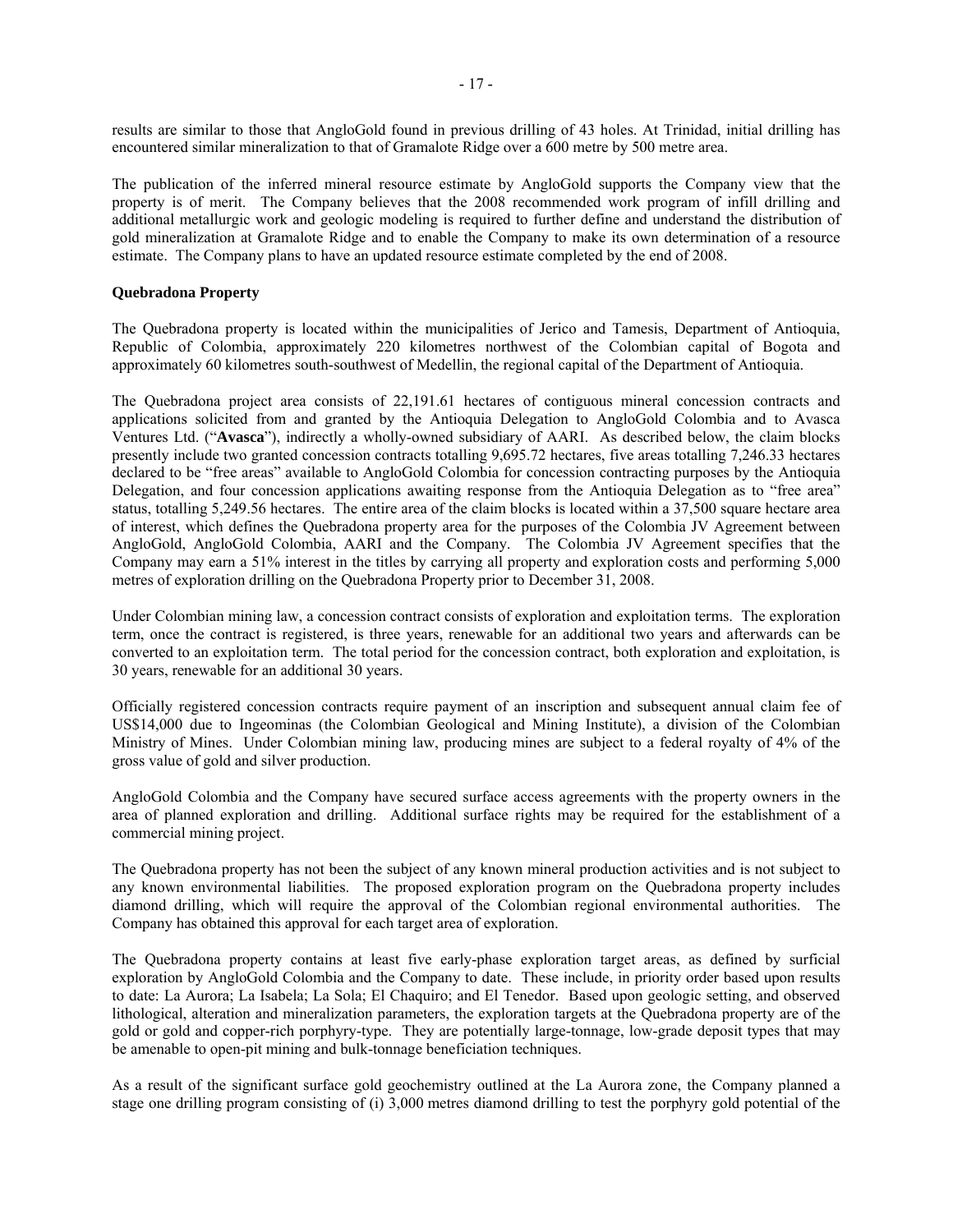La Mama and La Isla anomalies; (ii) a 1,000 metre diamond drill program at the La Isabela zone and to test the structurally-controlled surface gold mineralization as well as the porphyry gold potential at depth as suggested by the magnetometry anomaly; (iii) a 1,000 metre diamond drill program at the La Sola zone to test the continuity and depth potential for porphyry gold mineralization; and (iv) more surface work at El Chaquiro, including geological mapping, sampling and geophysics and 500 metres of diamond drilling to test geophysical targets. Upon favourable results, a stage two 20,000 metre diamond drill program will be conducted.

Diamond drilling commenced on the La Aurora zone in March 2008. The initial six holes, totalling 1,662 metres, tested a 400 by 300 metre area of the La Mama zone. The ore grade mineralization encountered in all six holes is hosted by a strong potassic-altered intermediate volcanic rocks, diorite, and microdiorite with abundant magnetitequartz veins and stock working. As at the date of this Annual Information Form, an additional sixteen holes totalling 5,672 metres have been drilled at La Aurora, including thirteen holes totalling 4,521 metres at La Mama that followed up on the initial six-hole program referred to above. Three holes also tested the La Isla zone totalling 1,151 metres. The drilling program will continue on the target areas of La Sola, El Chaquiro and El Tenedor over the next several months.

Drilling has now tested a 700 by 400 metre area of the La Mama zone with intercepts up to 162 metres of 0.97 grams per tonne of gold in drill Hole 1 and 85 metres of 1.20 grams per tonne of gold in Hole 11. Significant gold mineralization has been outlined over a 400 metre long by 100 metre wide zone extending to at least 250 metres in depth. The zone remains open at depth.

At La Isla, significant gold mineralization has been outlined over a 300 metre long by 50 to 100 metre wide zone extending to at least 350 metres in depth with the zone remaining open in all directions. Drilling at La Isla has encountered significant mineralization over a 250 by 200 metre area with intercepts up to 182 metre at 1.07 grams per tonne of gold in Hole 8. Further drilling will test the extensions of the La Isla zone.

Six kilometres southwest of La Aurora, surface panel sampling at La Isabela returned up to 19.9 metres at 3.15 grams per tonne of gold and 9.5 metre at 1.49 grams per tonne of gold in a 70 metre wide structural corridor containing stockwork and sheeted quartz-sulphide veining in potassic-altered volcanic rocks. Drilling of four holes totalling 803 metres tested a 250 by 150 metre area with results up to 125 metres at 1.00 grams per tonne of gold in chlorite altered volcanics and intrusives with magnetite-quartz-sulphide veining. Although the results from Hole 1 are encouraging the size of the mineralized system appears to be limited. Additional drilling is planned to follow up the mineralization intersected in Hole ISA-001.

The Company has now completed the Earning Requirements in respect of the Quebradona property and has provided AngloGold with the requisite notice in accordance with the Colombia JV Agreement. See "Interest in the Principal Properties - Colombia Joint Venture Agreement."

### **Miraflores Property**

The Miraflores property is located within the municipality of Quinchia, Department of Risaralda, Republic of Colombia, approximately 190 kilometres west-northwest of the Colombian capital of Bogota and, approximately 55 kilometres north of Pereira, the regional capital of the Department of Risaralda.

The Miraflores property consists primarily of one granted exploration and exploitation contract totalling 124.09 hectares. The exploitation license was granted to the Asociacionde Mineros de Miraflores ("**AMM**") by the Colombia Ministry of Mines in 1987 and the exploitation license has a 30 year term from the time of grant. The exploitation contract was extended for a term of 15 years in 2003 and is currently valid until October 13, 2018.

The contract rights are presently under an option granted by the AMM to AngloGold Colombia. According to the option agreement executed April 25, 2005, AngloGold Colombia has the right to earn 100% interest in the exploitation license by making a series of staged cash payments totalling approximately US\$3,830,000 to the AMM over a period of five years from the date of execution. As part of the completion of the transactions related to the Colombia JV Amending Agreement, AngloGold Colombia transferred all of its right, title and interest under the option agreement to Miraflores Holdings Ltd., indirectly a wholly-owned subsidiary of B2Gold. As a result,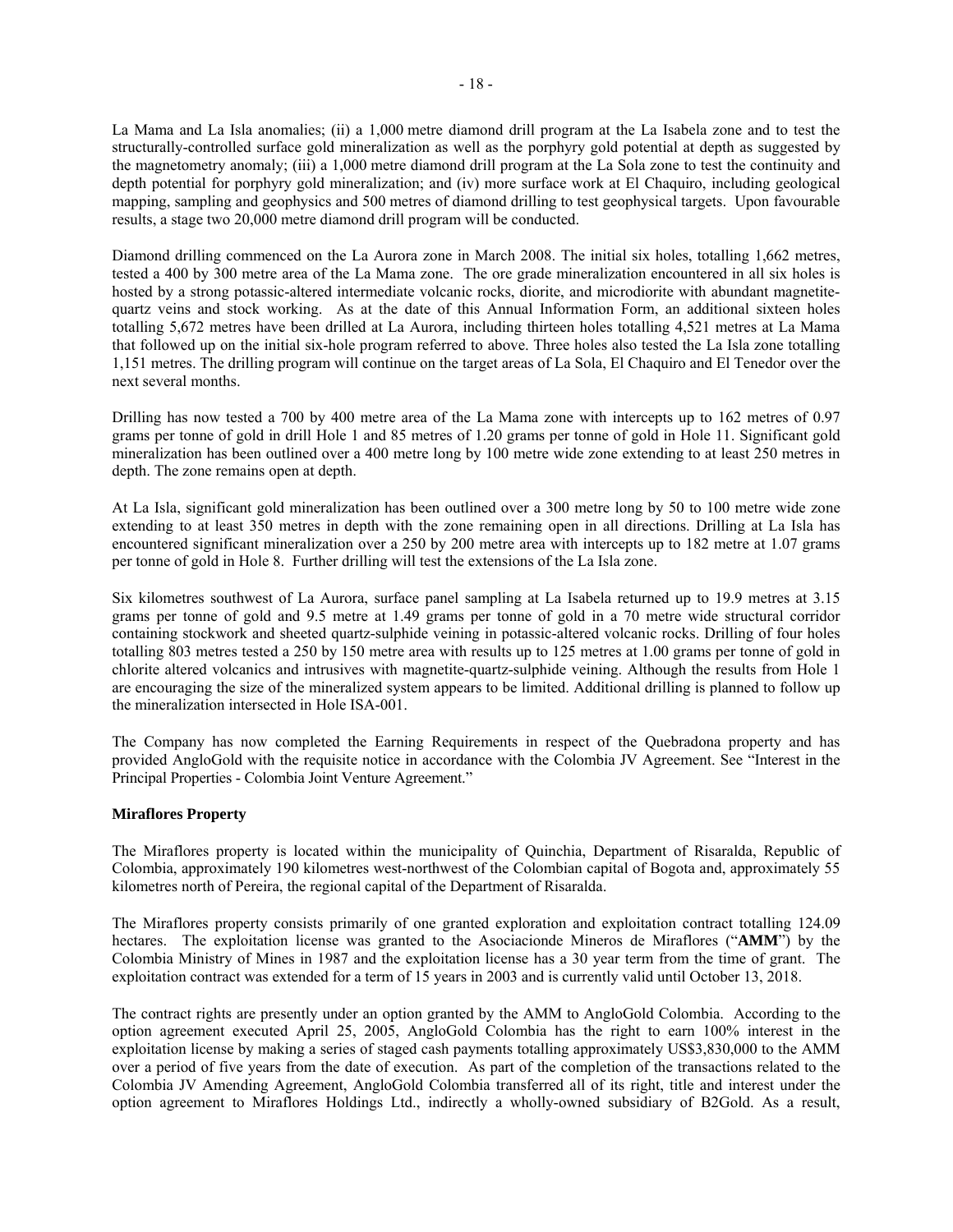Miraflores Holdings Ltd. holds a 100% interest in the Miraflores property. The option agreement is presently in good standing.

The exploitation license does not require payment of any annual claim fees but is subject to a royalty of 4% of gross value of gold and silver production. Under Colombian mining law, producing mines are subject to a federal royalty of 4% of gross value of gold and silver production. Because the exploitation contract was signed under previous legislation, the Company has the obligation to pay the existing royalty and an additional 4% royalty. The Company has applied for a new exploitation contract, which would result in a reduction in the total royalty to 4% if granted. Once officially registered, an exploration contract requires an inscription and subsequent annual claim payment fees of US\$146.79 due to Ingeominas.

AngloGold Colombia and the Company have secured surface access agreements with the property owner in the area of planned exploration and drilling. Additional surface rights may be required for the establishment of a commercial mining project.

The Miraflores property has been the subject of ongoing artisanal mineral production activities, however, it is not subject to any known pending or outstanding environmental liabilities related to the exploitation license. Regardless, should environmental liabilities exist, the agreement between AngloGold Colombia and AMM specifies that such liabilities will remain the responsibility of AMM. The proposed exploration program for the Miraflores property includes diamond drilling, which will require the approval of the Colombian regional environmental authorities.

The Miraflores property is located within the historically important and present-day artisanal mining district of Quinchia. District-scale mineralization at Quinchia is related to high-level hypabyssal gold (copper) porphyry bodies. The district includes the Miraflores breccia, a significant gold-silver rich magmatic-hydrothermal breccia body whose genesis is intimately related to the evolution of the porphyry mineralization occurring in the Quinchia district. Within the Miraflores property, the only type of precious metal mineralization presently known is contained within the Miraflores breccia and porphyry-style gold-copper mineralization has not yet been detected.

The Miraflores breccia is contained within an area measuring some 280 by 250 metres by more than 600 metres vertical depth, and at present does not appear to extend beyond the plain-view limits of the breccia system, as presently mapped. At present, the principal target at Miraflores is a bulk-mineable deposit, which combines the low and high grade mineral types, and which may be amenable to open-pit mining and bulk tonnage beneficiation techniques. The high grade fault-veins at Miraflores present a second alternative for the development of Miraflores. The Company plans to investigate the viability of developing Miraflores as a small tonnage, high grade underground mine.

Limited diamond drilling and metallurgical test work at the Miraflores property by AngloGold Colombia and the Company has been successful at delineating a significant low-grade, large tonnage gold-silver deposit at Miraflores that is potentially amenable to bulk-tonnage mining and mineral extraction techniques. Based on the work completed to date, the Company believes that the property warrants further resource definition via diamond drilling and continued metallurgical test work in order to verify the feasibility of economically recovering gold from the important low grade (0.3 to 1 grams per tonne gold) resource the Miraflores property has to offer. In the event that both diamond drilling and metallurgical test work provide positive results, the Company plans to conduct additional drilling on the Miraflores property. Future diamond drilling would also focus on determining the extent of the high grade fault-veins

Based on the favourable exploration and metallurgical results to date, the Company is conducting additional exploration in order to further evaluate the mineral potential of the Miraflores property, including a stage three exploration diamond drilling program totalling 10,000 metres, plus underground workings rehabilitation and additional metallurgical tests. Upon receipt of favourable results from the stage three program, the Company plans to conduct a stage-four program, including the preparation of a feasibility study.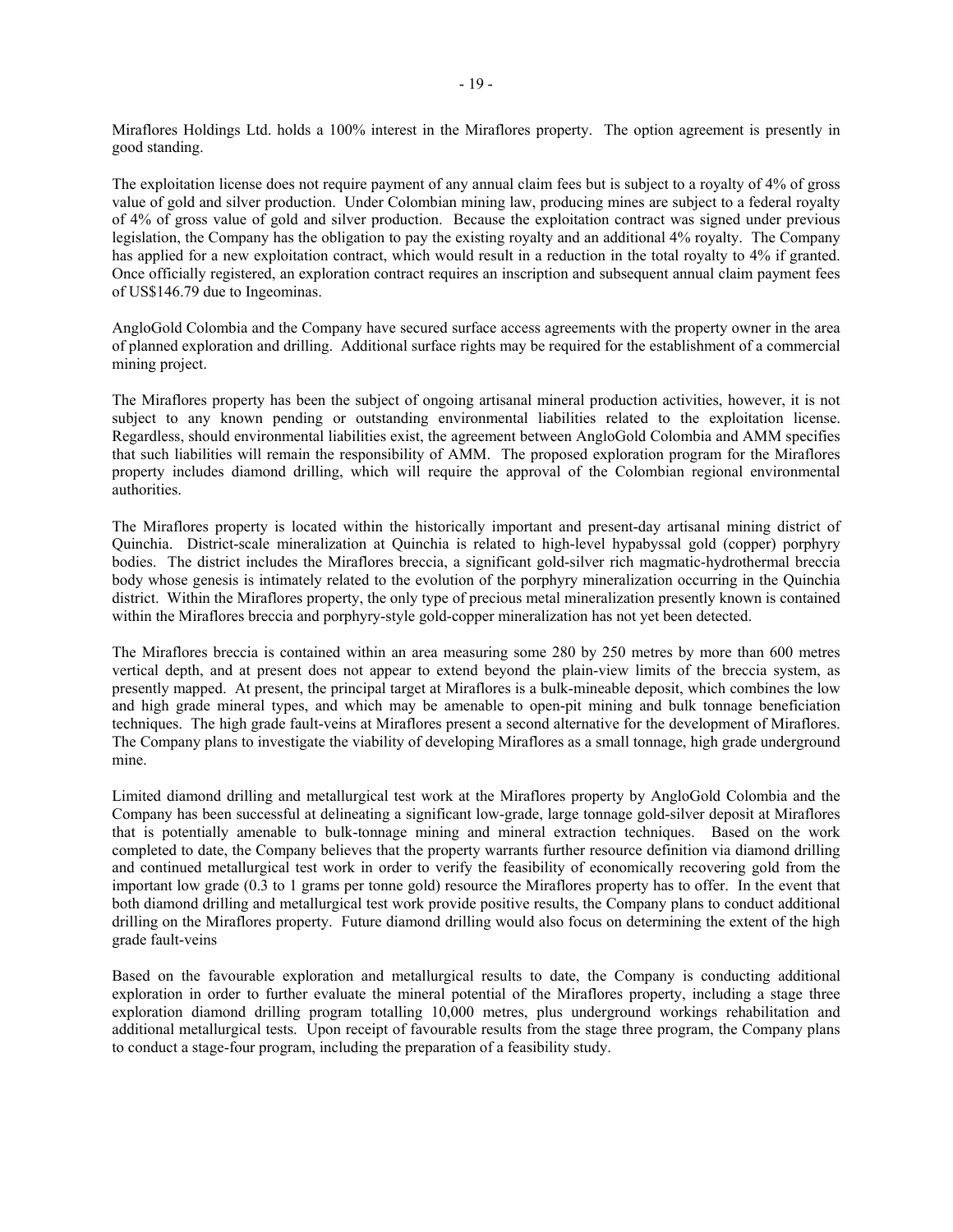#### **Mocoa Property**

1

The Mocoa property is located in the Amazon headwaters in western Putumayo Department, southwestern Colombia, 465 kilometres southwest of the Colombian capital of Bogota, and about 200 kilometres from the Pacific coast. The property is 10 kilometres north of the town of Mocoa, an agricultural centre and the capital of Putumayo Department with a population of about 36,000.

The property is comprised of four concession contracts and two applications for concession contracts, with areas of 7,831 hectares and 3,961 hectares, respectively. The four concession contracts are registered in the name of AngloGold Colombia and have been granted in 2006 and 2007. The applications for two concession contracts (JAP-16181, JAP-16141) are dated January 25, 2008, and are registered in the name of AngloGold. The four concession contracts were transferred to Mocoa Ventures Ltd. in connection with the completion of the transactions related to the Colombia JV Amending Agreement. Mocoa Ventures Ltd., indirectly a wholly-owned subsidiary of B2Gold, has also entered into an agreement with AngloGold, pursuant to which the two concession contracts (JAP-16181, JAP-16141), when issued and registered, will be transferred to Mocoa Ventures Ltd.

Exploration and mining in Colombia is governed by the Mining Code of 2001. Concession contracts are granted for 30 years, including a three-year period for exploration, which can be extended once for up to two years, and a threeyear construction and assembly period, which can be extended for one year.

The concession contracts are subject to annual fees based on minimum daily Colombian salaries and are currently approximately \$8.00 per hectare per year for concession areas less than 2,000 hectares, and two and three times that amount for concessions between 2,000 and 5,000 hectares, and 5,000 and 10,000 hectares respectively. For the four concession contracts covering the Mocoa property, annual fees amount to approximately \$63,000. Royalties are a minimum of 0.4% of the value of production, are re-adjustable, and are independent of national, departmental and municipal taxes.

The Mining Code specifies that environmental permits are not necessary during prospecting and exploration, unless the work is carried out in natural reserves. Environmental impact studies are required once a mine plan is submitted. At the Mocoa property, a national forest reserve is at a distance of 12 kilometres to the northwest of the deposit, outside of the "Project Area". A regional forest reserve or "protective forest reserve" west of the Chapulina Creek, with an area of 34,600 hectares, covers the upper catchment basin of the Mocoa River, and exploration is generally not permitted in such a reserve. The Mocoa property deposit is on land controlled by the state without surface land owners, and drilling permits for this type of land can be received from the Ministry of Environment in Bogota. However, if drilling is done on sites that do not require cutting of trees, like the old drill sites at the Mocoa property, permission can be acquired from the CorpoAmazonia office in Mocoa. Some land to the east of the deposit is privately owned, and drilling permits there are also issued by CorpoAmazonia, and may be received within a few weeks.

Attention to the Mocoa property area was first drawn through a single anomalous stream sediment sample, collected during regional geochemical exploration by the United Nations-Ingeominas-Ecominas project<sup>[1](#page-21-0)</sup> in southwestern Colombia between 1973 and 1976. A preliminary feasibility study of December 1984, prepared by the United Nations, Ingeominas and Ecominas for the Mocoa property, included a resource estimate completed manually, and a reserve estimate. These estimates were prepared prior to the implementation of NI 43-101 and are not compliant with current accepted resource and reserve classifications. They have not been verified subsequently and should not be relied upon. Technical and economic conditions applied 25 years ago for the conversion of mineral resources into mineral reserves have changed to a considerable degree since the above estimate was prepared, and it is therefore strictly of historical interest.

<span id="page-21-0"></span><sup>&</sup>lt;sup>1</sup> A joint project by the United Nations, the Instituto Nacional de Investigaciones Geológico-Mineras of Colombia (Ingeominas), and the Empresa Colombiana de Minas (Ecominas). Ingeominas, now known as El Instituto Colombiano de Geología y Minería, is the Colombian government agency responsible for geology and mining (http://www.ingeominas.gov.co).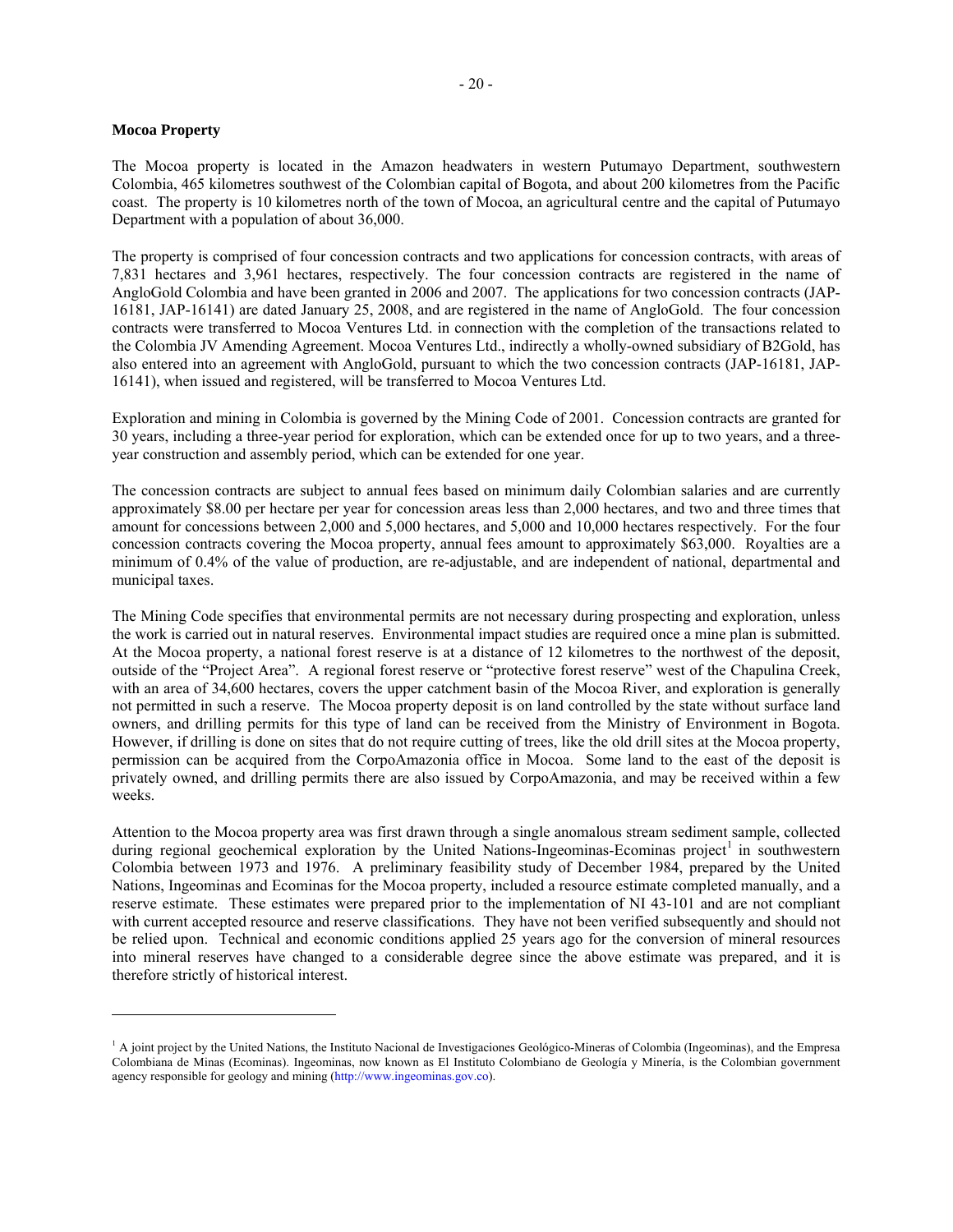The total historical mineral resource comprised 306 million tonnes with grades of 0.37% copper and 0.061% molybdenum, using cut-off grades for copper and molybdenum of 0.25% and 0.025% respectively (0.50% copperequivalent), and a bulk density of 2.7 g/cm<sup>3</sup>. Copper-equivalent grades were calculated as % copper + 10 x % molybdenum, based on copper and molybdenum prices of \$1.00 and \$10 per pound respectively. The proper procedure would have been to arrive at the equivalency using a net smelter return calculation, which takes into account concentrate transportation and treatment terms in addition to metal prices.

Areas of concern affecting the 1984 resource estimate include the fact that drill holes were plotted straight, since only a few holes towards the end of the drill program were surveyed for deviations, with some of those deviating considerably. The wandering of holes was aided by the small core diameter in the deeper portions of the holes. However, compared to a spatially more confined mineralization, e.g., a vein-type deposit, the nature and large size of the mineralized body diminishes the effects of the hole deviations.

Between November 1978 and August 1983, the United Nations-Ingeominas-Ecominas joint venture drilled 31 core holes at the Mocoa property, which varied in length from 240 to 926 metres, and had a combined length of 18,321 metres. The holes were drilled on sections about 100 metres apart, along the main ridge over the deposit, with vertical and inclined holes drilled from the same setups. Drillhole collar locations were dictated by the steep topography, which does not allow drilling of equally-spaced holes over the entire deposit. Reported expenditures totalled approximately \$3.8 million, and were shared about equally between Colombia and the United Nations.

The exploration program and metallurgical testwork resulted in a prefeasibility study, completed in 1984-85, that included estimates of resources and reserves that are not compliant with guidelines under NI 43-101. The study was based on a mining operation with a capacity of 10,000,000 tonnes per year, and considered different options for mining (open pit, underground, and a combination of both) and processing (concentrate production and local refining of copper). Mining to an elevation of 1,160 metres by open pit would have required the diversion of two creeks flanking the Mocoa ridge, while underground mining by block caving or a combination of open pit and underground mining would have avoided the diversion. Other concerns for open pit mining included the large height of the northern pit wall and the high rainfall in the area, requiring difficult water management. Waste and tailings disposal areas were identified in nearby valleys.

Copper and molybdenum prices in 1984-85 were \$0.67 and \$7.00 per pound respectively, below the price assumptions of \$1 and \$10 used in the prefeasibility study. Combined with the remote location and its size and grade, the Mocoa property was not an attractive mining project at the time, which together with the political situation in this part of Colombia resulted in the eventual abandonment of the project.

The Company is in the process of establishing topographical survey control on the property and will need to prepare a detailed contour map of the area, making use to the extent possible of the existing topographical survey completed by the United Nations-Ingeominas-Ecominas joint venture. To advance the Mocoa property, the Company is in the process of confirming the existing Ingeominas database through check assays, twinning of existing drill holes, drilling of additional holes to ascertain the potential for expanding the deposit, and the recovery and relogging of core stored at Bucaramanga. The Company commenced a 3,800 metre drill program on the Mocoa property in June 2008 with two portable diamond drill rigs. As of the date of this Annual Information Form, 2,500 metres of drilling have been completed on the property.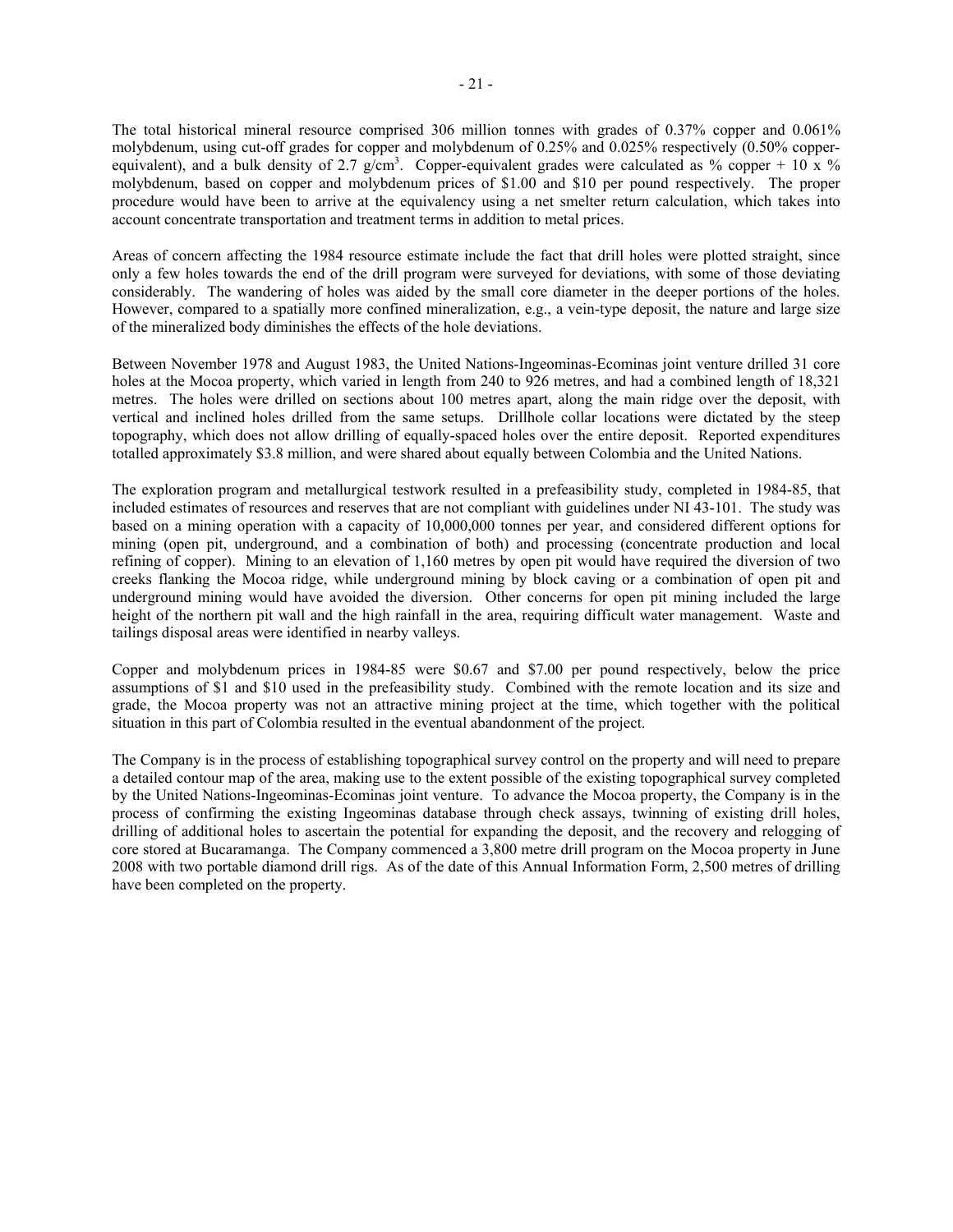## **THE RUSSIAN PROPERTY**

<span id="page-23-0"></span>

Gustavson Associates, LLC**,** a geological and engineering consulting firm, was retained by the Company to complete a technical report on the East and West Kupol Licenses. The following information is derived or is a direct extract from "Technical Report on the Kupol East and Kupol West Licenses, Chukotka Autonomous Okrug, Russia" dated November 21, 2007 (originally filed October 22, 2007) (the "**Kupol Technical Report**"), which was prepared by Gustavson Associates, LLC in compliance with NI 43-101. William J. Crowl, R.G., of Gustavson Associates, LLC, the author of the Kupol Technical Report, is a "qualified person" and "independent" as those terms are defined in NI 43-101. All figures and tables contained herein have been extracted from the Kupol Technical Report.

More detailed information on the East and West Kupol licenses, including project description and location, climate, local resources, infrastructure, physiography, history, geological setting, exploration, mineralization, drilling sampling, and mineral resource and mineral reserve estimates, can be found in the Kupol Technical Report., which is available under the Company's profile on SEDAR at [www.sedar.com](http://www.sedar.com/).

### **East and West Kupol Licenses**

The East and West Kupol licenses are located in northeastern Russia, on the boundary between the Anadyrski and Bilibinski districts within the Chukotka Autonomous Okrug. The nearest major towns are Anadyr, 410 kilometres to the southeast, and Bilibino, 220 kilometres to the northwest.

The West Kupol license (License Series AHД No. 13804 БP) covers an area of 231.6 square kilometres, excluding the 17.4 square kilometre area of the mining claim for the Kupol deposit. The East Kupol license (License Series AHД No. 13803 БP) is situated 3.7 kilometres east of the Kupol license area and covers an area of 194 square kilometres. Both licenses are valid for a period of 25 years from date of registration of the license, and provide for the right to explore, develop and mine gold and silver to a depth of 1,000 metres from the present land surface.

Title to the East and West Kupol licenses was registered in the name of CMGC on October 24, 2006 through an auction and tender by the Russian Federal Agency for Management of Mineral Resources (Rosnedra). At the time of grant, CMGC was owned by Bema and CUE, with 74.99% and 25.01% interests respectively. The rights to explore, develop and mine the East and West Kupol licenses were granted upon payment of US\$1,500,000 (38,500,000 rubles) and US\$1,200,000 (30,800,000 rubles) respectively. These payments were made on September 28, 2006. Both licenses are valid for a period of 25 years. In connection with the arrangement between Bema and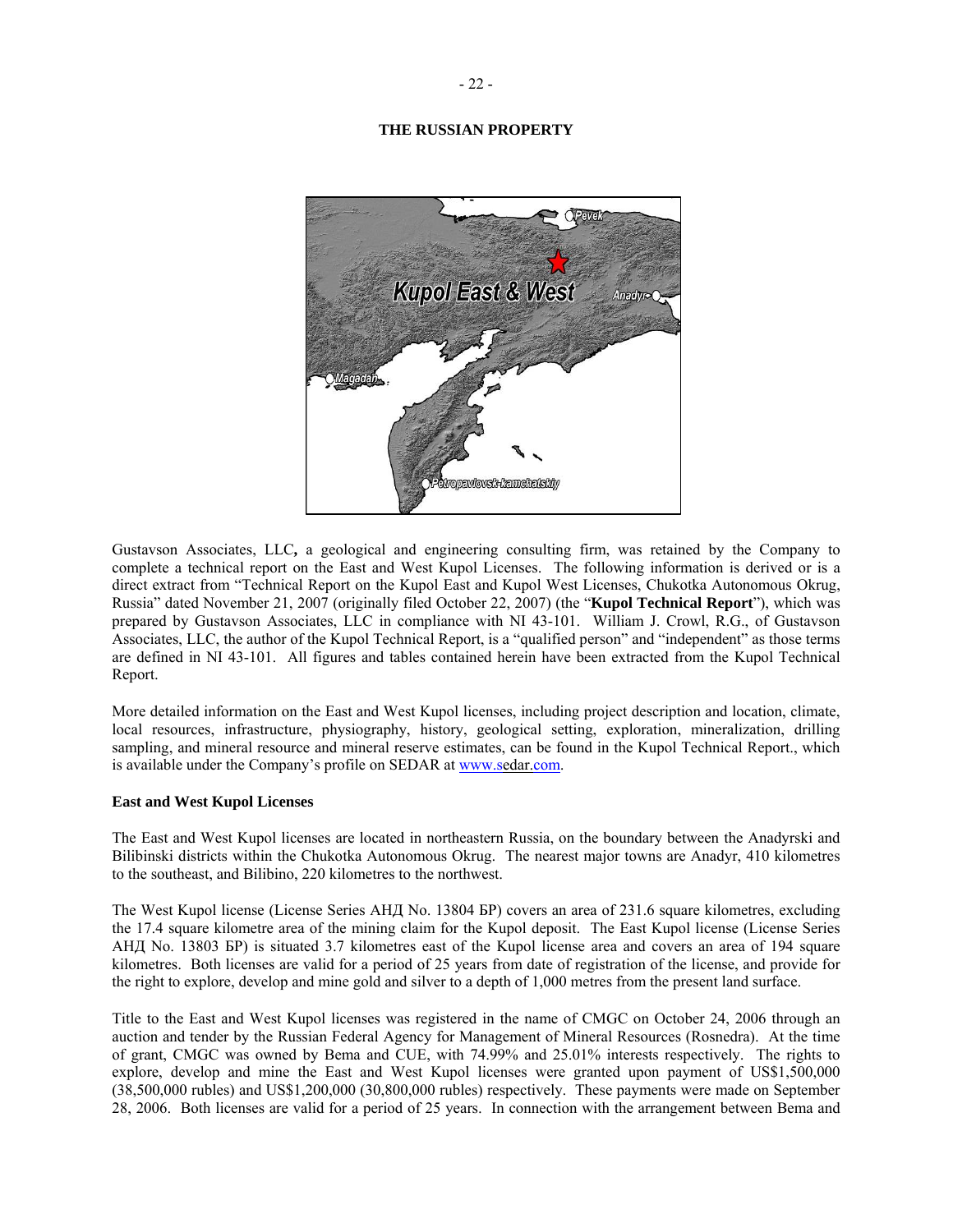Kinross in February 2007, Bema's interest in CMGC was acquired by Kinross and is held by the resulting entity, Kinross' wholly-owned subsidiary East West Gold Corporation.

The East and West Kupol licenses have been the subject of exploration work by Soviet and Russian State work parties. No reclamation work was undertaken on the property by the Soviet and Russian State work parties. The East and West Kupol licenses have not been the subject of previous mining activity. Portions of the West Kupol license area are covered by land allotments covering the infrastructure for the Kupol Mine. The land allotments under the West Kupol license exclude any right for sub surface usage or exploration on the Kupol Mine site. CMGC will be required to reclaim disturbances in the area of the Kupol Mine. As the West Kupol license area covers the area adjoining the Kupol Mine, it may be subject to discharges from the mine.

Exploration in the regions of the Kupol East and West Licenses was conducted by Anyusk State Mining and Geological Enterprise prior to 2007 and followed a multi-stage approach, similar to techniques used in the west. Systematic exploration was spurred by the discovery of the Kupol deposit in 1995. All work conducted by the Russian state survey teams was conducted in accordance with Russian norms for Russian exploration projects.

All exploration work conducted prior to the Company's 2007 program is considered historical. The main focus of the 2007 programs was to verify and validate previous investigations. This involved verification re-sampling of historic zones identified by past operators as well as conducting new regional scale geophysical, geochemical and mapping surveys. Exploration work on the Kupol East and West licenses commenced with ground magnetic surveying in February 2007 and was completed with a fall drill program on Kupol West in September 2007. Environmental baseline studies were also completed on both the Kupol West and Kupol East licenses in 2007, and the final report for these studies is pending.

## *Drilling*

## East Kupol

(a) *Prekup*. In 2007, eight drill holes were completed for a total of 1,136 metres. The 2007 program was designed to test a strike length of 200 metres where past drilling and trenching had identified an anomalous north-south trending mineralized epithermal quartz vein. Broad zones of alteration and weak stockwork to sheeted veining were encountered in all of the holes. No wide crustiform or colloform veins were intersected; however, extensive zones of silicification, brecciation and silica re-healing of breccias were encountered within the host rhyolite tuffs and epiclastics in all drill holes. Broad zones of silica flooding coupled with the presence of chalcedonic quartz and extensive jarositic alteration and fracture infilling suggests that drilling has tested the upper levels of the Prekup vein system.

Partial results have been received for all eight holes and complete results for one of the eight holes. This result encountered a stockwork breccia zone that carried a grade of 1.14 grams per tonne gold and 7.8 grams per tonne silver over a drill length of 4.15 metres from 26.85 to 31.00 metres down hole. No significant results were received from the partial assays received to date on the other seven holes. No significant changes on the Prekup target are evident based on the 2007 exploration work and results received to date.

- (b) *Tokai*. Nine holes totalling 508 metres were drilled on Tokai in 2002. No significant mineralization was encountered. In 2007, nine drill holes were completed in the Tokai area. Complete assay results have been received for four of the nine holes and partial assays received for an additional two holes. These results indicated that drilling in 2007 did not establish any significant changes to the status of the target.
- (c) *Kak Prospect*. Two holes were drilled on the Kak target, situated between the Tokai and Prekup areas in the center region of the East Kupol License. The holes were designed to test under an area of bladed quartzcalcite boulders and a stringer zone quartz vein system. A similar quartz stringer zone was encountered and assay results were insignificant. Assay results are pending for one of the trenches; however it appears that the holes are too high in the epithermal system and they did not intersect the source of the interesting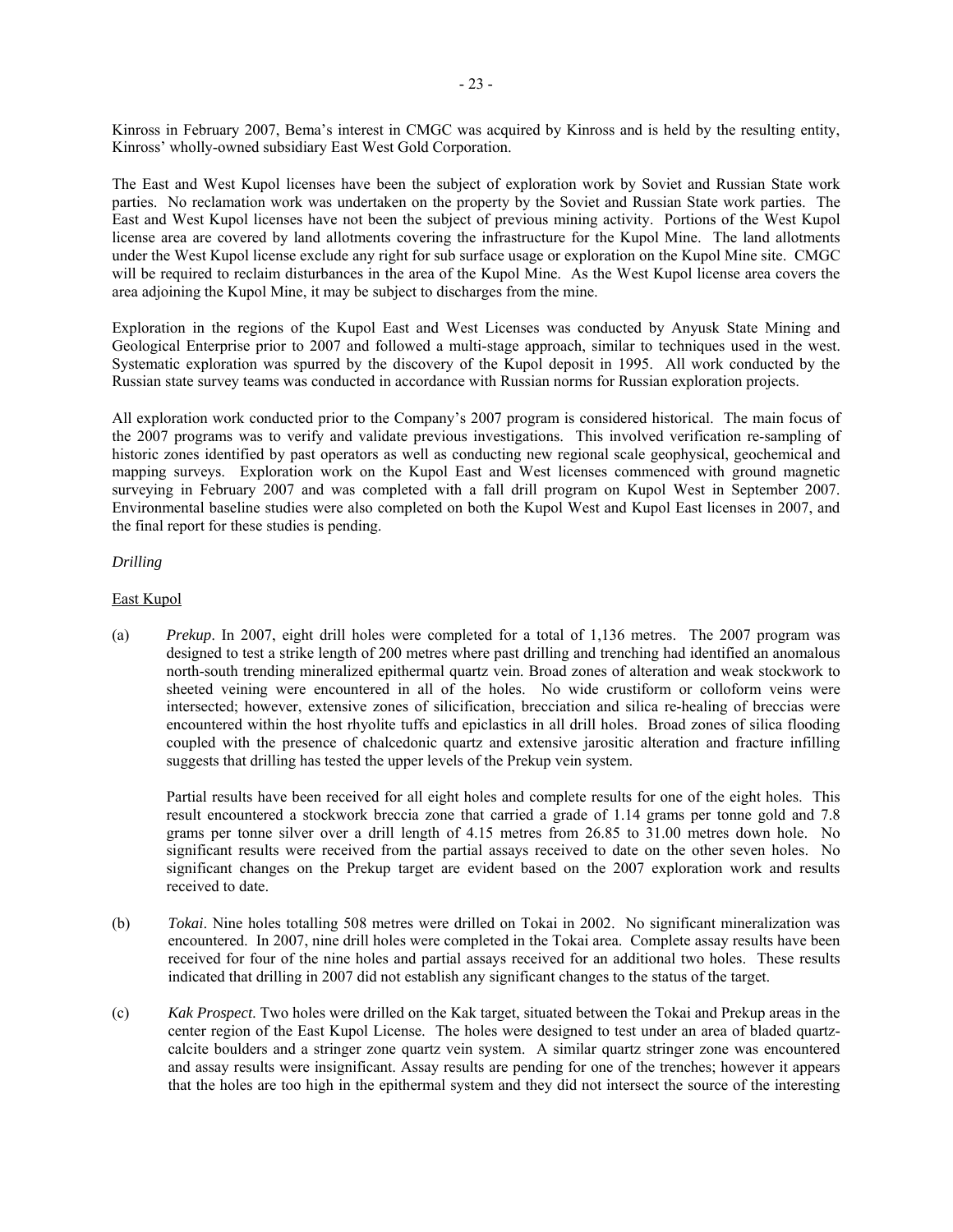quartz-calcite boulders noted at surface. No significant changes on the Kak target are evident based on the 2007 exploration work.

#### West Kupol

- (a) *Dublon*. Six holes totalling 442.4 metres were drilled at West Dublon in 2002. Five of these holes totalling 402.4 metres were drilled on two sections 300 metres apart. Four of these holes intersected the two principle veins comprising West Dublon. The two veins are sub-parallel and separated by 20 to 25 metres of quartz-sericite altered rhyolite and andesite in section. The western vein has been traced up to 50 metres downdip to a depth of 30 metres below surface while the eastern vein has been traced up to 90 metres downdip to a depth of 50 metres below surface. Hole to hole correlations and steep core angles of 50 to 80 degrees suggest the veins shallow in dip from 60 to 80 degrees west at surface to 30 degrees to 50 degrees west at depth. True widths in section vary up to 2 metres for the western vein and 1 metre for the eastern vein. Both veins appear to pinch out at depth on the northern section. The historic drilling commonly encountered low grades with the exception where 2.0 g/ tonne gold with 7.2 grams per tonne silver over 0.2 metres, 2.2 grams per tonne gold with 0.8 grams per tonne silver over 1.0 metre, and 20.4 grams per tonne gold with 1.2 grams per tonne silver over 0.60 metres were found.
- (b) *Kupol North Extension*. Three drill holes targeted the northern extension of the Kupol vein system onto the West Kupol license in 2007. The holes were designed to test under the strong magnetic low and resistivity high contiguous with the Kupol deposit trend. All three holes targeted the 200 metre elevation level, approximately 325 metres below surface, within the prospective range identified in the drilling of the northern part of the Kupol deposit. All holes intersected extensive clay alteration under as ignimbrite cap and at depth in the more porous pyroclastic horizons. Broad zones of narrow quartz, quartz carbonate and quartz-amethyst veining were encountered at depth with individuals banded veins to a maximum intersected width of 0.70 centimetres for individual veins. Partial results have been received from two holes with the best intersection returning 3.98 grams per tonne gold and 118.2 grams per tonne silver over 0.70 metres "intersected width". The true thickness of the drill intersection(s) is not known at this time.
- (c) *Star Anomaly*. One drill hole in 2007 tested the Star magnetic low anomaly 5.5 kilometres north of the Kupol license boundary. Narrow quartz veins, quartz carbonate and chalcedonic quartz veins were encountered in clay, quartz-sericite and chlorite altered tuffs and flows within the target area. Stratigraphy in the drill hole indicates that this area may sit at a higher stratigraphic elevation than the Kupol North extension suggesting that an epithermal vein, if present, might be deeper. Assay results are pending for this drill hole.
- (d) *Offset Anomaly*. One drill hole in 2007 tested a moderate magnetic low anomaly offset approximately 500 metres west of the main Kupol deposit magnetic trend. Narrow quartz, quartz-chalcedony and quartzamethyst veining was encountered from 295 to 415 metres downhole. Partial assay results have been received with 2.44 grams per tonne gold and 66.8 grams per tonne silver returned over an intersected width of 0.30 metres in a vuggy pyritic silicified zone. Similar styles of mineralization were encountered in the upper levels of the North Extension of the Kupol deposit on the Kupol license.
- (e) *South Kupol*. One hole in 2007 was collared on the east side of the Srediniy Kayemraveyem valley approximately 700 metres south of the southern boundary of the Kupol license. The target was a potential southern extension to the Kupol 650 and South East Breccia zones within a magnetic low feature at the contact of the rhyolite and andesites. Assay results are pending; however, no significant veining or alteration was encountered in the drill hole. It is inferred that the Kupol structure could be offset north of the drilled section.

Drilling in 2007 on the West Kupol License did not produce any significant changes to the project area based on assay results received to date. Soil geochemical results from the 2007 sampling are still pending.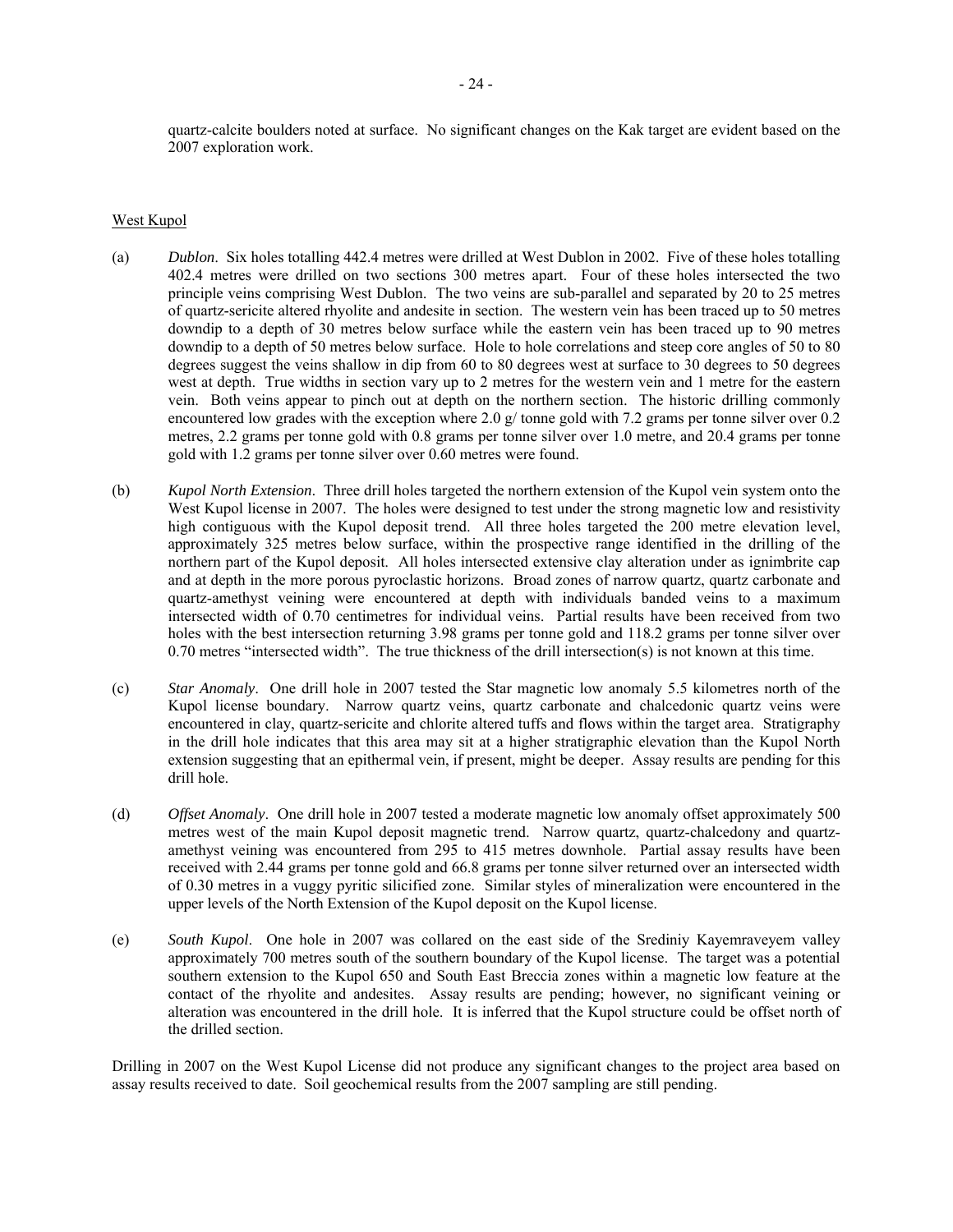### *Exploration and Development*

Exploration by the Russian Geologic Expeditions in the vicinity of the Kupol deposit pre-2007 and during the summer of 2007 by the Company has generated a series of targets that require further exploration. In light of the preliminary nature of the exploration on both the East and West Kupol licenses, a modest drill program is proposed for each license. The majority of the drilling will be conducted while the tundra is still frozen to minimize the exploration footprint.

As at the date of this Annual Information Form, drilling has commenced on the West Kupol License. A total of 8,500 metres of drilling is planned for 2008, with 5,500 metres on the West Kupol License and 3,000 metres on the East Kupol License.

On the West Kupol License, drilling will primarily test new targets generated during the 2007 and previous exploration programs. The drilling will test anomalous gold and silver results and significant epithermal alteration intersected during the 2007 drill campaign. Previous work indicates that the structural system and related alteration hosting the main Kupol Vein system extends up to 6 kilometres north of the Kupol mine property boundary.

Drilling on the East Kupol License commenced in early April 2008. The Prekup prospect will be drilled along strike and at depth and several targets will be tested in the Tokai area, including drilling along strike of an extensive sinter or silica cap zone. Historic trenching of the Prekup zone has returned values of up to 36.4 grams per tonne of gold with 87.9 grams per tonne silver over 7.1 metres.

## East Kupol

- (a) *Prekup*. On the basis of the intensity of silicification, sericite, acid sulphate (jarosite) and clay alteration, it is concluded that only the upper levels of the hydrothermal system have been tested to date. Further drilling is recommended at Prekup, testing the vein system at depth and along strike. The Company feels the mineralization discovered to date is at the top of the boiling system and needs to be tested deeper. In particular, the main dilatant zone will be drilled to in excess of 250 metres below surface and the vein tested to the south toward the Ozerninskaya caldera low. In areas of geophysical and geochemical anomalies with no vein float, shallower holes will be drilled with a Russian SKB-4 drill to locate the main structure prior to drilling the deeper, more expensive, holes. The Company plans to map the Prekup area in detail, clean old trenches and re-sample to both confirm old results and provide a better geological understanding of the vein system.
- (b) *Tokai*. The Company believes, based on the wide dispersions of veining in the Tokai area, and the alteration and geochemistry that the drilling in the area was likely too shallow and therefore may have only tested the upper portions of an epithermal system. The potential exists that the system may coalesce with depth into wider and stronger mineralized structures. This hypothesis will be tested by several angled holes, each in the northern and southern upland areas of Tokai. The Company plans to drill several angled holes each in these areas. These holes would have to be 250 to 400 metres in depth. In particular, it is recommended that the vein intersection in hole KT07-008 be followed up along strike and at depth. To aid in drill hole spotting a program of more detailed mapping, trench re-sampling and further trenching is recommended.
- (c) *Killer Bunny Target*. Work on the Killer Bunny target in 2008 will include a more detailed geological mapping at 1:5000 or 1:2500 to aid in better defining targets for trenching, soil geochemical surveying over the alteration, vein breccia and hydrothermal breccia areas defined in the 2007 mapping program. The grid is to be oriented northwest with 700 metres long lines spaced at 200 metres intervals over 1.8 kilometres strike length with sample spacing of 20 metres along lines and trenching on the quartz breccia zone and other zones. Actual locations are to be determined once all rock geochemical results are received by mid-2008.
- (d) *Ozerninskaya Caldera*. In order to help discern the prospectivity of the broad, strong, magnetic low associated with the north "rim" of the Ozerninskaya caldera, a geochemical grid is proposed. One kilometre lines are to be spaced at 250 metre intervals with samples collected at 25 metre intervals along the lines.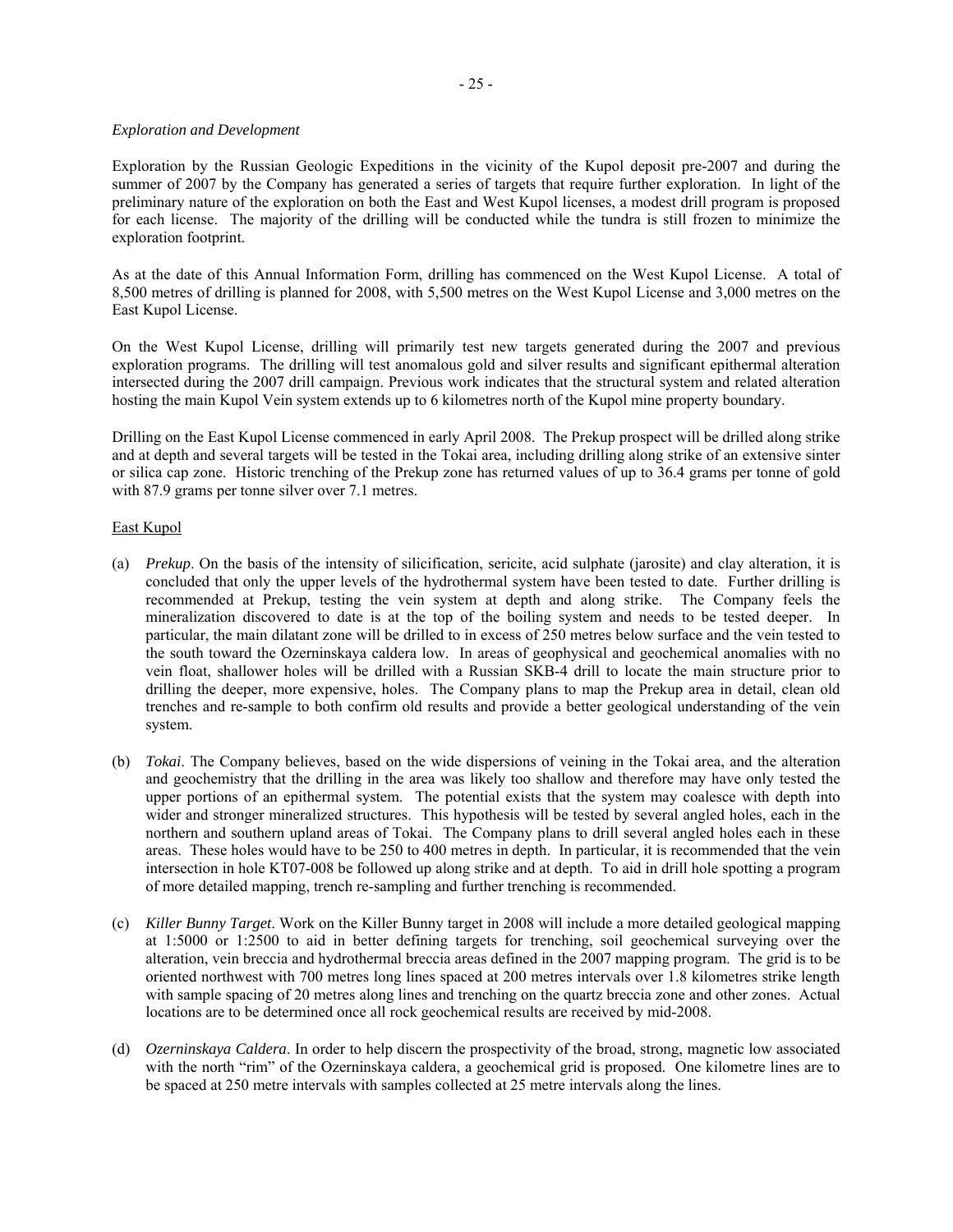#### <span id="page-27-0"></span>West Kupol

(a) *North Kupol*. On the Kupol North extension, a series of holes are proposed to test the area at a variety of depths. It is recommended that the initial holes will be scissor hole KWN07-002, drilling at 090° azimuth, to test if the vein system dips to the west. The first hole will be drilled shallower than KWN07-002 and if not successful the second hole will undercut KWN07-002. The first hole will be allowed to continue east from the western vein system to test a deeper level under the main magnetic target stringer zones and under the strong alteration encountered in the 2007 holes.

On the Star and Offset targets, the Company plans for new holes to target 100 to 150 metres deeper than the 2007 holes. Initial holes should test along strike from the 2007 holes rather than at the same location. For the Star target, the holes will be spaced at approximately 500 metre intervals along the trend, testing the stronger magnetic lows first. Also, a single hole will be drilled to test the magnetic low west of the principal Star trend.

- (b) *Dubonnet*. Trenches started in 2007 but not finished will be completed, mapped and sampled. Additional work in the area is contingent on the pending soil sample results.
- (c) *Avgusteishy*. Trenches started in 2007 but not finished will be completed, mapped and sampled. Additional mapping and trenching over the alteration zones defined in the 2007 mapping program is required to help define targets.
- (d) *West Moroshka*. Selection of drill targets on the Moroshka West area will be based on the pending soil sample results. Contingent on soil sample results, three to four holes are proposed. Initial holes will likely be fairly shallow, testing for structure, and followed up with deeper holes. Infill soil sample lines will be completed pending 2007 soil results.
- (e) *TB2*. Two to three holes will be drilled to test the northern part of the TB2 area. It is proposed that the first holes will test one of the north-northwest trending magnetic low at the Premola fault. The initial TB2 holes are to test for the presence of alteration and structure.
- (f) *Other*. An additional magnetic survey is proposed over portions of the West Kupol license as an aid in locating structures and zones of potential alteration. The Khumriy area, between Kupol South and Avgusteishiy, will be surveyed first in order to try to discern the location of the southern continuation of the Kupol structure. Additional magnetic coverage will be added over the river valley in the northeast corner of Avgusteishiy in an effort to locate a continuation of the silicified zones which returned high grade silver in grab samples.

## **RISK FACTORS**

*The exploration and development of natural resources are highly speculative in nature and are subject to significant risks. The risk factors noted below do not necessarily comprise all those faced by the Company. Additional risks and uncertainties not presently known to the Company or that the Company currently considers immaterial may also impair the business, operations and future prospects of the Company. If any of the following risks actually occur, the business of the Company may be harmed and its financial condition and results of operations may suffer significantly.* 

### **Exploration and Mining Risks**

The business of exploring for minerals and mining involves a high degree of risk. Only a small proportion of the properties that are explored are ultimately developed into producing mines. At present, other than the Gramalote property, which has an initial inferred resource estimate prepared by AngloGold, none of the properties in which the Company has an interest have proven or probable reserves or measured, indicated or inferred resources and the proposed programs are an exploratory search for reserves and resources. The mining areas presently being assessed by the Company may not contain economically recoverable volumes of minerals or metals. The operations of the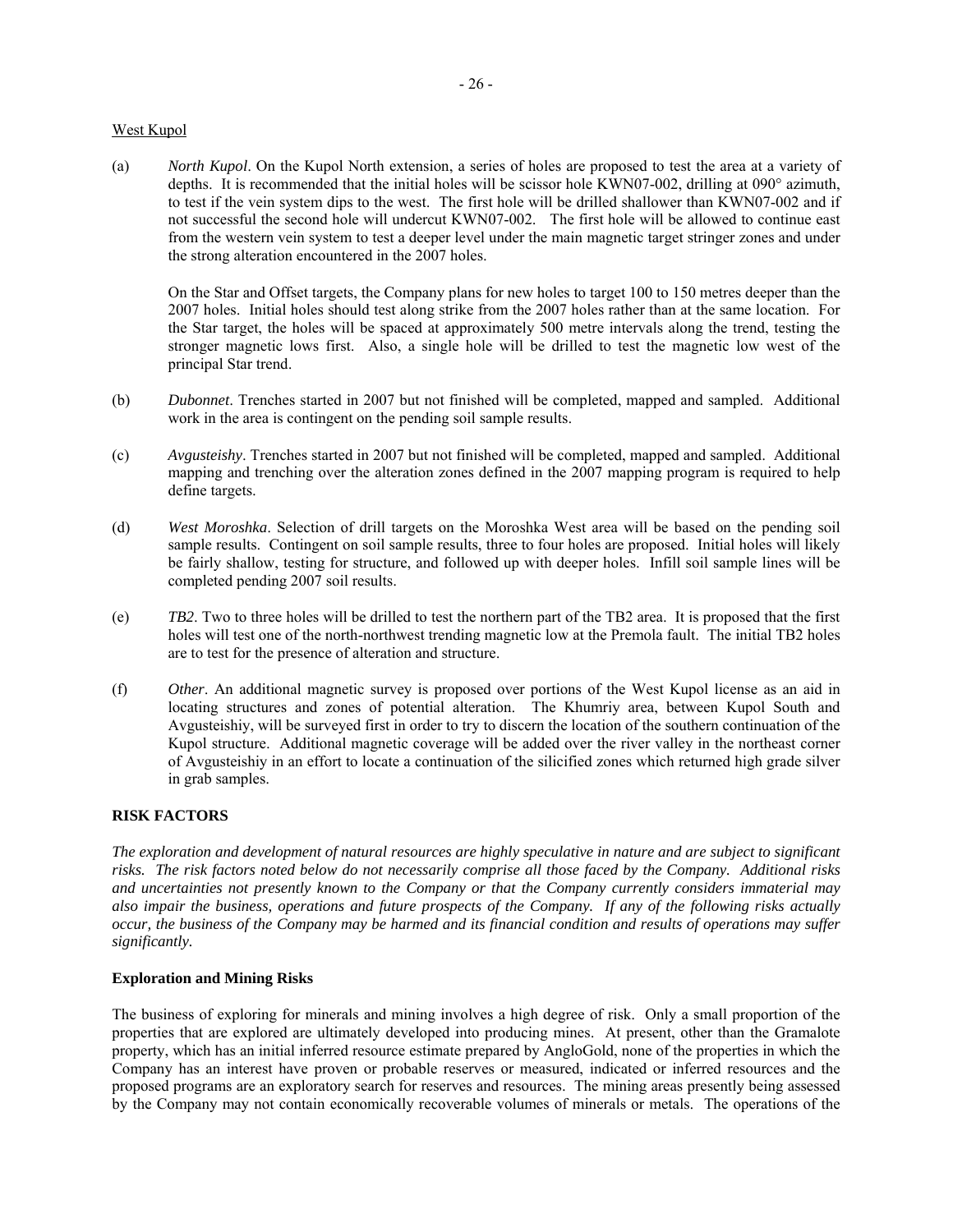Company may be disrupted by a variety of risks and hazards which are beyond the control of the Company, including fires, power outages, labour disruptions, flooding, explosions, cave-ins, landslides and the inability to obtain suitable or adequate machinery, equipment or skilled employees or contractors and other risks involved in the operation of mines and the conduct of exploration programs. The Company has relied and may continue to rely upon consultants and others for operating expertise. Should economically recoverable volumes of minerals or metal be found, substantial expenditures are required to establish reserves through drilling, to develop metallurgical processes and to develop the mining and processing facilities and infrastructure at any site chosen for mining. Although substantial benefits may be derived from the discovery of a major mineralized deposit, no assurance can be given that minerals will be discovered in sufficient quantities or having sufficient grade to justify commercial operations or that funds required for development can be obtained on a timely basis.

The economics of developing gold and other mineral properties are affected by many factors including the cost of operations, variations of the grade of ore mined, fluctuations in the price of gold or other minerals produced, costs of processing equipment and such other factors as government regulations, including regulations relating to royalties, allowable production, importing and exporting of minerals and environmental protection. In addition, the grade of mineralization ultimately mined may differ from that indicated by drilling results and such differences could be material. Short term factors, such as the need for orderly development of ore bodies or the processing of new or different grades, may have an adverse effect on mining operations and on the results of operations. There can be no assurance that minerals recovered in small scale laboratory tests will be duplicated in large scale tests under on-site conditions or in production scale operations. Material changes in geological resources, grades, stripping ratios or recovery rates may affect the economic viability of projects. Depending on the price of gold or other minerals produced, which have fluctuated widely in the past, the Company may determine that it is impractical to commence or continue commercial production.

## **Foreign Countries and Mining Risks**

The Company has interests in properties that are located in developing countries, including Russia and Colombia, and the mineral exploration and mining activities of the Company may be affected in varying degrees by political instability and government regulations relating to foreign investment and the mining industry. Any changes in regulations or shifts in political conditions or attitudes are beyond the control of the Company and may adversely affect its business. Operations may be affected in varying degrees by government regulations with respect to restrictions on production, price controls, export controls, income taxes, expropriation of property, environmental legislation and mine safety.

The Company's property interests and proposed exploration activities are subject to political, economic and other uncertainties, including the risk of expropriation, nationalization, renegotiation or nullification of existing contracts, mining licenses and permits or other agreements, changes in laws or taxation policies, currency exchange restrictions, and fluctuations changing political conditions and international monetary fluctuations. Future government actions concerning the economy, taxation, or the operation and regulation of nationally important facilities such as mines could have a significant effect on the Company. Any changes in regulations or shifts in political attitudes are beyond the Company's control and may adversely affect the Company's business. Exploration may be affected in varying degrees by government regulations with respect to restrictions on future exploitation and production, price controls, export controls, foreign exchange controls, income taxes, expropriation of property, environmental legislation and mine and/or site safety.

The Company's current and potential exploration activities are subject to various federal, state and local laws governing land use, the protection of the environment, prospecting, development, production, exports, taxes, labour standards, occupational health, waste disposal, toxic substances, mine safety and other matters. Such operations and exploration activities are also subject to substantial regulation under these laws by governmental agencies which may require that the Company obtain permits from various governmental agencies.

Failure to comply with applicable laws, regulations, and permitting requirements may result in enforcement actions thereunder, including orders issued by regulatory or judicial authorities causing operations to cease or be curtailed, and may include corrective measures requiring capital expenditures, installation of additional equipment, or remedial actions. Parties engaged in mining operations may be required to compensate those suffering loss or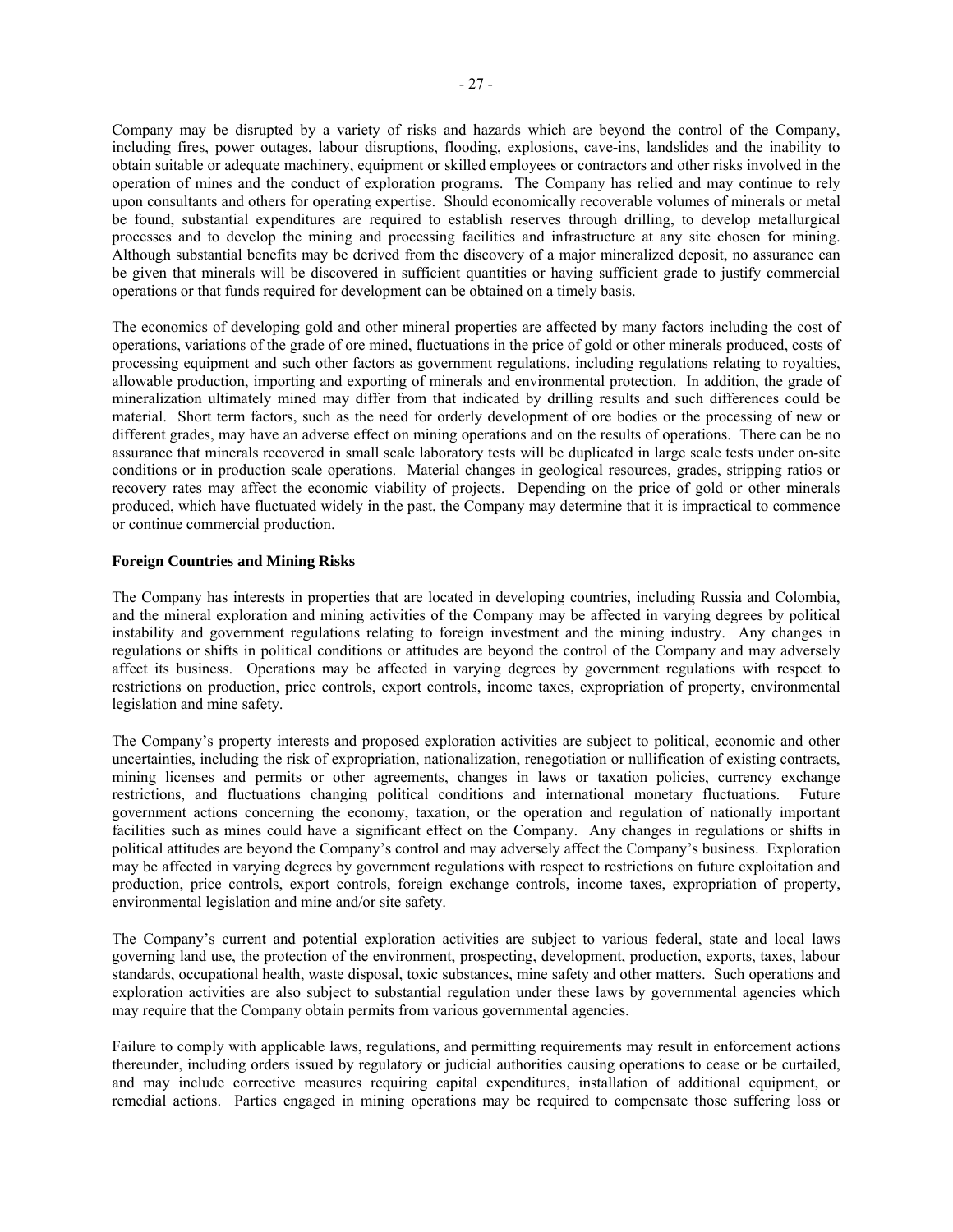damage by reason of the mining activities and may have civil or criminal fines or penalties imposed for violations of applicable laws or regulations.

Amendments to current laws, regulations and permits governing operations and activities of mining companies, or more stringent implementation thereof, could have a material adverse impact on the Company and cause increases in capital expenditures or production costs or reduction in levels of production at producing properties or require abandonment or delays in development of new mining properties.

### *Environmental Compliance*

The Company's operations are subject to local laws and regulations regarding environmental matters, the abstraction of water, and the discharge of mining wastes and materials. Any changes in these laws could affect the Company's operations and economics. Environmental laws and regulations change frequently, and the implementation of new, or the modification of existing, laws or regulations could harm the Company. The Company cannot predict how agencies or courts in foreign countries will interpret existing laws and regulations or the effect that these adoptions and interpretations may have on the Company's business or financial condition.

The Company may be required to make significant expenditures to comply with governmental laws and regulations. Any significant mining operations will have some environmental impact, including land and habitat impact, arising from the use of land for mining and related activities, and certain impact on water resources near the project sites, resulting from water use, rock disposal and drainage run-off. No assurances can be given that such environmental issues will not have a material adverse effect on the Company's operations in the future. While the Company believes it does not currently have any material environmental obligations, exploration activities may give rise in the future to significant liabilities on the Company's part to the government and third parties and may require the Company to incur substantial costs of remediation. Additionally, the Company does not maintain insurance against environmental risks. As a result, any claims against the Company may result in liabilities the Company will not be able to afford, resulting in the failure of the Company's business. Failure to comply with applicable laws, regulations, and permitting requirements may result in enforcement actions there-under, including orders issued by regulatory or judicial authorities causing operations to cease or be curtailed, and may include corrective measures requiring capital expenditures, installation of additional equipment, or remedial actions. Parties engaged in exploration operations may be required to compensate those suffering loss or damage by reason of the exploration activities and may have civil or criminal fines or penalties imposed for violations of applicable laws or regulations and, in particular, environmental laws.

Amendments to current laws, regulations and permits governing operations and activities of exploration companies, or more stringent implementation thereof, could have a material adverse impact on the Company and cause increases in expenditures and costs or require abandonment or delays in developing new mining properties.

## *Institution of Restrictions on Repatriation of Earnings*

There are currently no restrictions on the repatriation from the countries in which the Company operates of earnings to foreign entities. However, there can be no assurance that restrictions on repatriations of earnings from these countries will not be imposed in the future.

## *Currency Risks*

The Company's operations in foreign countries are subject to currency fluctuations and such fluctuations may materially affect the Company's financial position and results. The Company reports its financial results in U.S. dollars and incurs expenses in U.S. dollars, Canadian dollars, Colombian pesos and Russian rubles. As the exchange rates between the Colombian peso, Russian ruble and Canadian dollar fluctuate against the U.S. dollar, the Company will experience foreign exchange gains and losses.

The recent changes to Russian currency control legislation were generally intended to liberate control over currency transactions in Russia. However, exchange markets remain potentially illiquid and in the circumstances of less political and/or economic stability may not permit exchange at favorable rates. In these circumstances, the limited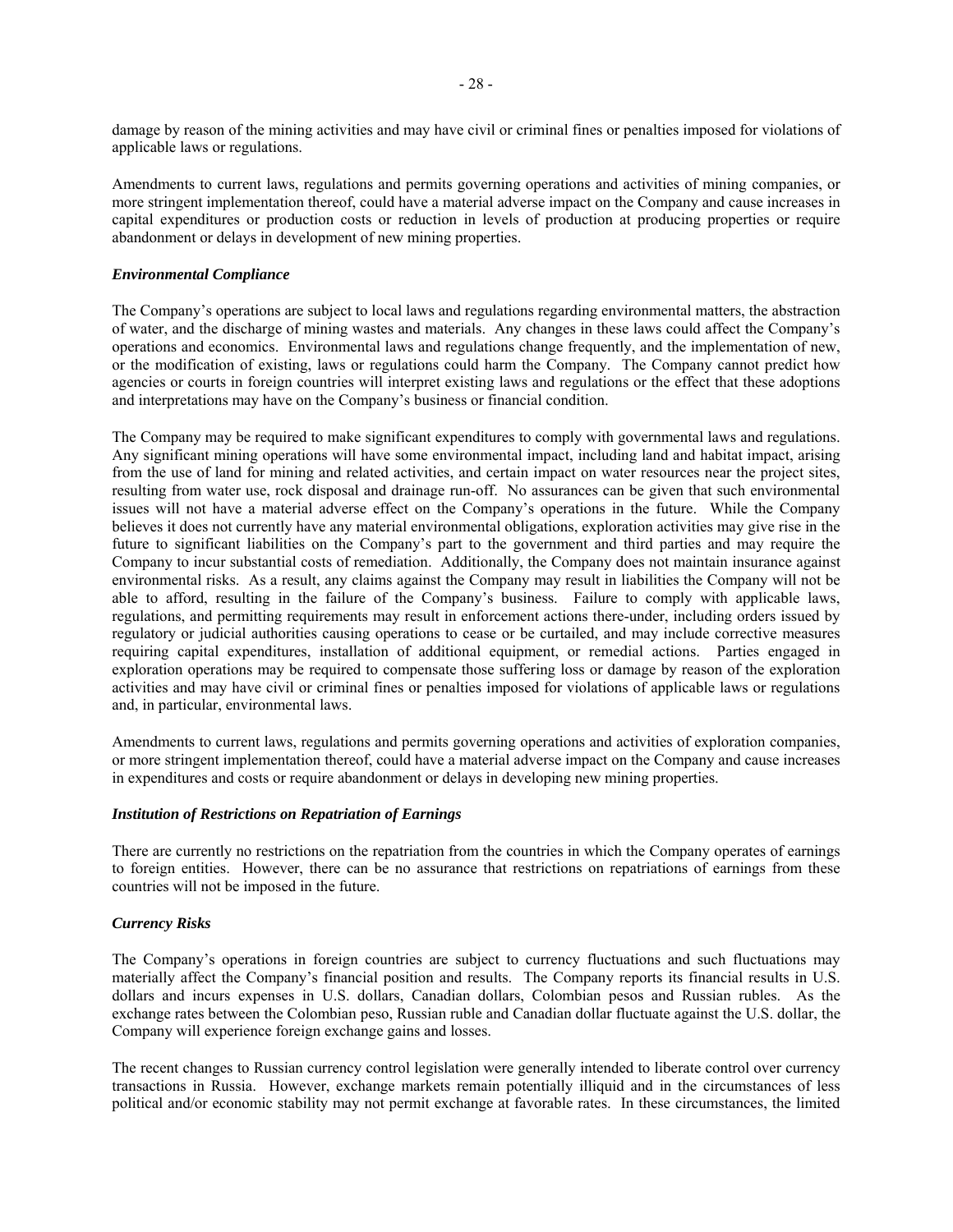availability of foreign currencies would inflate their values relative to the Russian ruble and as a result the Russian Government may be unable to demonstrate any consistent enforcement of currency laws.

The Russian ruble is not convertible outside Russia and is not traded internationally. Although a market exists within Russia for the conversion of the Russian ruble into other currencies, that market is limited in size and is subject to certain restrictions.

## *Restriction on Foreign Investment and Capital Raising in Russia*

On May 5, 2008, the Russian Parliament adopted new legislation that requires prior approval for the development by a foreign investor of any subsoil deposit containing gold reserves of 50 tons or more or for the direct or indirect acquisition by a foreign investor of more than 10% of the voting shares (or other means of control) of a Russian company that uses such a subsoil deposit. The legislation could have a significant impact upon the Company's ability to further develop the East and West Kupol Licenses through its participation in the proposed Kupol JV. It is possible that this legislation may cause the Company, Kinross and CUE to make changes to the structure and terms of the proposed Kupol JV in order to comply with the legislation or receive approval under it. Such changes may be material and there can be no assurance that the Kupol JV will proceed as proposed. In addition, if the Kupol JV proceeds and Kupol Opco were to identify and seek to develop a deposit containing gold reserves of 50 tons or more, approval of the Russian regulatory body would be required for development of that deposit. There can be no assurance that such approval would be granted on acceptable terms or at all and the new legislation provides that if the approval is not granted, the compensation payable to Kupol Opco would be limited to the expenses incurred in the course of exploration. See "Description of the Business - Regulatory and Environmental - Russia" and "Description of the Business - Interest in the Principal Properties - East and West Kupol Licenses Joint Venture".

## *Russian Political Environment*

There can be no assurance that industries deemed of national or strategic importance to the Russian Federation like mineral production will not be nationalized. In addition, the Chukotka regional government's current policy of encouragement of foreign investment may change, renationalization of the gold mining industry may occur, or other government limitations, restrictions or requirements not presently foreseen, may be implemented. Changes in policy that alter Russian laws regulating mineral concessions or other mineral rights could have a material adverse effect on the Company. There can be no assurance that the assets of the Company will not be subject to requisition or confiscation, whether legitimate or not, by any authority or body. While there are provisions for compensation and reimbursement of losses to investors under such circumstances, there can be no assurance that such provisions would be effective to restore to the Company the market value or the amount of the original investment.

Possible political or economic instability in the Russian Federation and the Chukotka region may result in the impairment or loss of mineral concessions or other mineral rights, and may adversely affect the Company and its ability to carry on business in Russia. Taxes and other fiscal measures and customs and other import regulations are particularly susceptible to revision in reaction to political changes and the pressure on the Russian Government to generate revenue or to conserve hard currency.

### *Uncertain Legal Environment in Russia*

Among other things, the current legal environment in Russia is characterized by poorly-drafted and inconsistent legislation, gaps where legislation is not yet available, and uncertainty in application due to frequent policy shifts and lack of administrative experience. Important elements of basic and other legislation remain to be enacted or officially registered, published or otherwise made available to the public.

Russian laws often provide general statements of principles rather than a specific guide to operations and government officials may be delegated or exercise broad authority to determine matters of significance to the operations and business of the Company. Such authority may be exercised in an unpredictable manner and effective appeal processes may not be available. In addition, breaches of Russian law, especially in the areas of currency control, may involve severe penalties and consequences that may be regarded as disproportionate to the offence.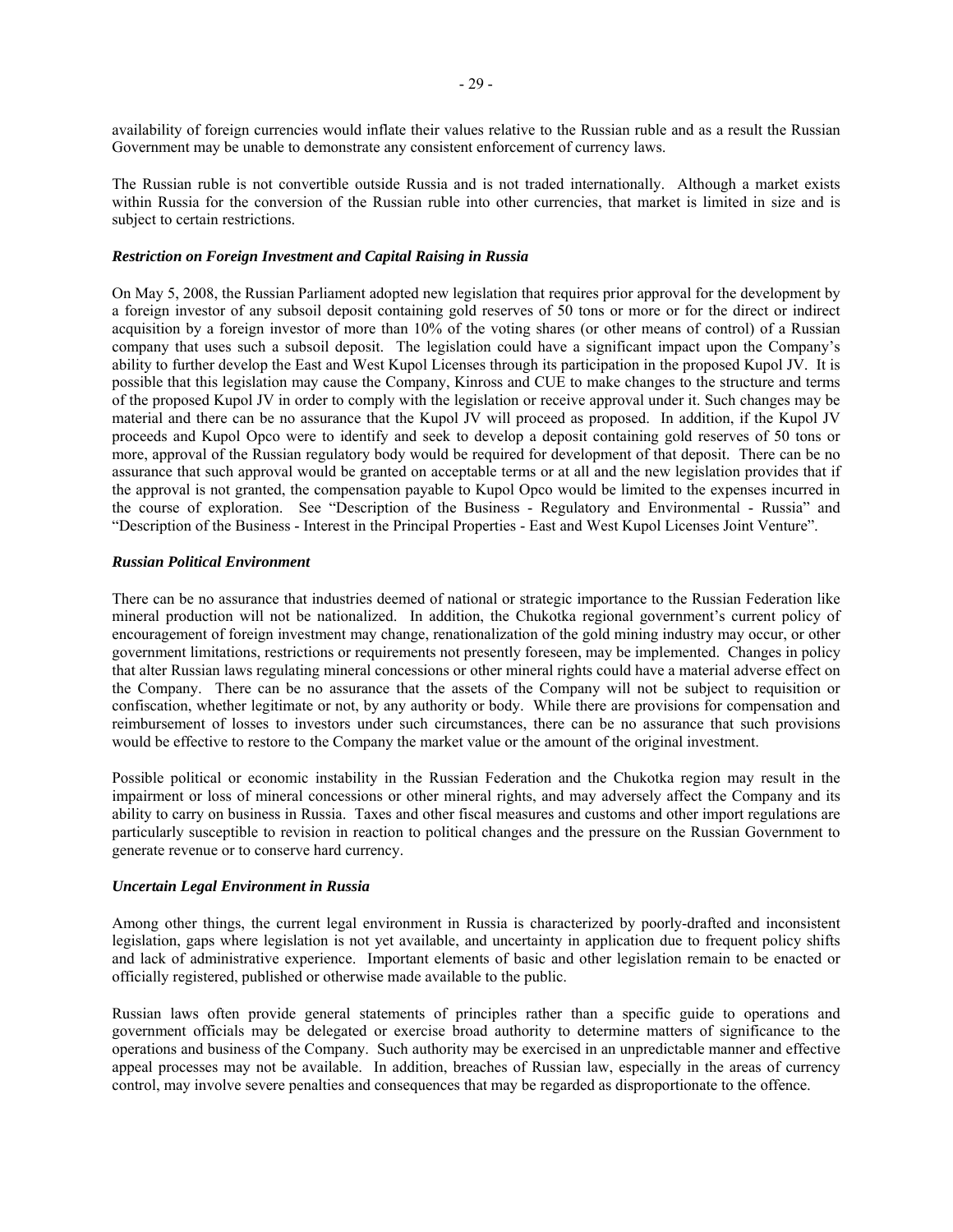Exploration for and extraction of minerals in the Russian Federation is governed by the Subsoil Law, the Licensing Regulations and the Precious Metals Law. Given the fact that the legislative scheme and the regulatory bodies governing this scheme are of relatively recent origin, the law has been subject to varying interpretations and inconsistent application. Therefore, it can be difficult to determine with certainty in any given instance the exact nature of legal rights possessed by persons using the subsoil. Further, the Subsoil Law and other subordinate legislation contemplate certain internal procedures to be carried out by the state bodies in the course of the issuance of a subsoil license. While under the laws of developed countries, the granting of subsoil rights by state bodies deem such rights to be validly issued, in Russia a violation of such requirements committed by the state body may affect a subsoil user whose license may be attacked by a prosecutor's office or other relevant state body for noncompliance during the issuance or other internal process. Since these are internal procedures to be carried out by the state bodies, in practice it is very difficult, if possible at all, to review whether all of them were duly complied with.

Russian law consists of a variety of federal legislative, presidential, governmental, or ministerial instruments, which may overlap or conflict with each other and/or with regional and local rules and regulations. Accordingly, there are uncertainties in conclusively determining all necessary information about required permits, approvals and licences, and there is no comprehensive index or system for determining all relevant legislation. In addition, the Russian legal system is a civil law system, and legal precedents are not of the same determinative nature as in a common law system leading to inconsistent application of the same legal instrument. Additionally, the application of Russian law is often subject to a high level of discretion by government officials, whose actions feature an elevated level of nontransparency, illogical decision making, unexpected innovation and delay.

It is possible that changes in Russian law may be applied in a way that is contrary to what is written, retroactively, or in an arbitrary, formalistic or unfair manner. Accordingly, there can be no assurance that the Company has complied with all applicable laws or obtained all necessary approvals in Russia. There can be no assurance that laws, orders, rules, regulations and other Russian legislation currently relating to the Company's investment in the Russian Federation will not be altered, in whole or in part, or that a Russian court or other authority will not interpret existing Russian legislation, whether retroactively or otherwise, in such a way that would have an adverse impact on the Company. There can be no assurance that there may not be relevant applicable law that is unconstitutional, improperly adopted, unpublished, unconsolidated, classified, secret, of restricted circulation, or not publicly available, or that published or available texts of the same legislative instruments are consistent. There can be no assurance that the Russian authorities will not adopt a retroactive law or regulation that would have an adverse impact on the Company.

In general, there remains great uncertainty as to the extent to which Russian parties and entities, particularly governmental agencies, will be prepared to respect the contractual and other rights of the non-Russian parties with which they deal and also as to the extent to which the rule of law has taken hold and will be upheld in the Russian Federation. Procedures for the protection of rights, such as the taking of security, the enforcement of claims and proceedings for injunctive relief or to obtain damages, are still relatively undeveloped in the Russian Federation. Accordingly, there may be greater difficulty and uncertainty in respect of the Company's abilities to protect and enforce its rights (including contractual rights). There can be no assurance that this will not have a material adverse effect upon the Company.

#### *Colombian Economic Environment*

The status of Colombia as a developing country may make it difficult for the Company to obtain any required financing for the Company's projects. Notwithstanding the progress achieved in restructuring Colombia political institutions and revitalizing its economy, the present administration, or any successor government, may not be able to sustain the progress achieved. While the Colombian economy has experienced growth in recent years, such growth may not continue in the future at similar rates or at all. If the economy of Colombia fails to continue its growth or suffers a recession, the Company may not be able to continue the Company's operations in that country. The Company does not carry political risk insurance.

Further, Colombia has in the past experienced a difficult security environment as well as political instability. In particular, various illegal groups that may be active in and around regions in which the Company is present may pose a credible threat of terrorism, extortion and kidnapping, which could have an adverse effect on the Company's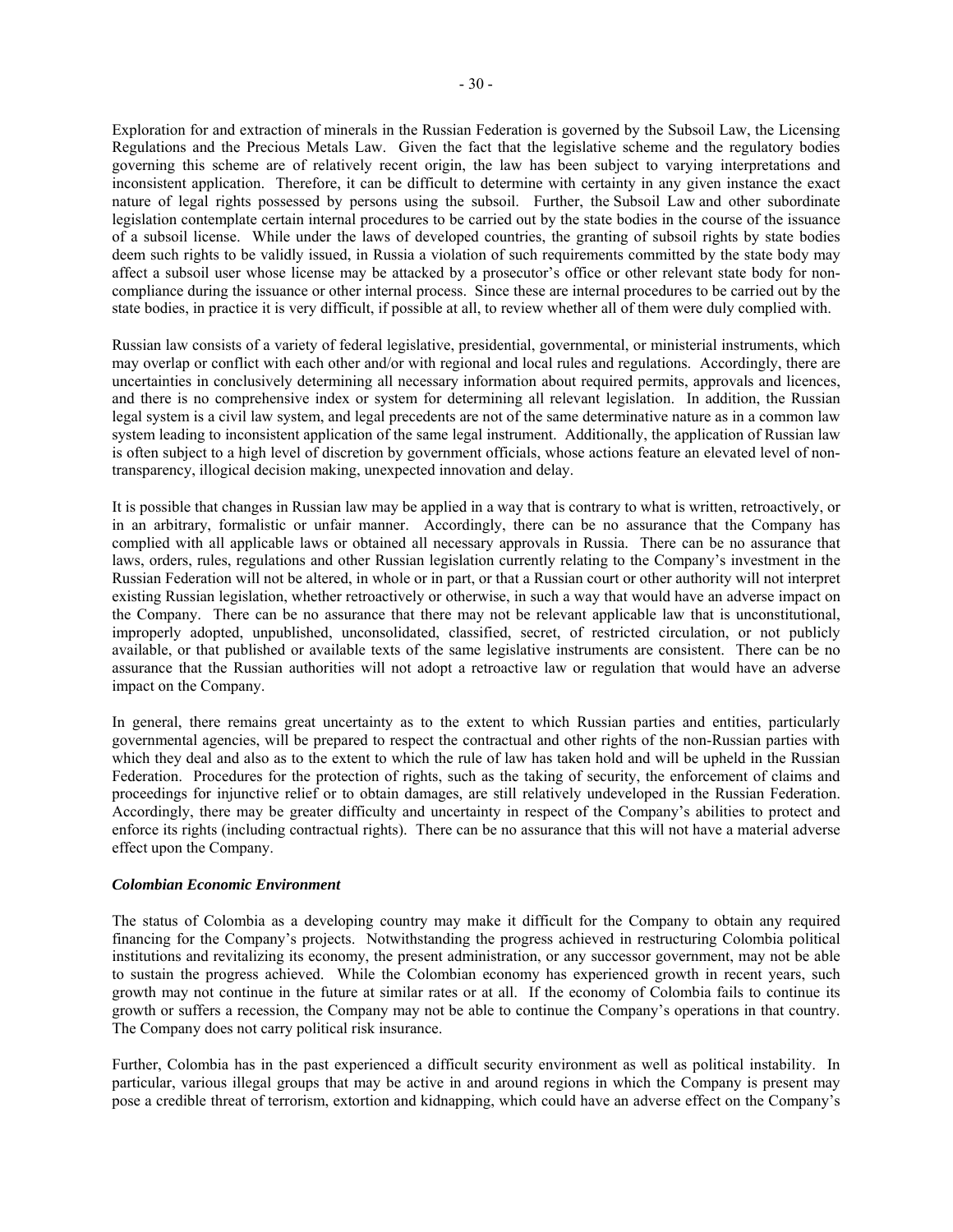operations in such regions. In the event that continued operations in these regions compromise the Company's security or business principles, the Company may withdraw from these countries on a temporary or permanent basis, which in turn, could have an adverse impact on the Company's results of operations and financial condition. No assurances can be given that the Company's plans and operations will not be adversely affected by future developments in Colombia. Colombia is also home to South America's largest and longest running insurgency. Any changes in regulations or shifts in political attitudes are beyond the control of the Company and may adversely affect the Company's business.

### **Environmental and other Regulatory Requirements**

The activities of the Company are subject to environmental regulations promulgated by government agencies from time to time. Environmental legislation generally provides for restrictions and prohibitions on spills, releases or emissions of various substances produced in association with certain mining industry operations, such as seepage from tailings disposal areas, which would result in environmental pollution. A breach of such legislation may result in imposition of fines and penalties. In addition, certain types of operations require the submission and approval of environmental impact assessments. Environmental legislation is evolving towards stricter standards, and enforcement, fines and penalties for non-compliance are becoming more stringent. An environmental assessment of a proposed project carries a heightened degree of responsibility for companies and their directors, officers and employees. The cost of compliance with changes in governmental regulations has a potential to reduce the profitability of operations.

The current exploration activities of the Company require permits from various governmental authorities and such operations are and will be governed by laws and regulations governing exploration, labour standards, occupational health, waste disposal, toxic substances, land use, environmental protection, safety, mine permitting and other matters. Companies engaged in exploration activities generally experience increased costs and delays as a result of the need to comply with applicable laws, regulations and permits. There can be no assurance that all permits which the Company may require for exploration will be obtainable on reasonable terms or on a timely basis, or that such laws and regulations would not have an adverse effect on any project that the Company may undertake. The Company believes it is in substantial compliance with all material laws and regulations which currently apply to its activities. However, there may be unforeseen environmental liabilities of the Company resulting from exploration and/or mining activities and these may be costly to remedy.

#### **Joint Ventures**

Many of the properties in which the Company has an interest will be operated through joint ventures with other mining companies and will be subject to the risks normally associated with the conduct of joint ventures. The existence or occurrence of one or more of the following circumstances and events could have a material adverse impact on the viability of the Company's interests held through joint ventures, which could have a material adverse impact on the Company's results of operations and financial conditions:

- inability to exert influence over certain strategic decisions made in respect of joint venture properties;
- disagreement with partners on how to develop and operate mines efficiently;
- inability of partners to meet their obligations to the joint venture or third parties; and
- litigation between partners regarding joint venture matters.

## **Additional Financing**

The Company currently has no revenues from operations and no mineral reserves or mineral resources. If the Company's exploration programs are successful, additional financing will be required in order to complete the development of the properties in which the Company has an interest. The only sources of future funds presently available to the Company are the sale of additional equity capital, selling or leasing the Company's interest in a property or the entering into of joint venture arrangements or other strategic alliances in which the financing sources could become entitled to an interest in the properties or the projects. The Company's capital resources are largely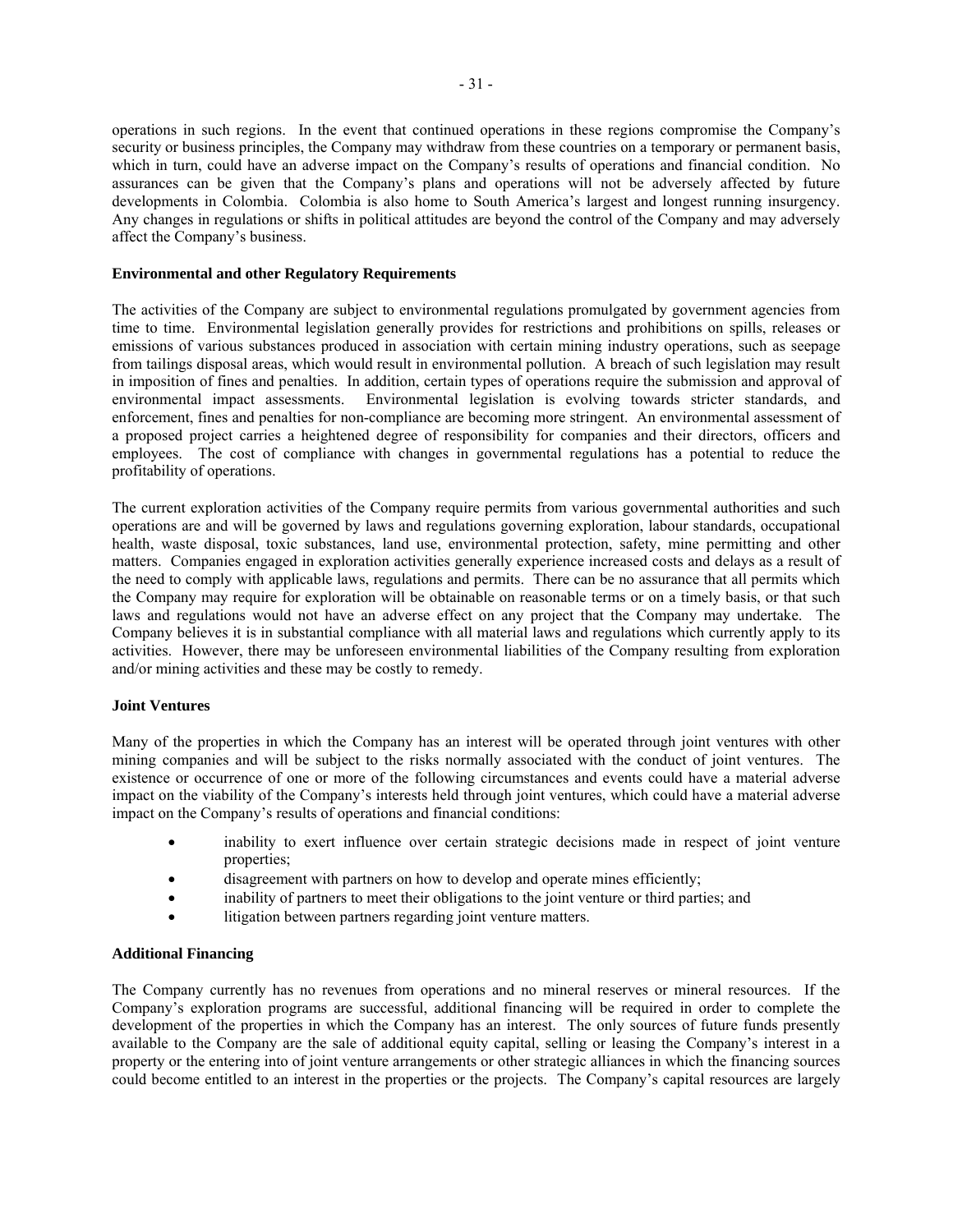determined by the strength of the junior resource market and by the status of the Company's projects in relation to these markets, and its ability to compete for investor support of its projects.

There is no assurance that the Company will be successful in raising sufficient capital to meet its obligations or to complete all of the currently proposed exploration programs. If the Company does not raise the necessary capital to meet its obligations under current contractual obligations, the Company may have to forfeit its interest in properties earned or assumed under such contracts.

### **Principal Properties Located in Remote Areas**

The Company's exploration operations are located in remote areas, some of which have harsh climates, resulting in technical challenges for conducting both geological exploration and mining. The Company benefits from modern mining transportation skills and technologies for operating in areas with harsh climates. Nevertheless, the Company may sometimes be unable to overcome problems related to weather and climate at a commercially reasonable cost, which could have a material adverse effect on the Company's business and results of operations. The remote location of the Company's principal operations also results in increased costs and transportation difficulties.

#### **Infrastructure**

Development and exploration activities depend on adequate infrastructure, including reliable roads, power sources and water supply. The Company's inability to secure adequate water and power resources, as well as other events outside of its control, such as unusual weather, sabotage, government or other interference in the maintenance or provision of such infrastructure, could adversely affect the Company's operations and financial condition.

### **Property Interests**

The ability of the Company to carry out successful mineral exploration and development activities and mining operations will depend on a number of factors. The section of this Annual Information Form entitled "Business of the Company" identifies the Company's obligations with respect to acquiring and maintaining title to the Company's interest in certain of its current properties. No guarantee can be given that the Company will be in a position to comply with all such conditions and obligations, or to require third parties to comply with their obligations with respect to such properties. Furthermore, while it is common practice that permits and licenses may be renewed, extended or transferred into other forms of licenses appropriate for ongoing operations, no guarantee can be given that a renewal, extension or a transfer will be granted to the Company or, if they are granted, that the Company will be in a position to comply with all conditions that are imposed. A number of the Company's interests are the subject of pending applications to register assignments, extend the term, increase the area or to convert licenses to concession contracts and there is no assurance that such applications will be approved as submitted.

The Company is satisfied, based on due diligence conducted by the Company, that its interests in the properties are valid and exist as set out in this Annual Information Form. There can be no assurances, however, that the interest in the Company's properties is free from defects or that the material contracts between the Company and the entities owned or controlled by foreign government will not be unilaterally altered or revoked. There is no assurance that such rights and title interests will not be revoked or significantly altered to the detriment of the Company. There can be no assurances that the Company's rights and title interests will not be challenged or impugned by third parties. The Company's interests in properties may be subject to prior unregistered agreements or transfers and title may be affected by undetected defects or governmental actions.

Most of the Company's property interests are also the subject of joint ventures that give the Company the right to earn an interest in the properties. To maintain a right to earn an interest in the properties, the Company may be required to make certain expenditures in respect of the property maintenance by paying government claim and other fees. If the Company fails to make the expenditures or fails to maintain the properties in good standing, the Company may lose its right to such properties and forfeit any funds expended to such time.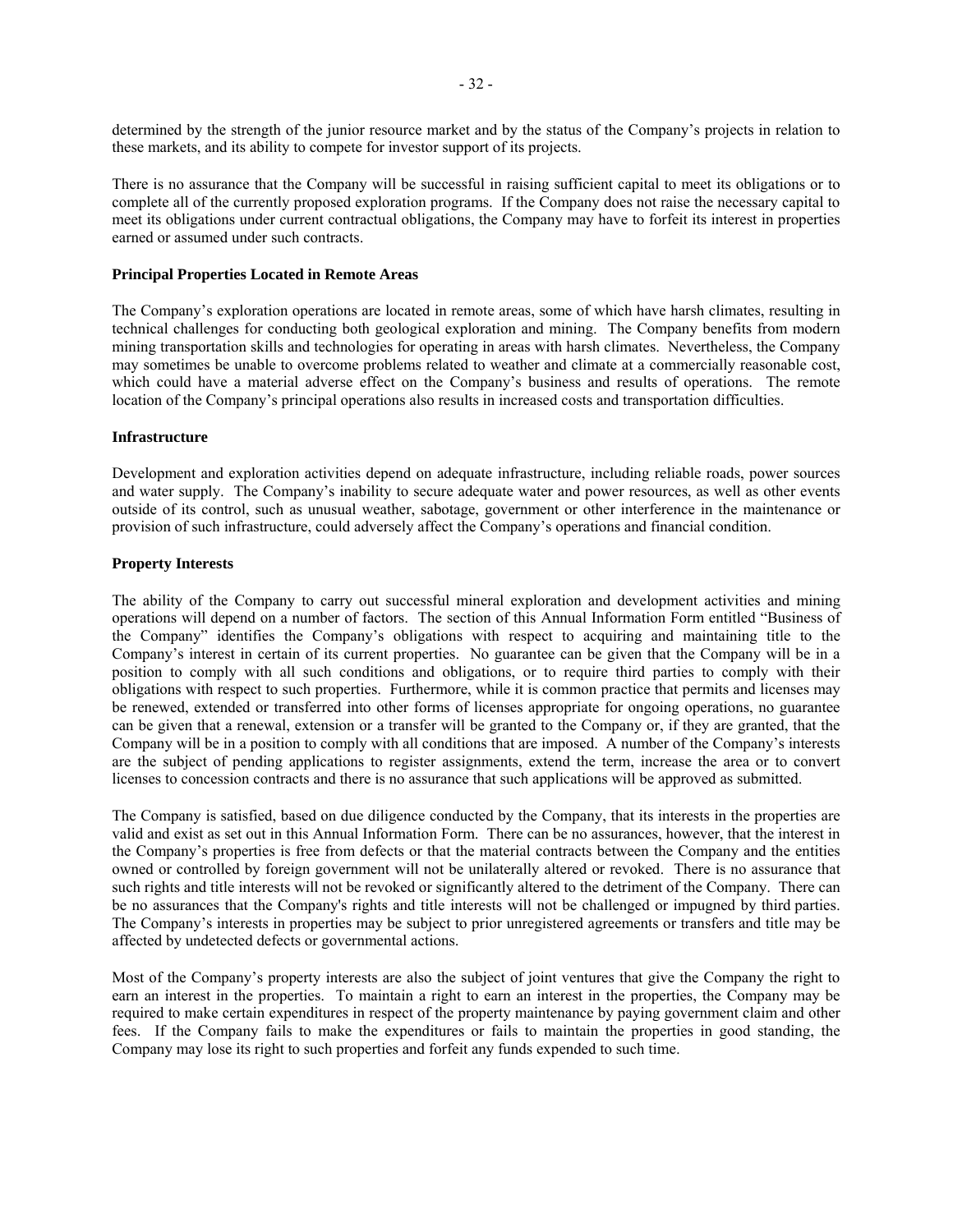#### **Loss of or Inability to Acquire Mineral Properties**

If the Company loses or abandons its interest in one or more of its properties, there is no assurance that it will be able to acquire other mineral properties of merit, whether by way of option or otherwise, should the Company wish to acquire any additional properties.

## **Dependence on Key Personnel**

The success of the Company will be largely dependent upon the performance of its key officers, employees and consultants. Locating mineral deposits depends on a number of factors, not the least of which is the technical skill of the exploration personnel involved. The success of the Company is largely dependent on the performance of its key personnel. Failure to retain key personnel or to attract or retain additional key individuals with necessary skills could have a materially adverse impact upon the Company's success. The Company has not purchased any "keyman" insurance with respect to any of its directors, officers or key employees and has no current plans to do so.

#### **Conflicts of Interest**

Certain directors and officers of the Company are or may become associated with other mining and mineral exploration industry companies which may give rise to conflicts of interest. In accordance with the BCBCA*,* directors who have a material interest in any person who is a party to a material contract or a proposed material contract with the Company are required, subject to certain exceptions, to disclose that interest and generally abstain from voting on any resolution to approve the contract. In addition, the directors and the officers are required to act honestly and in good faith with a view to the best interests of the Company. However, circumstances (including with respect to future corporate opportunities) may arise which are resolved in a manner that is unfavourable to the Company.

## **Commodity Prices**

The profitability of the Company's operations, if established, will be dependent upon the market price of mineral commodities. Mineral prices fluctuate widely and are affected by numerous factors beyond the control of the Company. The level of interest rates, the rate of inflation, world supply of mineral commodities, consumption patterns, sales of gold by central banks, forward sales by producers, production, industrial and jewellery demand, speculative activities and stability of exchange rates can all cause significant fluctuations in prices. Such external economic factors are in turn influenced by changes in international investment patterns, monetary systems and political developments. The prices of mineral commodities have fluctuated widely in recent years. Current and future price declines could cause commercial production to be impracticable.

The Company's future revenues and earnings also could be affected by the prices of other commodities such as fuel and other consumable items, although to a lesser extent than by the price of gold. The prices of these commodities are affected by numerous factors beyond the Company's control.

#### **Insurance and Uninsured Risks**

The business of the Company is subject to a number of risks and hazards generally, including adverse environmental conditions, industrial accidents, labour disputes, unusual or unexpected geological conditions, ground or slope failures, cave-ins, changes in the regulatory environment and natural phenomena such as inclement weather conditions, floods and earthquakes. Such occurrences could result in damage to mineral properties or production facilities, personal injury or death, environmental damage to properties of the Company or others, delays in mining, monetary losses and possible legal liability.

Although the Company maintains insurance to protect against certain risks in such amounts as it considers to be reasonable, its insurance will not cover all the potential risks associated with its operations and insurance coverage may not continue to be available or may not be adequate to cover any resulting liability. It is not always possible to obtain insurance against all such risks and the Company may decide not to insure against certain risks because of high premiums or other reasons. Moreover, insurance against risks such as environmental pollution or other hazards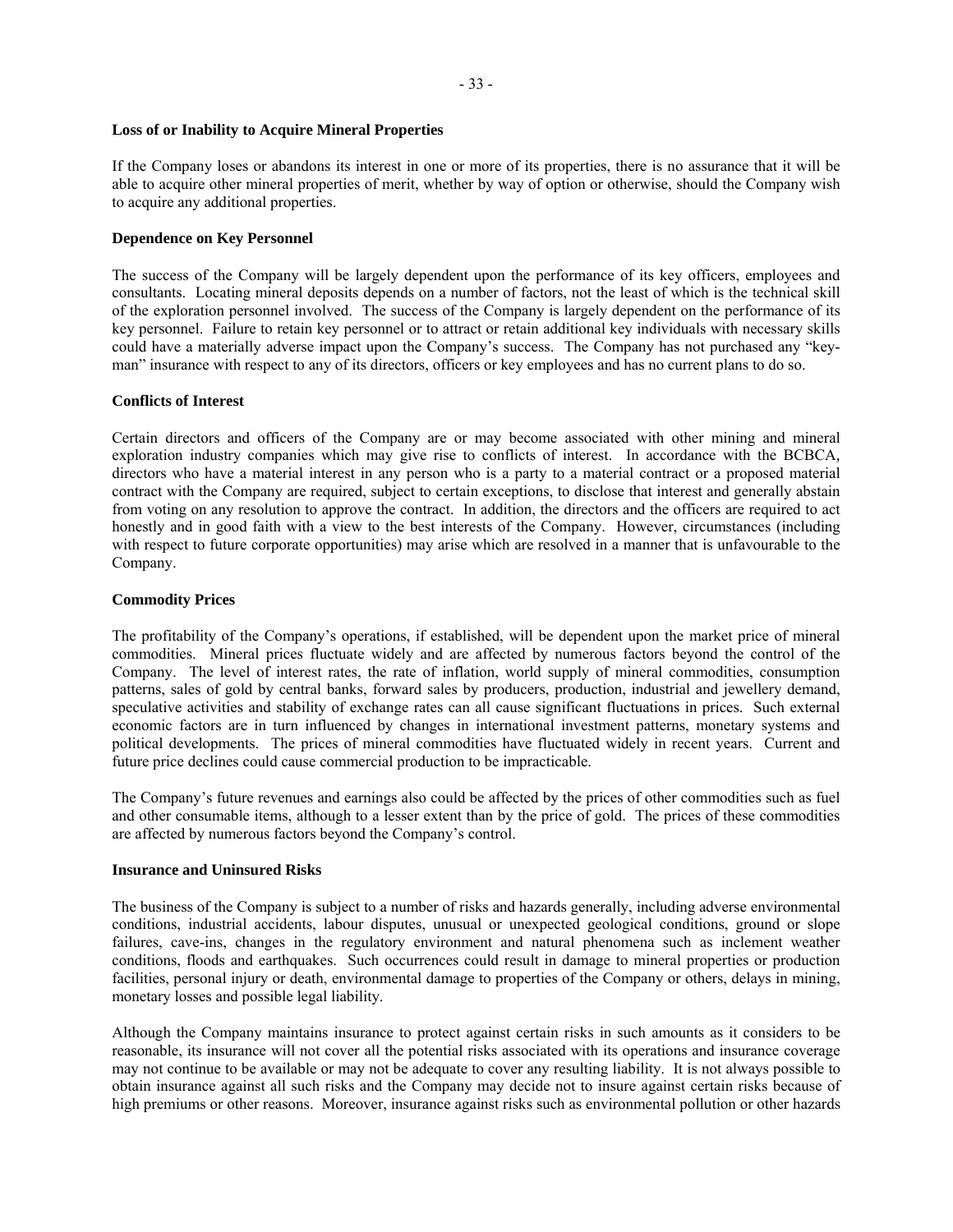<span id="page-35-0"></span>as a result of exploration and production is not generally available to the Company or to other companies in the mining industry on acceptable terms. Losses from these events may cause the Company to incur significant costs that could have a material adverse effect upon its financial performance and results of operations.

### **Competition**

The mining industry is intensely competitive in all of its phases, and the Company competes with many companies possessing greater financial resources and technical facilities than itself with respect to the discovery and acquisition of interests in mineral properties, and the recruitment and retention of qualified employees and other persons to carry out its mineral exploration activities. Competition in the mining industry could adversely affect the Company's prospects for mineral exploration in the future.

### **No History of Dividends**

The Company has not paid a dividend on its Common Shares since incorporation. The Company intends to continue to retain earnings and other cash resources for its business. Any future determination to pay dividends will be at the discretion of the board of directors and will depend upon the capital requirements of the Company, results of operations and such other factors as the board of directors considers relevant.

## **Price Volatility in Publicly Traded Securities**

In recent years, the securities markets in Canada have experienced a high level of price and volume volatility, and the market prices of securities of many companies have experienced wide fluctuations in price that have not necessarily been related to the operating performance, underlying asset values or prospects of such companies. There can be no assurance that continual fluctuations in price will not occur. The price of the Common Shares is subject to market trends and conditions generally, notwithstanding any potential success of the Company in creating revenues, cash flows or earnings.

In the past, following periods of volatility in the market price of a company's securities, shareholders have often instituted class action securities litigation against those companies. Such litigation, if instituted, could result in substantial cost and diversion of management attention and resources, which could materially and adversely harm the Company and its financial position.

### **Litigation Risk**

All industries, including the mining industry, are subject to legal claims, with and without merit. Defence and settlement costs of legal claims can be substantial, even with respect to claims that have no merit. Due to the inherent uncertainty of the litigation process, the litigation process could take away from management time and effort and the resolution of any particular legal proceeding to which the Company may become subject could have a material effect on our financial position, results of operations or the Company's property development.

### **Enforcement of Civil Liabilities**

Substantially all of the assets of the Company are located outside of Canada, and certain of the directors and officers of the Company are resident outside of Canada. As a result, it may be difficult or impossible to enforce judgments granted by a court in Canada against the assets of the Company or the directors and officers of the Company residing outside of Canada.

## **DIVIDENDS**

The Company has not declared any dividends or distributions on its securities since its incorporation. The Company intends to retain its earnings, if any, to finance growth and expand its operations and does not anticipate paying any dividends or distributions in the foreseeable future. The board of directors may declare from time to time such cash dividends or distributions out of the monies legally available for dividends or distributions as the board of directors considers advisable. Any future determination to pay dividends or make distributions will be at the discretion of the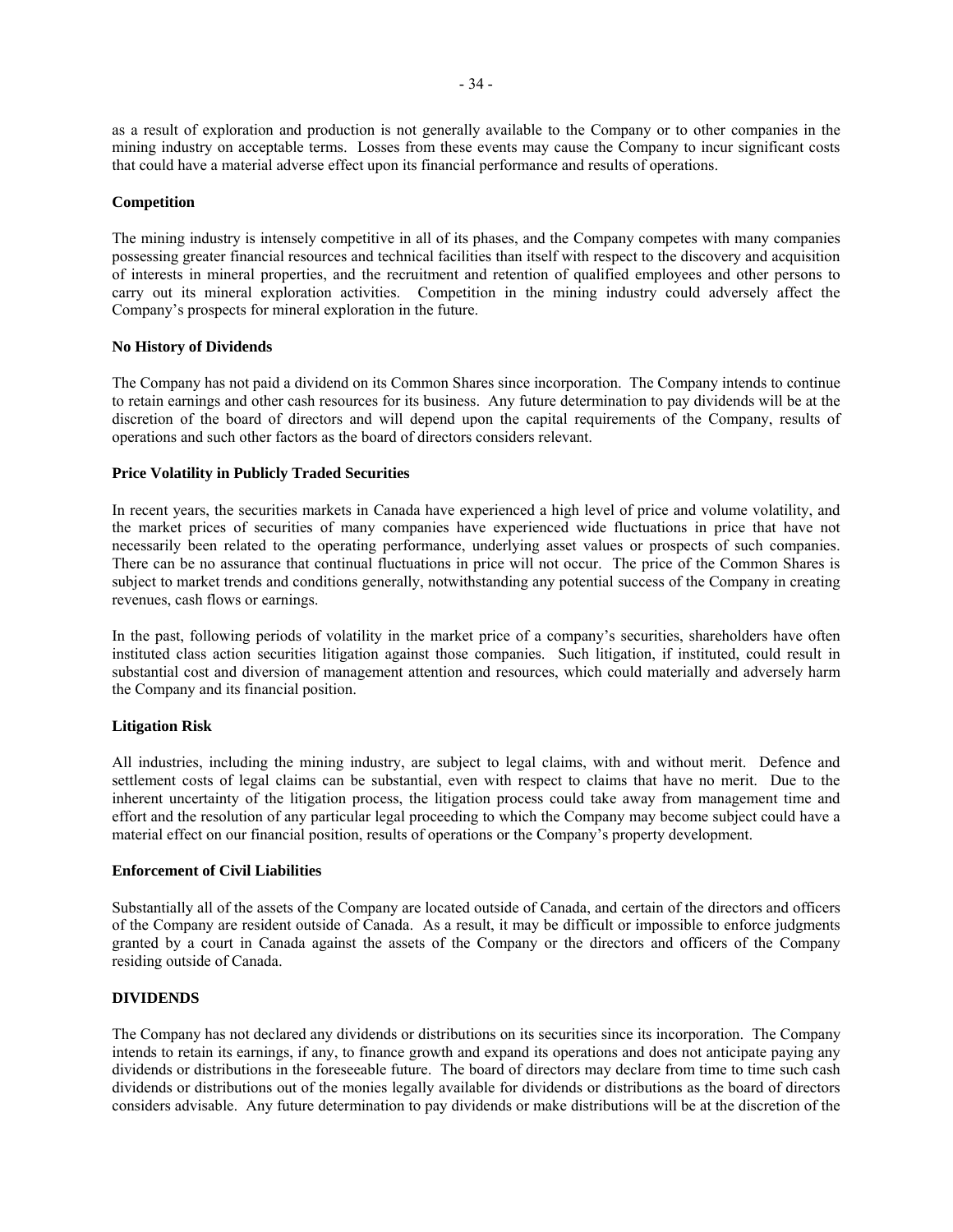<span id="page-36-0"></span>board of directors and will depend on the capital requirements of the Company, results of operations and such other factors as the board considers relevant.

### **DESCRIPTION OF CAPITAL STRUCTURE**

The Company's authorized share capital consists of an unlimited number of Common Shares and an unlimited number of preferred shares. As at the date of this Annual Information Form, 162,783,318 Common Shares and no preferred shares are issued and outstanding.

### **Common Shares**

Registered holders of Common Shares are entitled to receive notice of and attend all meetings of shareholders of the Company, and are entitled to one vote for each Common Share held. In addition, holders of Common Shares are entitled to receive on a *pro rata* basis dividends if, as and when declared by the board of directors and, upon liquidation, dissolution or winding-up of the Company, are entitled to receive on a *pro rata* basis the net assets of the Company after payment of debts and other liabilities, in each case subject to the rights, privileges, restrictions and conditions attaching to any other series or class of shares, including preferred shares, ranking in priority to, or equal with, the holders of the Common Shares.

#### **Preferred Shares**

The preferred shares without par value may at any time and from time to time be issued in one or more series. The board of directors may from time to time by resolution determine the maximum number of preferred shares of any such series or determine there is no maximum, determine the designation of the preferred shares of that series and amend the articles of the Company to create, define and attach, and if permitted by the BCBCA, alter, vary or abrogate, any special rights and restrictions to be attached to the preferred shares of that series. Except as provided in the special rights and restrictions attaching to the preferred shares, the holders of preferred shares will not be entitled to receive notice of, attend or vote any meeting of the shareholders of the Company. Holders of preferred shares will be entitled to preference with respect to payment of dividends on such shares over the Common Shares, and over any other shares of the Company ranking junior to the preferred shares with respect to payment of dividends. In the event of liquidation, dissolution or winding-up of the Company, holders of preferred shares will be entitled to preference with respect to distribution of the property or assets of the Company over the Common Shares and over any other shares of the Company ranking junior to the preferred shares with respect to the repayment of capital paid up on, and the payment of any or all accrued and unpaid cumulative dividends whether or not earned or declared, or any or all declared and unpaid non-cumulative dividends, on the preferred shares.

#### **Share Purchase Warrants**

As at the date of this Annual Information Form, the following warrants to purchase Common Shares of the Company were outstanding:

| <b>Number</b> | <b>Exercise Price</b> | <b>Expiry Date</b> |
|---------------|-----------------------|--------------------|
| 2,000,000     | C\$2.50               | December 6, 2010   |
| 11,000,000    | CS3.34                | May 15, 2011       |
| 10,400,000    | C\$4 25               | May 15, 2011       |

#### **Stock Options**

On October 22, 2007, the board of directors of the Company adopted a stock option plan (the "**Stock Option Plan**") for the benefit of officers, directors, employees and consultants of the Company and any associated, affiliated, controlled or subsidiary company. The purpose of the Stock Option Plan is to provide eligible persons with an opportunity to purchase Common Shares and to benefit from the appreciation in the value of such Common Shares.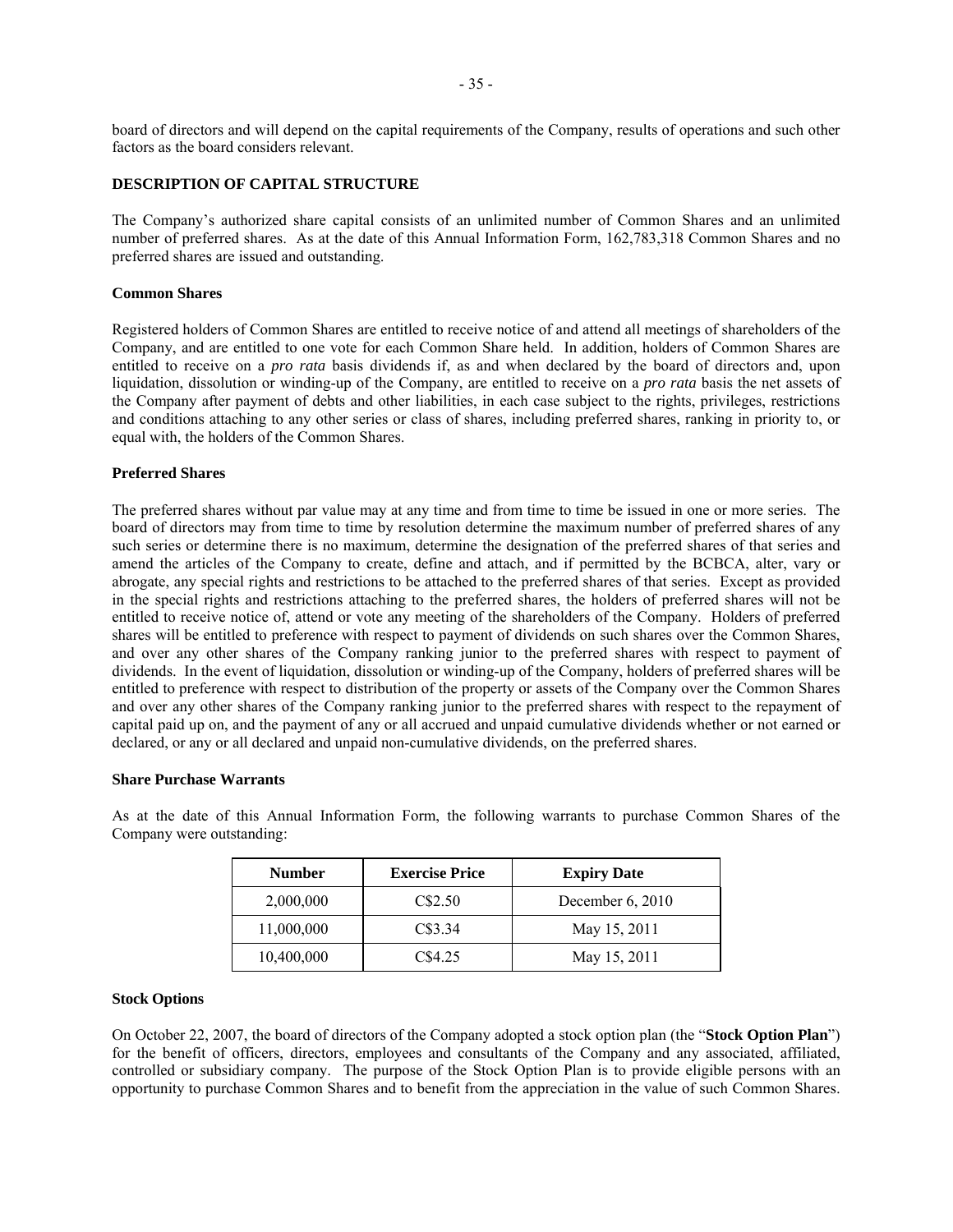The Stock Option Plan will increase the Company's ability to attract individuals of exceptional skill by providing them with the opportunity, through the exercise of share options, to benefit from the growth of the Company.

The board of directors has the authority to determine the directors, officers, employees and consultants to whom options will be granted, the number of options to be granted to each person and the price at which Common Shares may be purchased, subject to the terms and conditions set forth in the Stock Option Plan.

Messrs. Johnson, Corra, Richer, Garagan, Stansbury and Robert Cross, Chairman of the Board of Directors, have adopted a policy of not accepting stock options granted under the Stock Option Plan.

Key provisions of the Stock Option Plan include:

- (a) the eligible participants are any director, officer, employee, or consultant of the Company or any of its associated affiliated, controlled or subsidiary companies;
- (b) the maximum number of Common Shares issuable pursuant to options granted under the Stock Option Plan will be a number equal to 10% of the issued and outstanding Common Shares on a nondiluted basis at any time;
- (c) a restriction that no more than 10% of the total number of issued and outstanding Common Shares may be issuable to insiders of the Company pursuant to options granted to insiders under the Stock Option Plan, together with all of the Company's other previously established and outstanding or proposed share compensation arrangements;
- (d) a restriction that no more than 5% of the total number of issued and outstanding Common Shares may be issuable to any one individual within a one-year period pursuant to options granted under the Stock Option Plan, together with all of the Company's other previously established and outstanding or proposed share compensation arrangements, unless the Company has obtained disinterested shareholder approval;
- (e) a restriction that no more than 5% of the total number of issued and outstanding Common Shares may be issuable to the non-employee directors of the Company, as a group, within a one-year period pursuant to options granted to the non-employee directors under the Stock Option Plan, together with all of the Company's other previously established and outstanding or proposed share compensation arrangements;
- (f) a restriction that no more than 2% of the total number of issued and outstanding Common Shares may be issuable to any one consultant of the Company within a one-year period pursuant to options granted to the consultant under the Stock Option Plan, together with all of the Company's other previously established and outstanding or proposed share compensation arrangements;
- (g) the vesting period of all options shall be determined by the board of directors;
- (h) options may be exercisable for a period of up to a maximum term of five years, such period to be determined by the board of directors of the Company and the options are non-transferable and nonassignable;
- (i) the board of directors shall fix the exercise price of each option at the time the option is granted, provided that such price is not lower than the "discounted market price" of the Common Shares at the time the option is granted. "The discounted market price" means the closing price of the Common Shares on the TSX-V on the last trading day before the day on which the option is granted, less the allowable discount;
- (j) options held by optionees who are terminated without cause are subject to an accelerated expiry term for those options which requires that options held by those individuals expire on the earlier of: (i) the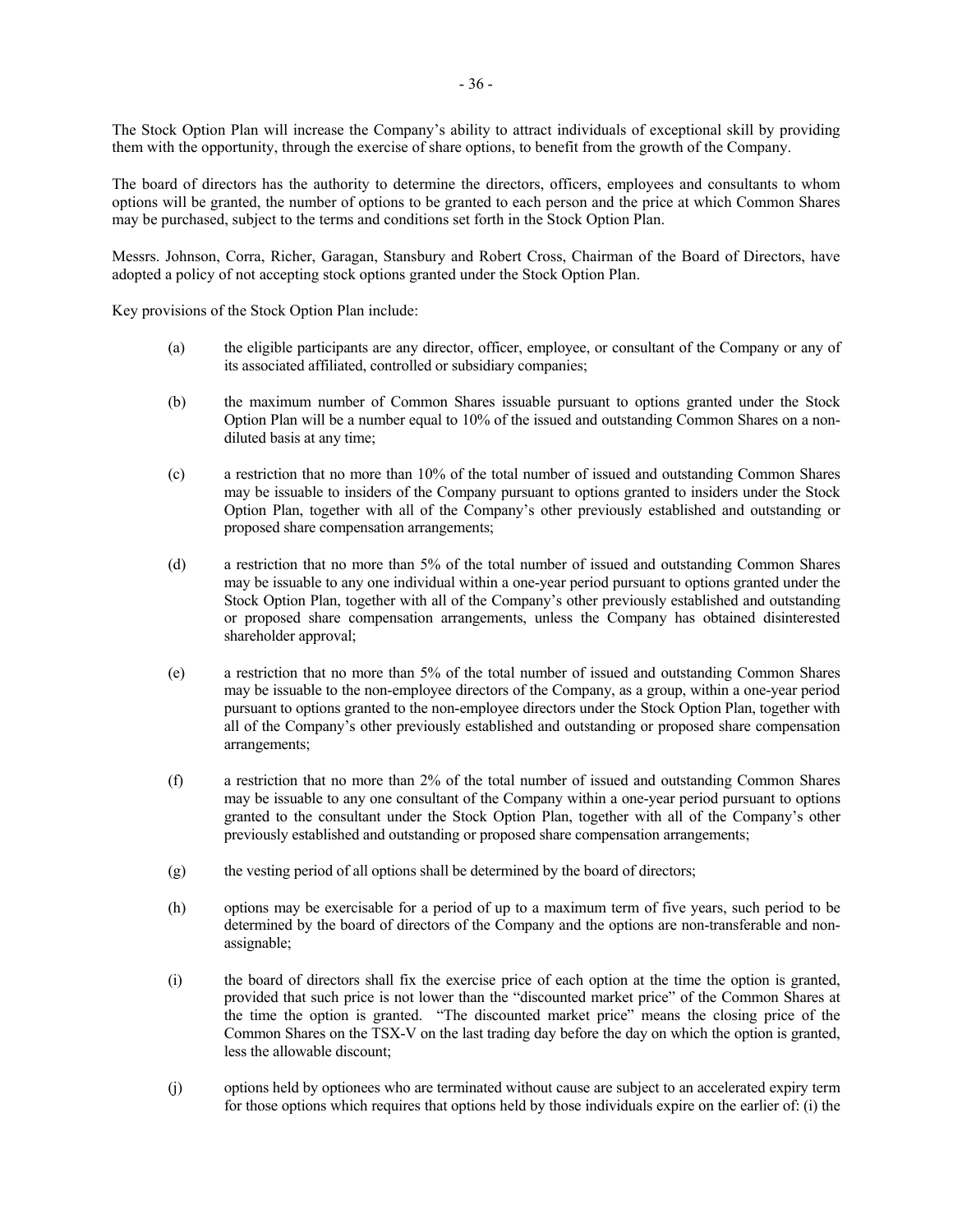original expiry term of such options; (ii) 90 days after the optionee ceases active employment with the Company, (iii) 90 days after the date of delivery of written notice of retirement, resignation or termination; or (iv) the expiration date fixed by the board of directors;

- (k) options held by an individual who ceases to be employed by the Company for cause or is removed from office or becomes disqualified from being a director will terminate immediately;
- (l) in the event that the expiry date of an option falls within a "black-out period" (a period during which certain persons cannot trade common shares pursuant to a policy of the Company respecting restrictions on trading), or immediately following a black-out period, the expiration date is automatically extended to the date which is the tenth business day after the end of the black-out period;
- (m) in the event of death of an optionee, any option held as at the date of death is immediately exercisable for a period of 12 months after the date of death or prior to the expiry of the option term, whichever is sooner;
- (n) upon the announcement of a transaction which, if completed, would constitute a change of control of the Company and under which Common Shares of the Company are to be exchanged, acquired or otherwise disposed of, including a takeover bid, all options that have not vested will be deemed to be fully vested and exercisable, solely for the purposes of permitting the optionees to exercise such options in order to participate in the change of control transaction;
- (o) options that expire unexercised or are otherwise cancelled will be returned to the Stock Option Plan and may be made available for future option grant pursuant to the provisions of the Stock Option Plan; and
- (p) the board of directors may, from time to time, subject to applicable law and prior shareholder approval, if required, of the TSX-V or any other applicable regulatory body, suspend, terminate discontinue or amend the Stock Option Plan.

As at the date of this Annual Information Form, the following options were outstanding under the Stock Option Plan, each exercisable to purchase one Common Share:

| <b>Number</b> | <b>Exercise Price</b> | <b>Expiry Date</b> |
|---------------|-----------------------|--------------------|
| 4,915,000     | C\$2.40               | December 6, 2012   |
| 40,000        | C\$2.40               | January 7, 2013    |
| 315,000       | C\$2.40               | February 14, 2013  |
| 285,000       | C\$2.40               | February 27, 2013  |

### **B2Gold Corp. Incentive Plan**

On June 29, 2007, the Company established the Incentive Plan for the benefit of directors, officers, employees and service providers of the Company and issued to the trustees of the Incentive Plan, Messrs. Johnson, Corra, Richer and Garagan, options to acquire 4,955,000 Common Shares. On October 12, 2007, following the exercise of these options, an aggregate of 4,955,000 Common Shares were issued to the trustees of the Incentive Plan at a price of C\$0.02 for gross proceeds of C\$99,100. Such Common Shares are currently held in trust by the trustees for future beneficiaries under the Incentive Plan.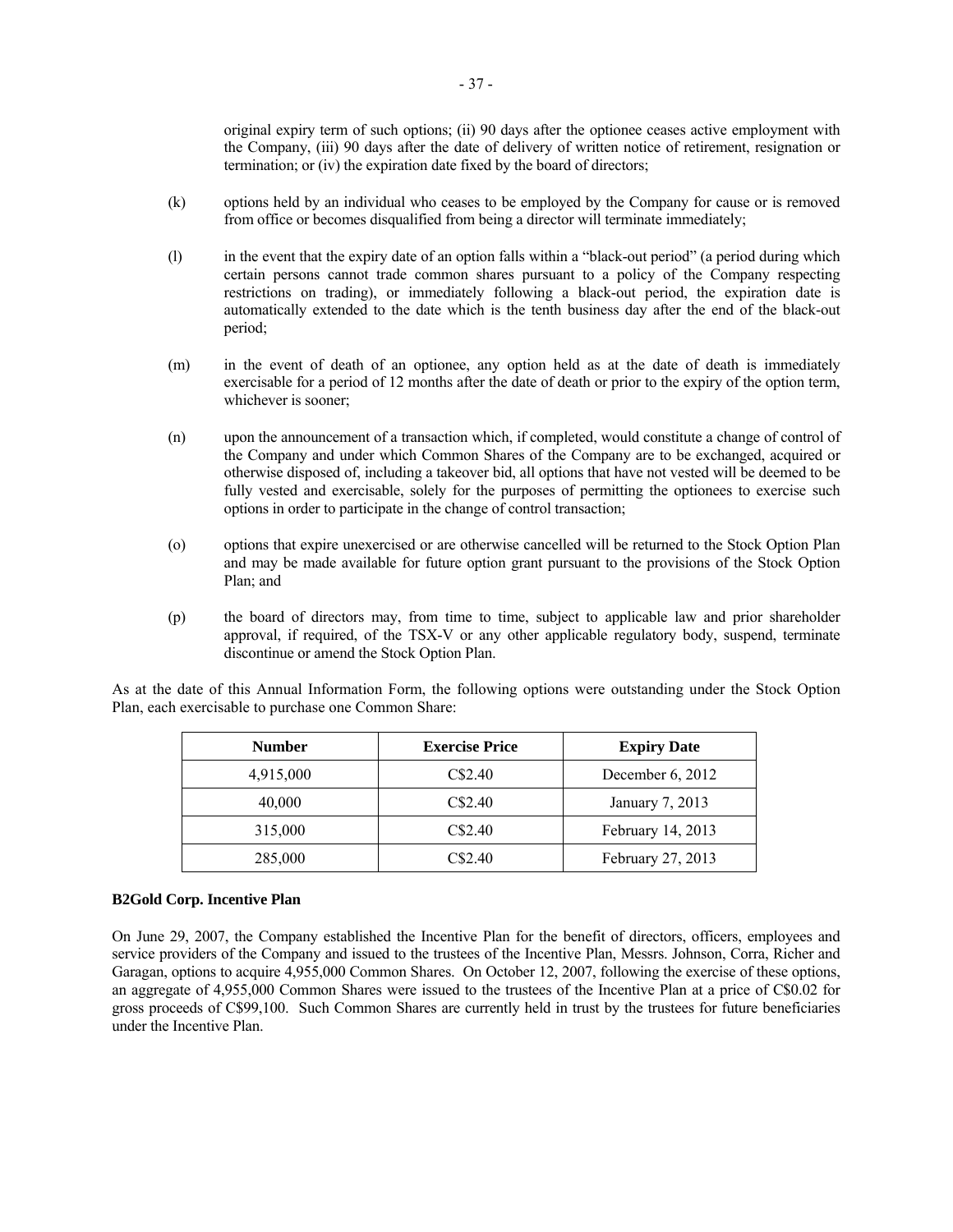#### <span id="page-39-0"></span>**MARKET FOR SECURITIES**

#### **Trading Price and Volume**

The Common Shares of the Company, a Tier 1 issuer on the TSX Venture Exchange ("**TSX-V**"), are listed for trading under the symbol "BTO". The following table sets out the market price range and trading volumes of the Common Shares on the TSX-V for the periods indicated.

#### **TSX Venture Exchange**

| <u>Year</u> |           | High | Low     | /olume            |
|-------------|-----------|------|---------|-------------------|
|             |           | (\$) | $($ \$) | (no. of shares)   |
| 2008        | July 1-30 | 1.07 | 0.67    |                   |
|             | June      | .59  | 1.05    | 2,675,100         |
|             | May       | 1.52 | 1.10    | 3,097,800         |
|             | April     | 1.60 | l.25    | .828.100          |
|             | March     | 2.39 | 1.41    | .900<br>$1.151 +$ |
|             | February  | 2.52 | 1.80    | 2,400,875         |
|             | January   | 2.52 | 1.80    |                   |
| 2007        | December  | 2.55 | 2.00    |                   |

Note**:** 

(1) The Common Shares of the Company commenced trading on the TSX-V on December 6, 2007.

On July 30, 2008, the closing price of the Company's shares on the TSX-V was \$0.75 per share.

### **ESCROWED SECURITIES**

As at the date of this Annual Information Form, the following Common Shares are held in escrow and will be released from escrow on the release dates set out below:

| <b>Release Date</b>    | <b>Number of Common Shares</b><br>held in Escrow | <b>Percentage of Issued</b><br><b>Common Shares</b> |
|------------------------|--------------------------------------------------|-----------------------------------------------------|
| <b>August 29, 2008</b> | 2,897,000                                        | 1.78%                                               |
| November 29, 2008      | 11,228,563                                       | 6.90%                                               |
| December 6, 2008       | 11,116,562                                       | 6.83%                                               |
| May 29, 2009           | 8,331,563                                        | 5.12%                                               |
| June 6, 2009           | 11,116,564                                       | 6.83%                                               |
| <b>TOTAL</b>           | 44,690,252                                       | 27.45%                                              |

Notes**:** 

(1) All of the Common Shares held in escrow were issued prior to the Company's initial public offering and were placed in escrow in connection with the initial public offering.

(3) The Common Shares to be released from escrow on August 29, 2008, November 29, 2008 and May 29, 2009 Shareholders are subject to a TSX-V resale restriction preventing transfer until August 29, 2008, November 29, 2008 and May 29, 2008, respectively.

<sup>(2)</sup> The Common Shares to be released from escrow on December 6, 2008 and June 6, 2009 are held in escrow under an escrow agreement between certain holders of Common Shares and Computershare Investor Services Inc. (the "Escrow Agreement"). Pursuant to the terms of the Escrow Agreement, unless expressly permitted by the Escrow Agreement, the escrowed shares may not be sold, transferred, assigned, mortgaged or traded in any way while in escrow.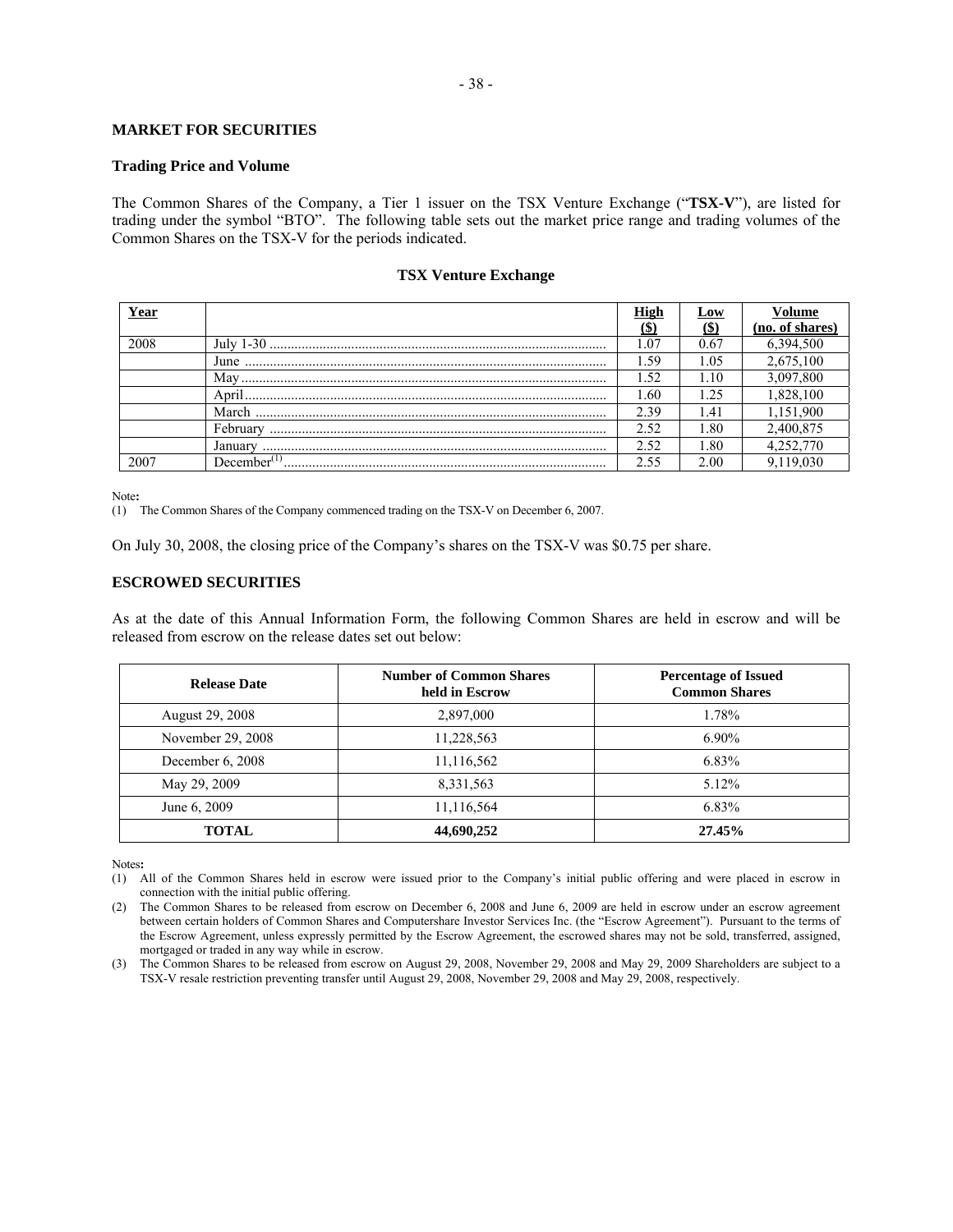## <span id="page-40-0"></span>**DIRECTORS AND OFFICERS**

### **Directors**

The following table sets forth the name, municipality, province or state of residence, position held with the Company, the date of appointment of each director and executive officer, principal occupation within the immediately preceding five years and the shareholdings of each director and executive officer of the Company. The statement as to securities beneficially owned, or controlled or directed, directly or indirectly, by the directors and executive officers named below is in each instance based upon information furnished by the person concerned and is as at the date of this Annual Information Form. Directors of the Company hold office until the next annual general meeting of the shareholders or until their successors are duly elected or appointed.

| Name and<br><b>Municipality</b><br>of Residence                | <b>Position</b><br>with Company                                           | Principal<br><b>Occupation During</b><br><b>Past Five Years</b>                                                                                                                                      | Director/Officer<br><b>Since</b> | Number of<br><b>Voting</b><br>Securities <sup>(1)</sup> |
|----------------------------------------------------------------|---------------------------------------------------------------------------|------------------------------------------------------------------------------------------------------------------------------------------------------------------------------------------------------|----------------------------------|---------------------------------------------------------|
| Clive Johnson $^{(6)}$<br>British Columbia,<br>Canada          | President, Chief Executive<br><b>Officer and Director</b>                 | President, Chief Executive Officer of<br>the Company; formerly the Chairman,<br>President and Chief Executive Officer<br>of Bema                                                                     | December 17, 2006                | $9,274,700^{(2)}$                                       |
| Robert $Cross(4)(5)(6)$<br>British Columbia,<br>Canada         | Chairman and Director                                                     | Non-Executive Chairman of Northern<br>Orion Resources Inc. and Non-<br><b>Executive Chairman of Bankers</b><br>Petroleum Ltd.                                                                        | October 22, 2007                 | 4,085,000                                               |
| Robert Gayton <sup>(4)(5)</sup><br>British Columbia,<br>Canada | Director                                                                  | Consultant to various public<br>companies since 1987. Vice<br>President of Finance with Western<br>Silver Corporation from 1995 to 2004                                                              | October 22, 2007                 | 810,000                                                 |
| John Ivany <sup>(6)</sup><br>Alberta, Canada                   | Director                                                                  | Retired; formerly Executive Vice<br>President of Kinross from 1995 to<br>2006                                                                                                                        | November 20, 2007                | 800,000                                                 |
| Jerry Korpan<br>London, England                                | Director                                                                  | <b>Executive Director of Emergis</b><br>Capital S.A., based in Antwerp,<br>Belgium; prior thereto Managing<br>Director of Yorkton Securities in<br>London, England                                   | November 20, 2007                | 835,000                                                 |
| Barry Rayment <sup>(4)(5)</sup><br>California, USA             | Director                                                                  | President of Mining Assets<br>Corporation                                                                                                                                                            | October 22, 2007                 | $800,000^{(3)}$                                         |
| Roger Richer<br>British Columbia,<br>Canada                    | <b>Executive Vice President,</b><br>General Counsel and<br>Secretary      | <b>Executive Vice President, General</b><br>December 17, 2006<br>Counsel and Secretary of the<br>Company; formerly the Vice President<br>of Administration, General Counsel<br>and Secretary of Bema |                                  | $6,040,000^{(2)}$                                       |
| Mark Corra<br>British Columbia,<br>Canada                      | Senior Vice President of<br>Finance and Chief<br><b>Financial Officer</b> | Senior Vice President of Finance and<br>Chief Financial Officer of the<br>Company; formerly the Vice President<br>of Finance of Bema                                                                 | December 17, 2006                | $6,271,250^{(2)}$                                       |
| Tom Garagan<br>British Columbia,<br>Canada                     | Senior Vice President of<br>Exploration                                   | Senior Vice President of Exploration<br>of the Company; formerly the Vice<br>President of Exploration of Bema                                                                                        | March 8, 2007                    | $6,250,000^{(2)}$                                       |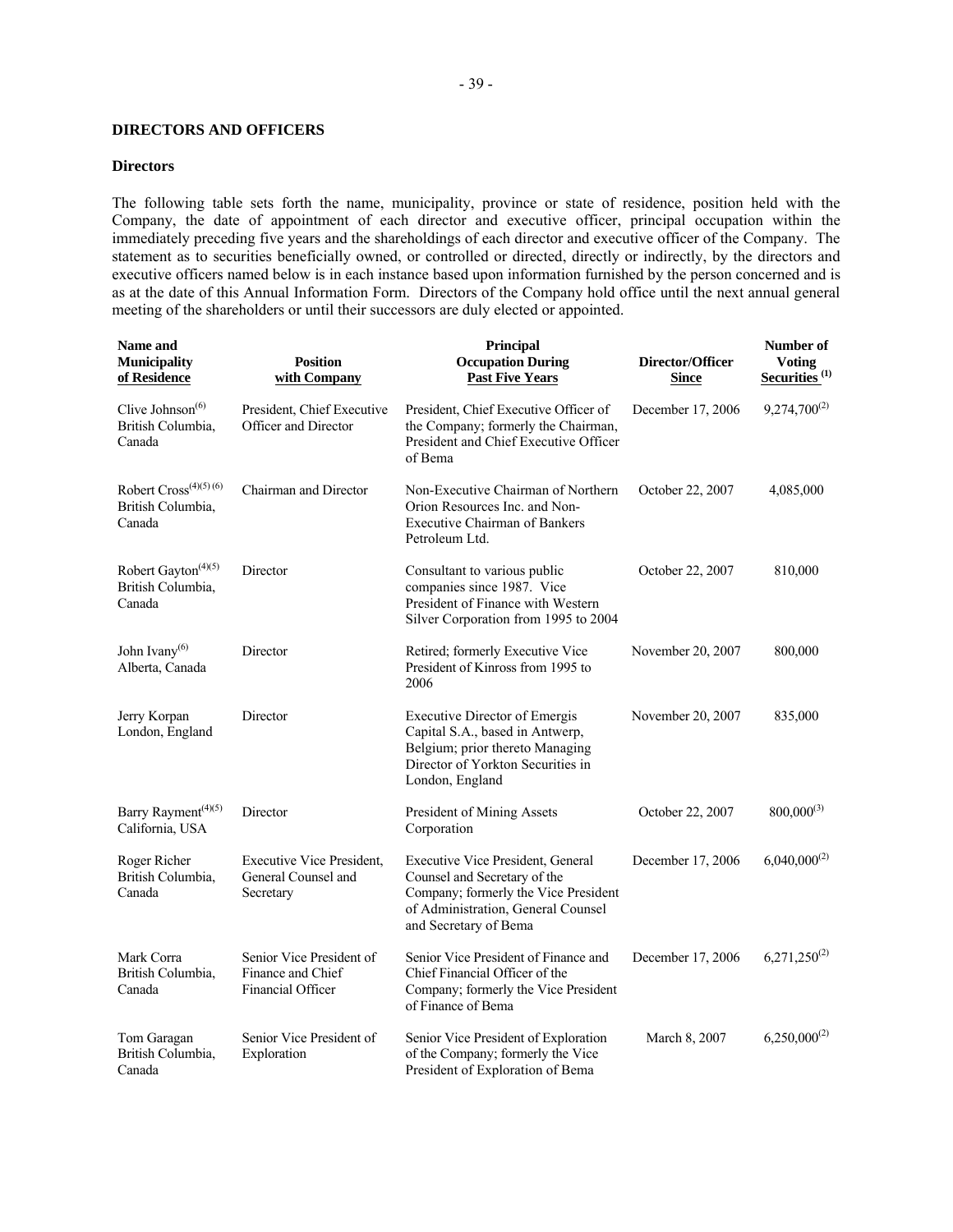| Name and<br><b>Municipality</b><br>of Residence | <b>Position</b><br>with Company             | Director/Officer<br><b>Since</b>                                       | Number of<br><b>Voting</b><br>Securities <sup>(1)</sup> |           |
|-------------------------------------------------|---------------------------------------------|------------------------------------------------------------------------|---------------------------------------------------------|-----------|
| Dennis Stansbury<br>Nevada, USA                 | Senior Vice President of<br>Development and | Senior Vice President of Development<br>and Production of the Company; | March 8, 2007                                           | 4,800,000 |
|                                                 | Production                                  | formerly the Vice President of                                         |                                                         |           |
|                                                 |                                             | Development and Production of Bema                                     |                                                         |           |

Notes:

- (1) The information as to the nature of Common Shares beneficially owned or controlled or directed, directly or indirectly by the directors and executive officers, but which are not registered in the names and not being within the knowledge of the Company, has been furnished by such directors and officers.
- (2) In addition, Messrs. Johnson, Richer, Corra and Garagan are the trustees of the Incentive Trust that holds 4,955,000 Common Shares. The Common Shares are held pursuant to a declaration of trust dated June 29, 2007 between the Company and the Trustees, which was established to hold options and shares of the Company to be allocated to directors, officers, employees and service providers of the Company as determined by the Trustees.
- (3) 800,000 Common Shares are held through the Barry D. Rayment and Celia M. Rayment Trust, of which Mr. Rayment is a trustee.
- (4) Member of the Audit Committee.
- (5) Member of the Compensation Committee.
- (6) Member of the Corporate Governance and Nominating Committee.

#### **Shareholdings of Directors and Executive Officers**

As at the date of this Annual Information Form, the directors and executive officers of the Company, as a group, beneficially owned, or controlled or directed, directly or indirectly, 44,859,000 Common Shares, representing approximately 27.6% of the issued and outstanding Common Shares of the Company.

### **Biographical Information**

The following is a brief description of each of the executive officers and directors of the Company (including details with regard to their principal occupations for the last five years).

### *Executive Officers*

#### *Clive Johnson — President, Chief Executive Officer and Director*

Clive Johnson was involved with Bema and its predecessor companies since 1977. When Bema was created by the amalgamation of three Bema group companies in 1988, Mr. Johnson was appointed the President and Chief Executive Officer. Mr. Johnson was instrumental in Bema's transition from a junior exploration Company to an international intermediate gold producer. Mr. Johnson oversees the long-term strategy and development as well as the day-to-day activities of the Company.

### *Roger Richer —Executive Vice President, General Counsel and Secretary*

Roger Richer has over 20 years experience in mining law, corporate finance and international business transactions and practices. He has a Bachelor of Arts and a Bachelor of Law degree from the University of Victoria. Mr. Richer was with Bema since its inception in 1987. He is also the President of Consolidated Puma Minerals Corp., a TSX-V listed company. Mr. Richer manages the legal affairs, corporate records and corporate governance of the Company.

### *Mark Corra — Senior Vice President of Finance and Chief Financial Officer*

Mark Corra has over 25 years mining experience. Mr. Corra will oversee the financial reporting, cash management and tax planning of the Company. He is a Certified Management Accountant, with a diploma in financial management from the British Columbia Institute of Technology. Mr. Corra was with Bema since 1990 as both Controller and subsequently as Vice President of Finance. Prior to Bema, Mr. Corra spent 11 years in accounting at Placer Dome. Mr. Corra's duties include responsibility for the Company's financial compliance and reporting to the regulatory authorities.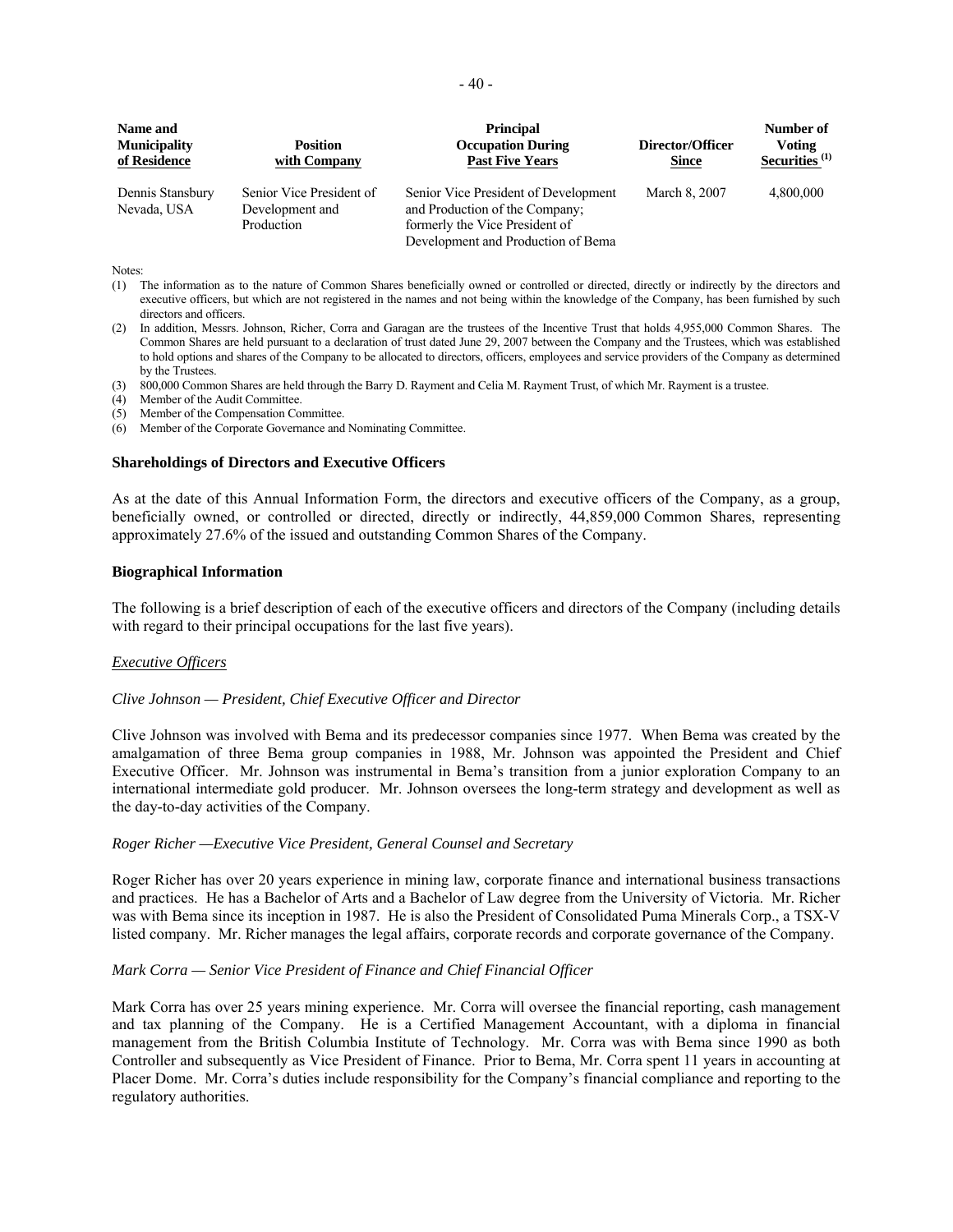### *Tom Garagan — Senior Vice President of Exploration*

Tom Garagan is a geologist with over 27 years of experience. Mr. Garagan was with Bema since 1991 and was appointed Vice President of Exploration in 1996. He has worked in North and South America, East and West Africa and Russia. Mr. Garagan was instrumental in several discoveries, including the Cerro Casale and Kupol deposits. Mr. Garagan has a Bachelor of Science (Honours) degree in geology from the University of Ottawa. Mr. Garagan is responsible for all aspects of the Company's exploration, including technical review of new acquisitions.

#### *Dennis Stansbury — Senior Vice President of Development and Production*

Dennis Stansbury is a mining engineer with over 30 years of engineering, construction, production and management experience at surface and underground mines in eight different countries. After working for a number of gold mining companies in South America and the United States, he joined Bema as Vice President South America in 1994 and was appointed Vice President of Development and Production in 1996. Mr. Stansbury is responsible for supporting all exploration activities of the Company.

### *Directors*

#### *Robert Cross*

Robert Cross has more than 20 years of experience as a financier in the mining and oil & gas sectors. He has served as a director of numerous public and private companies. Mr. Cross was formerly the Non-Executive Chairman of Northern Orion Resources Inc., and founder and Non-Executive Chairman of Bankers Petroleum Ltd. Between 1996 and 1998, Mr. Cross was Chairman and Chief Executive Officer of Yorkton Securities Inc. From 1987 to 1994, he was a Partner, Investment Banking with Gordon Capital Corporation in Toronto. He has an Engineering Degree from the University of Waterloo, and received his MBA from Harvard Business School in 1987.

#### *Robert Gayton*

Robert Gayton is a Chartered Accountant and has acted as a consultant to various public companies since 1987. He was Chief Financial Officer with Western Silver Corporation from 1995 to 2004 and was a director of Western Silver Corporation from 2004 to 2006 and a director of Bema from 2003 to 2007. Mr. Gayton was Vice President of Finance of Doublestar Resources from 1996 to 2006 and a director from 2000 to 2007. He was a director of Northern Orion Resources Inc. from 2004 to its takeover in 2007. Each of these companies was subsequently acquired by way of takeover. Mr. Gayton is currently a director of Nevsun Resources Ltd., Amerigo Resources Limited, Intrinsyc Software International, Inc., Canadian Zinc Corporation, Palo Duro Energy Inc., Quarterra Resources Inc. and Western Copper Corporation.

#### *John Ivany*

John Ivany retired from Kinross in 2006 having served as Executive Vice President since 1995. Prior to this, Mr. Ivany held executive positions with several resource companies including Noranda Inc., Hemlo Gold Mines Ltd., Prime Resources Corp. and International Corona Corporation. He is currently a director of Allied Nevada Gold Corp. and Breakwater Resources Ltd.

#### *Jerry Korpan*

Jerry Korpan has been an investment banker in London, England since 1985. He is currently Executive Director of Emergis Capital S.A. ("**Emergis**"), a property development company based in Antwerp, Belgium, and a director of Consolidated Puma Minerals Corp., an affiliate of East West Gold Corporation. Prior to forming Emergis, he was Managing Director of Yorkton Securities in London, England. He was a director of Bema from 2002 to 2007.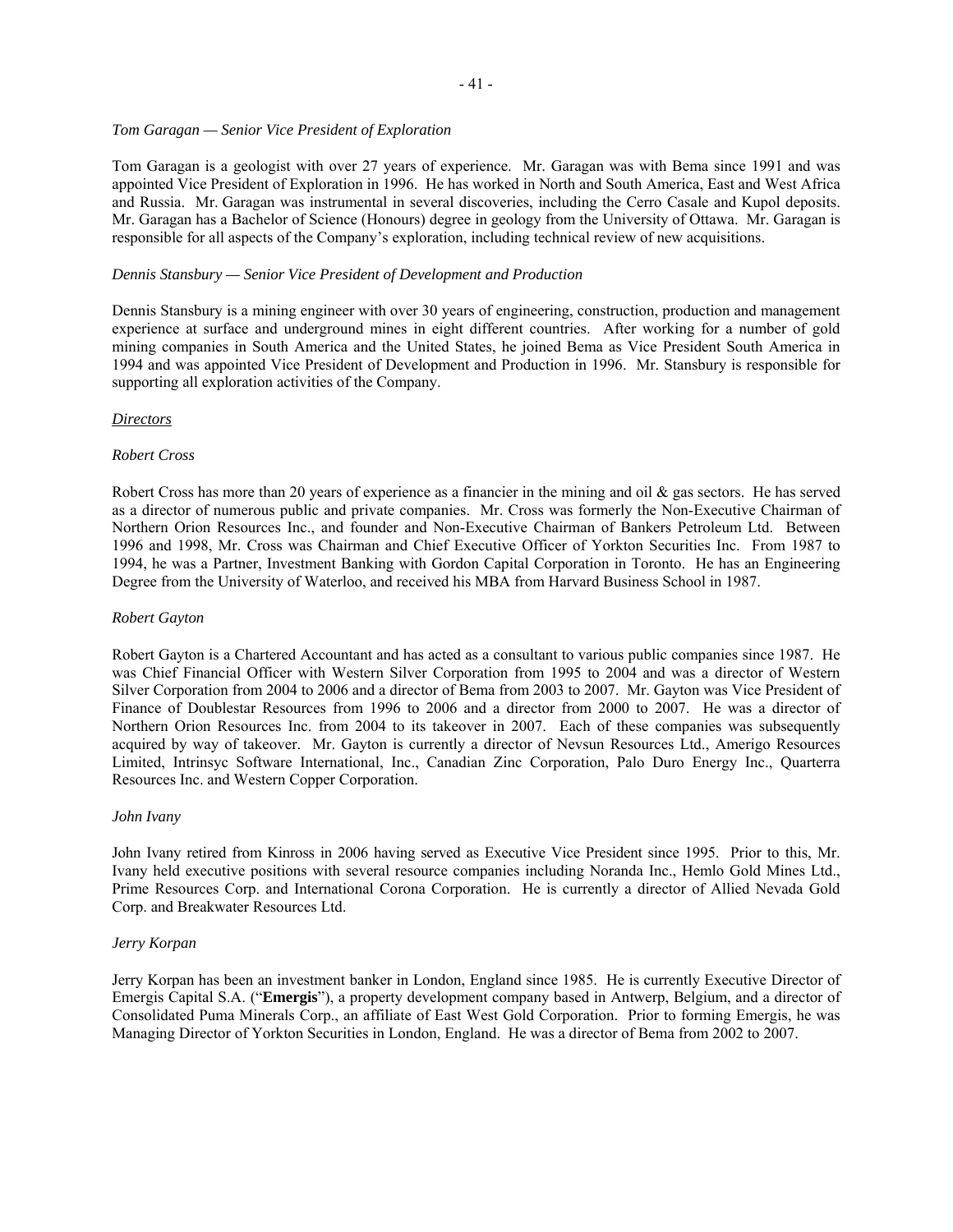### *Barry Rayment*

Dr. Barry Rayment is a mining geologist with 35 years experience in base and precious metal exploration and development. Dr. Rayment obtained his Ph.D. in Mining Geology at the Royal School of Mines, London. Mr. Rayment is the former President of Bema from 1990 to 1993 and a director of Bema from 1988 to 2007. He is currently President of Mining Assets Corporation, a private company providing consulting services to the mining industry, based in Laguna Beach, California. Mr. Rayment is currently a director of Delta Mining & Exploration Corp. and a director of Golden Predator Mines Inc.

### **Cease Trade Orders or Bankruptcies**

Except as outlined below:

- (a) no director or executive officer of the Company is, as at the date of this Annual Information Form, or was within 10 years before the date of this Annual Information Form, a director, chief executive officer or chief financial officer of any company (including the Company), that:
	- (i) was subject to an order that was issued while the director or executive officer was acting in the capacity as director, chief executive officer or chief financial officer; or
	- (ii) was subject to an order that was issued after the director or executive officer ceased to be a director, chief executive officer or chief financial officer and which resulted from an event that occurred while that person was acting in the capacity as director, chief executive officer or chief financial officer.

For the purposes of this subsection (a), "order" means a cease trade order, an order similar to a cease trade order or an order that denied the relevant company access to any exemption under securities legislation, and in each case that was in effect for a period of more than 30 consecutive days.

- (b) no director or executive officer of the Company, or a shareholder holding a sufficient number of securities of the Company to affect materially control of the Company:
	- (i) is, as at the date of this Annual Information Form, or has been within the 10 years before the date of this Annual Information Form, a director, chief executive officer or chief financial officer of any company (including the Company) that, while that person was acting in that capacity, become bankrupt, made a proposal under any legislation relating to bankruptcy or insolvency or was subject to or instituted any proceedings, arrangement or compromise with creditors or had a receiver, receiver manager or trustee appointed to hold its assets; or
	- (ii) has, within the 10 years before the date of this Annual Information Form, become bankrupt, made a proposal under any legislation relating to bankruptcy or insolvency or was subject to or instituted any proceedings, arrangement or compromise with creditors or had a receiver, receiver manager or trustee appointed to hold the assets of the director, executive officer or shareholder..

Robert Cross, a director of the Company, joined the Board of Livent Inc. in June 1998. In connection with management changes brought about by a U.S.-based investment group, accounting irregularities were subsequently uncovered and Livent Inc. declared bankruptcy in late 1998. Thereafter, class action suits were filed against Livent Inc. and its directors. Mr. Cross was named in one suit that was subsequently dismissed. Mr. Cross is currently not involved in any legal actions in connection with these proceedings.

Robert Gayton, a director of the Company, was a director and officer of Newcoast Silver Mines Ltd. at the date of a cease trade order issued by the British Columbia Securities Commission on September 30, 2003 and by the Alberta Securities Commission on October 31, 2003 for failure to file financial statements. The orders were revoked on October 23, 2003 and March 25, 2004, respectively.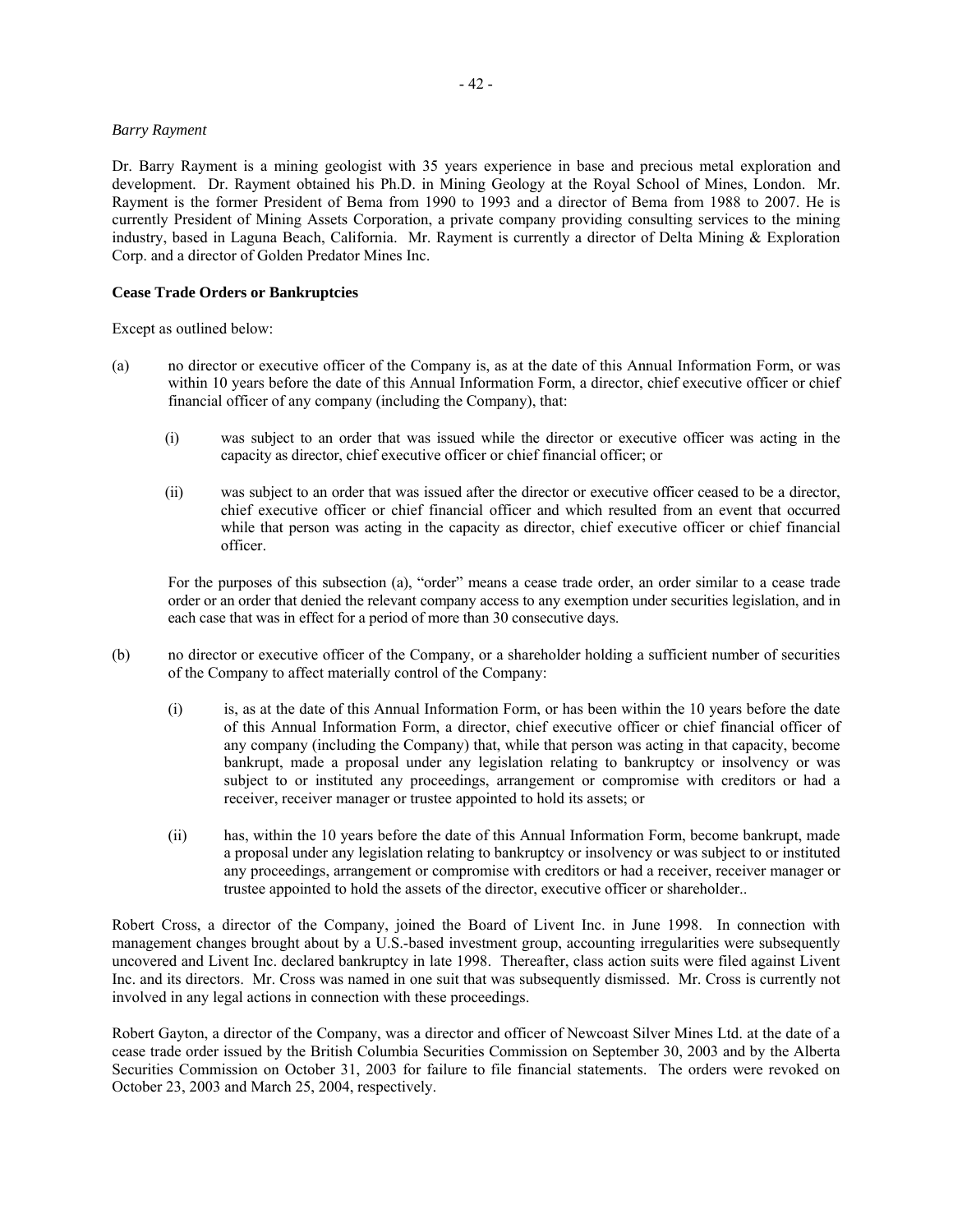John Ivany, a director of the Company, was an officer of Kinross at the date of a cease trade order issued by the Ontario Securities Commission on April 14, 2005, which superseded a temporary cease trade order dated April 1, 2005 for failure to file its financial statements. The order was revoked on February 22, 2006.

The foregoing information, not being within the knowledge of the Company, has been furnished by the respective directors, officers and shareholders holding a sufficient number of securities of the Company to affect materially control of the Company.

#### **Penalties or Sanctions**

Except as outlined above under "*Cease Trade Orders or Bankruptcies*" and as set forth below, no director or executive officer of the Company, or a shareholder holding a sufficient number of securities of the Company to affect materially the control of the Company, has been subject to:

- (a) any penalties or sanctions imposed by a court relating to securities legislation or by a securities regulatory authority or has entered into a settlement agreement with a securities regulatory authority; or
- (b) any other penalties or sanctions imposed by a court or regulatory body that would be likely to be considered important to a reasonable investor in making an investment decision regarding the Company.

John Ivany, a director of the Company, was the subject of enforcement proceedings by the Alberta Securities Commission in Re: Cartaway Resources Corp. In its order dated February 22, 2001, the Alberta Securities Commission found that Mr. Ivany, as Chief Executive Officer of Cartaway Resources Corp., had allowed the issuance of a press release that contained a material factual error in violation of the securities laws of the Province of Alberta. As a result, Mr. Ivany was prohibited from acting as a director or officer of any "junior issuer" for a period of five years and ordered to pay costs in the amount of C\$20,000.

The foregoing information, not being within the knowledge of the Company, has been furnished by the respective directors, officers and shareholders holding a sufficient number of securities of the Company to affect materially control of the Company.

### **Conflicts of Interest**

The Company's directors and officers may serve as directors or officers of other companies or have significant shareholdings in other resource companies and, to the extent that such other companies may participate in ventures in which the Company may participate, the directors of the Company may have a conflict of interest in negotiating and concluding terms respecting the extent of such participation. In the event that such conflict of interest arises at a meeting of the Company's board of directors, a director who has such a conflict will abstain from voting for or against the approval of such participation or such terms. From time to time several companies may participate in the acquisition, exploration and development of natural resource properties thereby allowing for the participation in larger programs, permitting involvement in a greater number of programs and reducing financial exposure in respect of any one program. It may also occur that a particular company will assign all or a portion of its interest in a particular program to another of these companies due to the financial position of the company making the assignment. In accordance with the BCBCA, the directors of the Company are required to act honestly, in good faith and in the best interests of the Company. In determining whether or not the Company will participate in a particular program and the interest therein to be acquired by it, the directors will primarily consider the degree of risk to which the Company may be exposed and its financial position at that time.

The directors and officers of the Company are aware of the existence of laws governing the accountability of directors and officers for corporate opportunity and requiring disclosures by the directors of conflicts of interest and the Company will rely upon such laws in respect of any directors' and officers' conflicts of interest or in respect of any breaches of duty by any of its directors and officers. All such conflicts will be disclosed by such directors or officers in accordance with the BCBCA and they will govern themselves in respect thereof to the best of their ability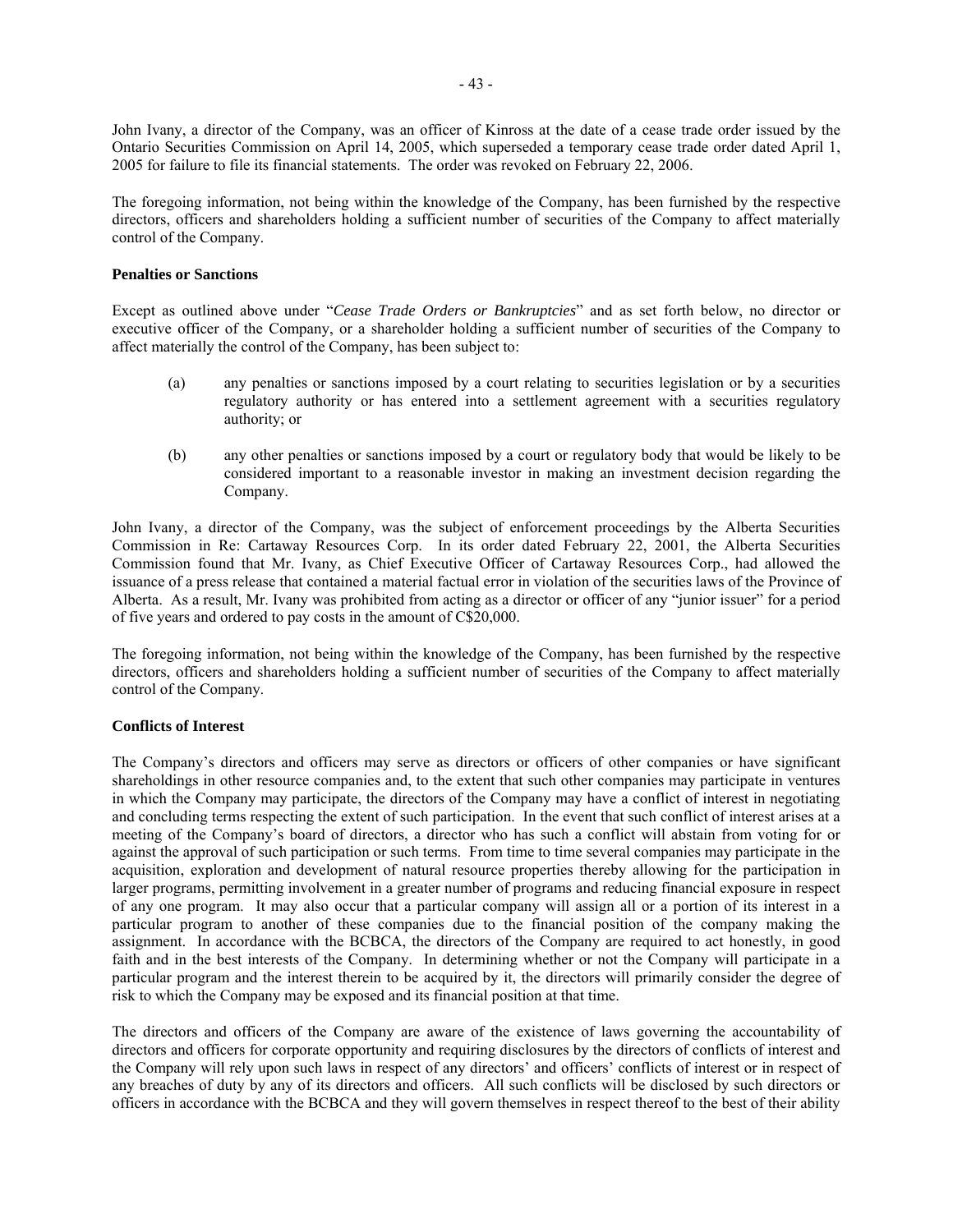in accordance with the obligations imposed upon them by law. See "*Risk Factors*". The directors and officers of the Company are not aware of any such conflicts of interests.

### **AUDIT COMMITTEE**

On October 22, 2007, the Company established an Audit Committee, which operates under a charter approved by the board of directors of the Company. A copy of the Company's Audit Committee Charter is set out in full in Schedule A to this Annual Information Form. It is the board of directors' responsibility to ensure that an effective internal control framework exists within the Company. The Audit Committee has been formed to assist the board of directors to meet its oversight responsibilities in relation to the Company's financial reporting and external audit function, internal control structure and risk management procedures. In doing so, it will be the responsibility of the Audit Committee to maintain free and open communication between the Audit Committee, the external auditors and the management of the Company.

The Audit Committee will review the effectiveness of the Company's financial reporting and internal control policies and its procedures for the identification, assessment, reporting and management of risks. The Audit Committee will oversee and appraise the quality of the external audit and the internal control procedures, including financial reporting and practices, business ethics, policies and practices, accounting policies, and management and internal controls.

### **Composition of the Audit Committee**

All members of the Audit Committee are: (i) independent within the meaning of National Instrument 52-110 — *Audit Committees* ("**NI 52-110**"), which provides that a member shall not have a direct or indirect material relationship with the Company which could, in the view of the board of directors, reasonably interfere with the exercise of a member's independent judgment; and (ii) are considered to be financially literate under NI 52-110. The members of the Audit Committee are: Robert Gayton (Chairman), Barry Rayment and Robert Cross.

The education and experience of each Audit Committee member that is relevant to the performance of his responsibilities as a member of the Audit Committee are as follows:

### *Robert Cross*

Mr. Cross has over 20 years of experience as a financier in the mining and oil  $\&$  gas sectors. He was formerly CEO of Yorkton Securities Inc. and Partner – Investment Banking of Gordon Capital Corporation. Mr. Cross received his engineering degree from the University of Waterloo, Ontario (1982) and an MBA from the Harvard Business School (1987).

### *Barry D. Rayment, Ph.D.*

Dr. Rayment is a mining geologist with over 35 years experience in base and precious metals exploration. He has been the President of Mining Assets Corporation, a private mineral consulting firm that provides geological services to the mining industry, since 1993. He is also a director of several other public exploration and mining companies. Mr. Rayment has a Ph.D in mining geology from the Royal School of Mines, London (1974).

#### *Robert J. Gayton, Ph.D, FCA*

Mr. Gayton has been consulting on accounting and finance issues for 30 years, first as an audit partner with Peat Marwick Mitchell, Chartered Accountants, and more recently as Chief Financial Officer and/or director of numerous public and private companies. Prior to that, he was a member of the Faculty of Commerce at the University of British Columbia.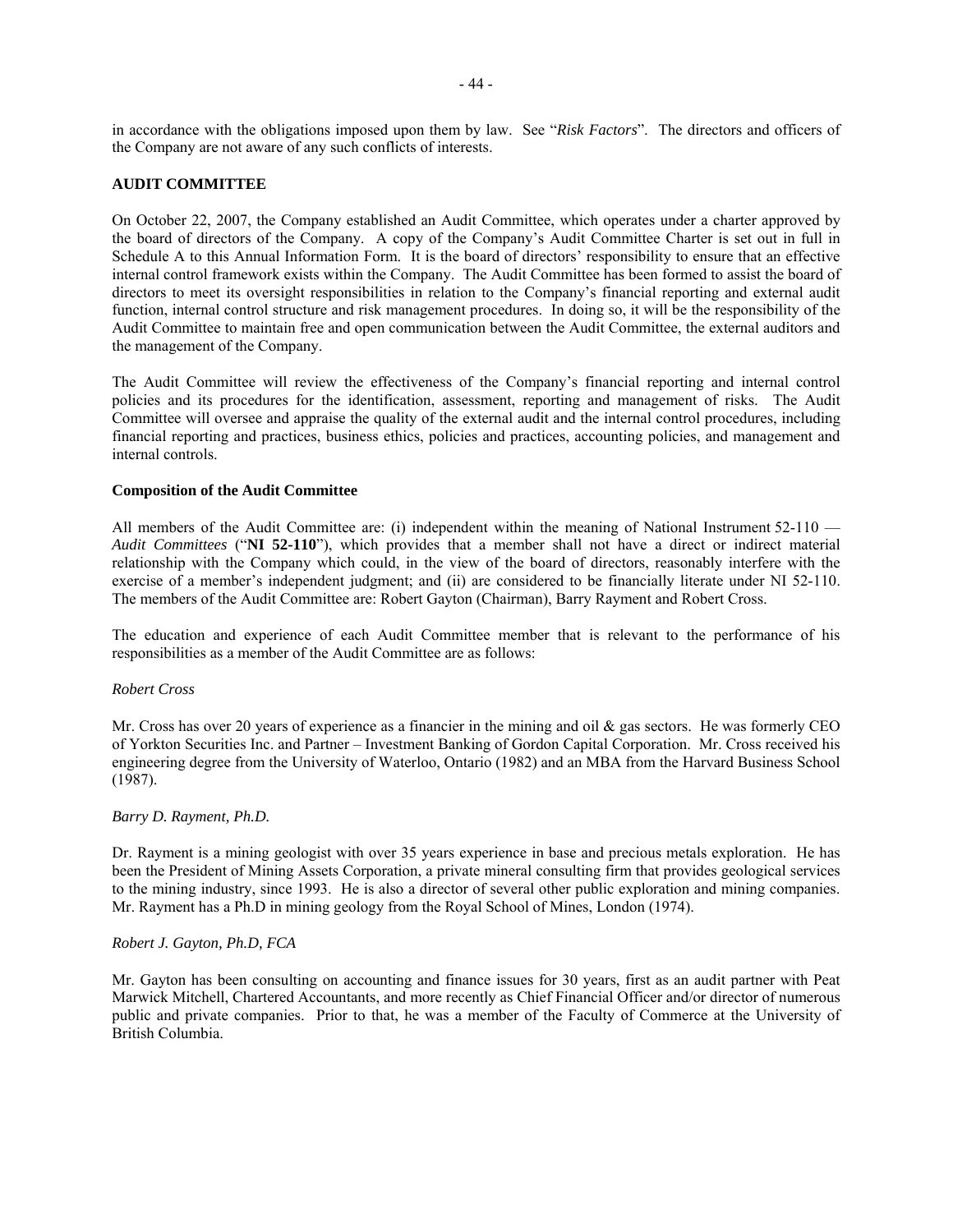#### <span id="page-46-0"></span>**Audit Committee Oversight**

At no time since the commencement of the Company's most recently completed financial year was a recommendation of the Audit Committee to nominate or compensate an external auditor not adopted by the Board of Directors.

#### **Reliance on Certain Exemptions**

At no time since the commencement of the Company's most recently completed financial year has the Company relied on the exemption in Section 2.4 of NI 52-110 (De Minimis Non-audit Services) or an exemption from NI 52-110, in whole or in part, granted under Part 8 of NI 52-110.

### **Pre-Approval Policies and Procedures**

The Audit Committee pre-approves all audit services to be provided to the Company by its independent auditors. The Audit Committee's policy regarding the pre-approval of non-audit services to be provided to the Company by its independent auditors is that all such services shall be pre-approved by the Audit Committee. Non-audit services that are prohibited to be provided to the Company by its independent auditors may not be pre-approved. In addition, prior to the granting of any pre-approval, the Audit Committee must be satisfied that the performance of the services in question will not compromise the independence of the independent auditors. All non-audit services performed by the Company's auditor for the fiscal year ended December 31, 2007 have been pre-approved by the Audit Committee of the Company. No non-audit services were approved pursuant to the *de minimis* exemption to the pre-approval requirement.

### **External Auditor Service Fees**

The aggregate fees billed by the Company's external auditors, PricewaterhouseCoopers LLP, in each of the last financial years are as follows:

| <b>Financial Year</b><br>Ending | Audit Fees <sup>(1)</sup> | <b>Audit Related Fees</b> <sup>(2)</sup> | Tax $Fees^{(3)}$ | <b>All Other Fees</b> |
|---------------------------------|---------------------------|------------------------------------------|------------------|-----------------------|
| 2007                            | \$104,000                 | Nil                                      | Nil              | Nil                   |
|                                 |                           |                                          |                  |                       |

Notes:

(3) The aggregate fees billed for professional services rendered for tax compliance, tax advice and tax planning.

(4) The aggregate fees billed for products and services other than as set out under the headings "Audit Fees", "Audit Related Fees" and "Tax Fees".

## **INTEREST OF MANAGEMENT AND OTHERS IN MATERIAL TRANSACTIONS**

No director, executive officer or shareholder holding on record or beneficially, directly or indirectly, more than 10% of the issued shares of the Company, or any of their respective associates or affiliates has any material interest, direct or indirect, in any transaction in which the Company has participated prior to the date of this Annual Information Form, or in any proposed transaction, which has materially affected or will materially affect the Company.

## **TRANSFER AGENTS AND REGISTRARS**

The transfer agent and registrar for the Common Shares is Computershare Investor Services Inc. at its offices in Toronto, Ontario and Vancouver, British Columbia.

<sup>(1)</sup> The aggregate audit fees billed.

<sup>(2)</sup> The aggregate fees billed for assurance and related services that are reasonably related to the performance of the audit or review of the Company's financial statements which are not included under the heading "Audit Fees".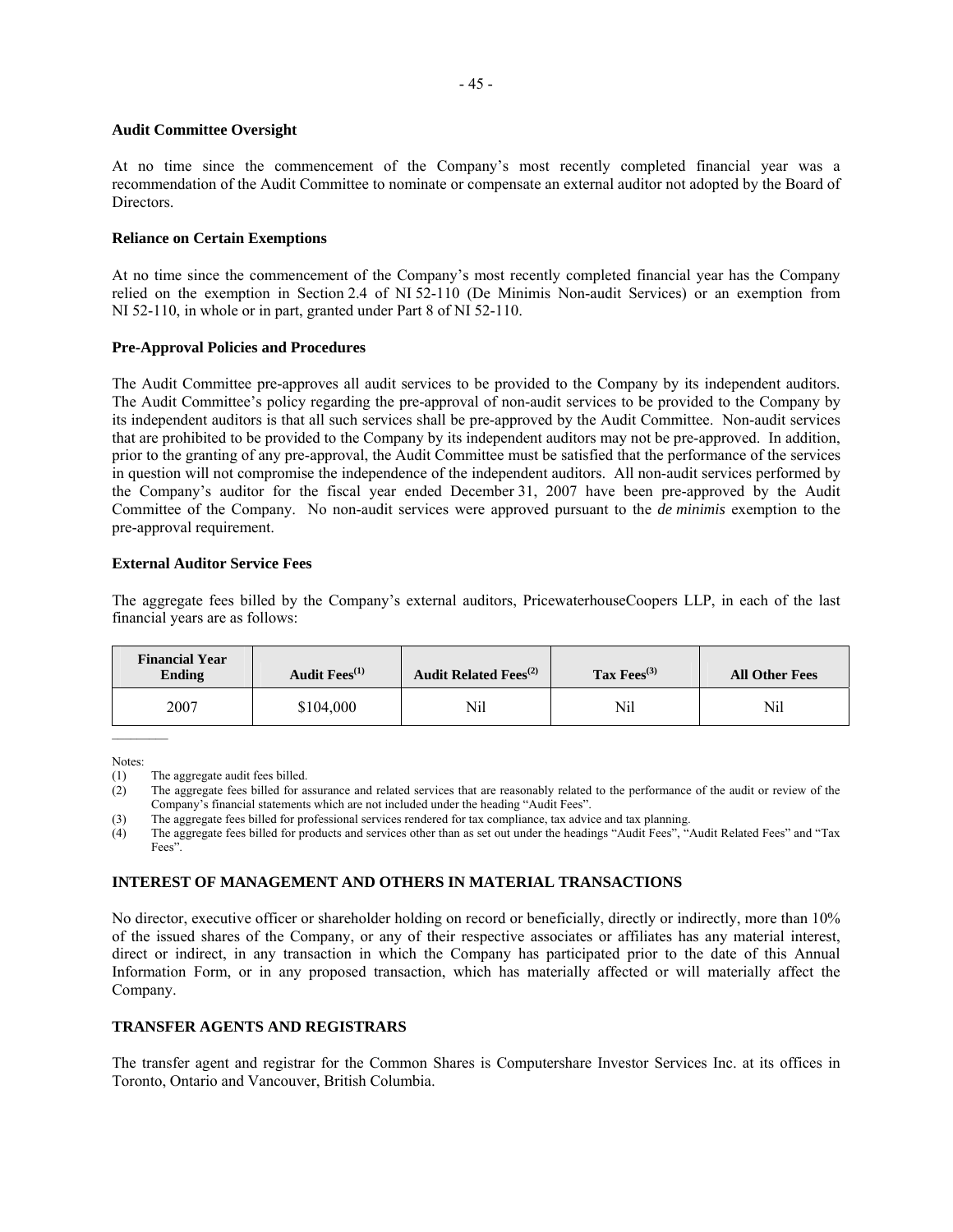#### <span id="page-47-0"></span>**MATERIAL CONTRACTS**

Except for contracts entered into in the ordinary course of business, the only material contracts which the Company has entered into within the two year period preceding the date of this Annual Information Form are as follows:

- (a) Purchase Agreement dated December 21, 2006 between B2Gold, Kinross, White Ice Ventures Limited, and 6674321 Canada Inc.
- (b) Colombia JV Agreement (including the amendments thereto) dated November 8, 2006 between Bema, AARI, AngloGold and AngloGold Colombia, and subsequently assigned by Bema to the Company, whereby AARI may earn a joint venture interest in the Colombian JV Properties subject to the Earning Requirements.
- (c) Gramalote Purchase Agreement dated October 26, 2007 between Grupo Nus and the Company, which set forth the terms and conditions governing the sale by Grupo Nus to the Company of the shares of Gramalote BVI held by Grupo Nus.
- (d) Agency agreement dated October 24, 2007 between the Company, Genuity Capital Markets, Canaccord Capital Corporation and GMP Securities L.P. (the "**Agents**") pursuant to which the Agents offered for sale 15,000,000 Common Shares of the Company at a price of C\$1.00 per share for aggregate gross proceeds of C\$15,000,000.
- (e) Underwriting agreement dated November 28, 2007 between the Company and the Underwriters, pursuant to which the Underwriters have agreed to purchase 40,000,000 Common Shares of the Company at a price of C\$2.50 per share for aggregate gross proceeds of C\$100,000,000.
- (f) Agreement to Amend the Relationship, Farm-Out and Joint Venture Agreement and regarding Gramalote Limited and Other Matters dated May 15, 2008 between AngloGold, AngloGold Colombia, Kedahda BVI, AARI and the Company.
- (g) Shareholders' Agreement for an incorporated joint venture Gramalote Limited dated May 15, 2008 Kedahda BVI, AngloGold, Graminvest, Gramalote BVI and the Company, which outlines the obligations of AngloGold and the Company (or their respective subsidiaries) with respect to the Gramalote property and regulates their rights and obligations as shareholders of Gramalote BVI.

Copies of the above material contracts are available under the Company's profile on the SEDAR.

### **INTERESTS OF EXPERTS**

## **Names of Experts**

The persons referred to below have been named as having prepared or certified a report, valuation, statement or opinion described or included in a filing, or referred to in a filing, made under NI 51-102 during, or relating to, the Company's financial year ended December 31, 2007.

PricewaterhouseCoopers LLP, Chartered Accountants, provided an auditor's report in respect to the Company's financial statements for the year ended December 31, 2007 dated April 25, 2008.

John Gorham, P. Geol, a principal of Dahrouge Geological Consulting Ltd., is the author responsible for the technical report dated June 12, 2008 entitled "Updated Report on the Gramalote Property".

John Gorham, P. Geol and Jody Dahrouge, P. Geol, principals of Dahrouge Geological Consulting Ltd., are the authors responsible for the technical report dated October 22, 2007 entitled "Summary Report on the Quebradona Property".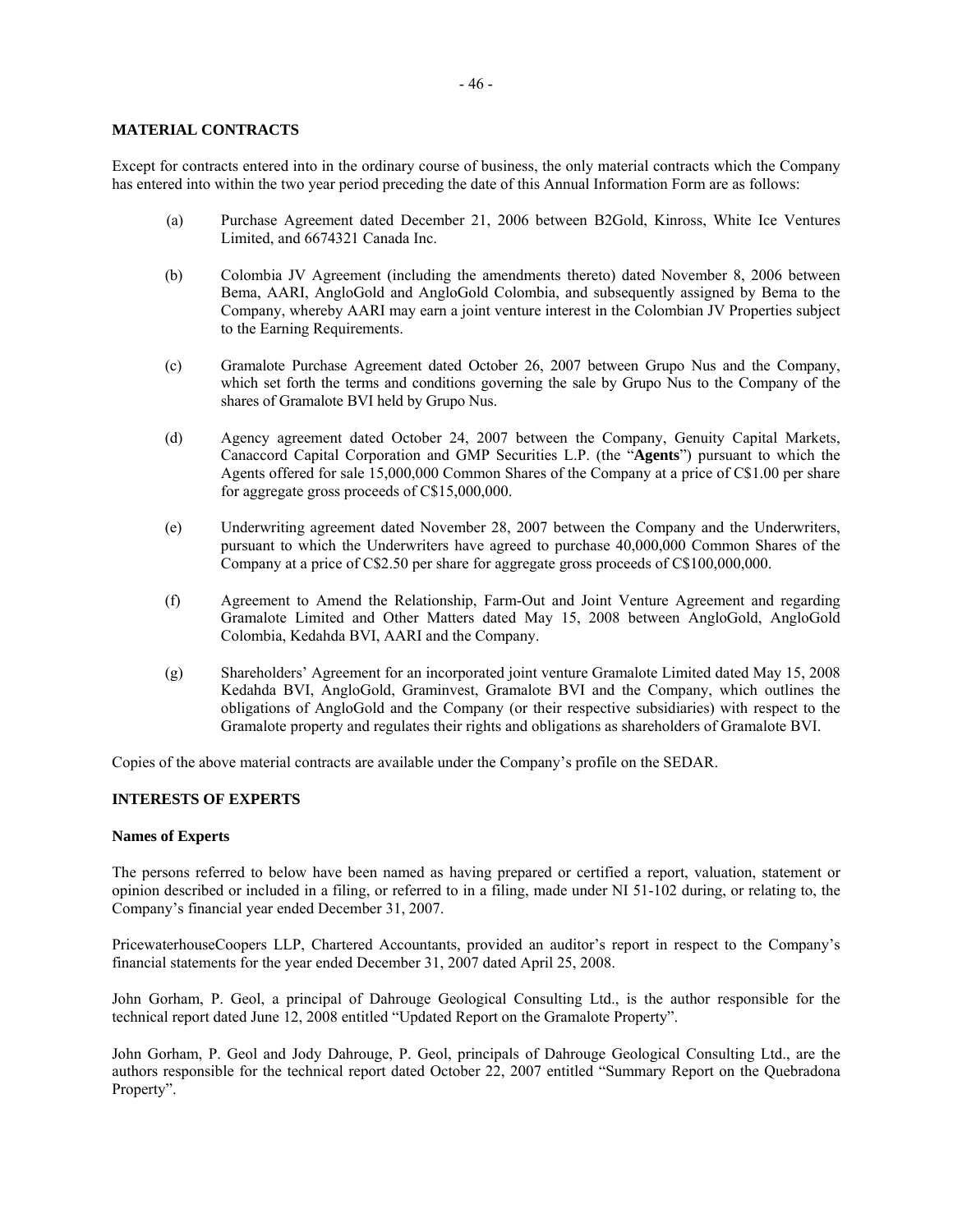John Gorham, P. Geol, a principal of Dahrouge Geological Consulting Ltd., is the author responsible for the technical report dated October 22, 2007 entitled "Summary Report on the Miraflores Property".

William J. Crowl, R.G., a principal of Gustavson Associates, LLC, is the author responsible for the technical report dated November 21, 2007 (originally filed October 22, 2007) entitled "Technical Report on the Kupol East and Kupol West Licences Chukotka Autonomous Okrug, Russia".

Reinhard von Guttenberg, of Strathcona Mineral Services Limited, is the author responsible for the technical report dated June 18, 2007 entitled "Technical Report Mocoa Copper-Molybdenum Project, Putumayo Department Colombia".

### **Interests of Experts**

To the knowledge of the Company, none of the persons above held, at the time of or after such person prepared the statement, report or valuation, any registered or beneficial interests, direct or indirect, in any securities or other property of the Company or of one of its associates or affiliates or is or is expected to be elected, appointed or employed as a director, office or employee of the Company or of any associate or affiliate of the Company.

## **EXCHANGE RATE INFORMATION**

The financial statements included herein are reported in U.S. dollars. References in this Annual Information Form to "\$" or to "C\$" are to the lawful currency of Canada, references in this Annual Information Form to "pesos" are to the lawful currency of Colombia and references in this Annual Information Form to "US\$" are to the lawful currency of United States.

On August 8, 2008, the noon rate of exchange for one Canadian dollar in United States dollars as reported by the Bank of Canada was C\$1.00 = US\$0.9365. As of the same date, based on cross rates with the Canadian dollar, one Colombian peso equalled US\$0.000552.

### **FORWARD-LOOKING STATEMENTS/RESERVES**

This Annual Information Form contains forward-looking statements, which reflect management's expectations regarding the Company's future growth, results of operations (including, without limitation, future production and capital expenditures), performance (both operational and financial) and business prospects (including the timing and development of new deposits and the success of exploration activities) and opportunities. Wherever possible, words such as "plans", "expects" or "does not expect", "budget", "scheduled", "estimates", "forecasts", "anticipate" or "does not anticipate", "believe", "intend" and similar expressions or statements that certain actions, events or results "may", "could", "would", "might" or "will" be taken, occur or be achieved, have been used to identify these forward-looking statements. Although the forward-looking statements contained in this Annual Information Form reflect management's current beliefs based upon information currently available to management and based upon what management believes to be reasonable assumptions, the Company cannot be certain that actual results will be consistent with these forward-looking statements. A number of factors could cause actual results, performance, or achievements to differ materially from the results expressed or implied in the forward-looking statements including those listed in the "*Risk Factors*" section of this Annual Information Form. These factors should be considered carefully and prospective investors should not place undue reliance on the forward-looking statements. Forward-looking statements necessarily involve significant known and unknown risks, assumptions and uncertainties that may cause the Company's actual results, performance, prospects and opportunities in future periods to differ materially from those expressed or implied by such forward-looking statements. Although the Company has attempted to identify important risks and factors that could cause actual actions, events or results to differ materially from those described in forward-looking statements, there may be other factors and risks that cause actions, events or results not to be as anticipated, estimated or intended. There can be no assurance that forward-looking statements will prove to be accurate, as actual results and future events could differ materially from those anticipated in such statements. Accordingly, shareholders should not place undue reliance on forward-looking statements. These forward-looking statements are made as of the date of this Annual Information Form and the Company assumes no obligation to update or revise them to reflect new events or circumstances.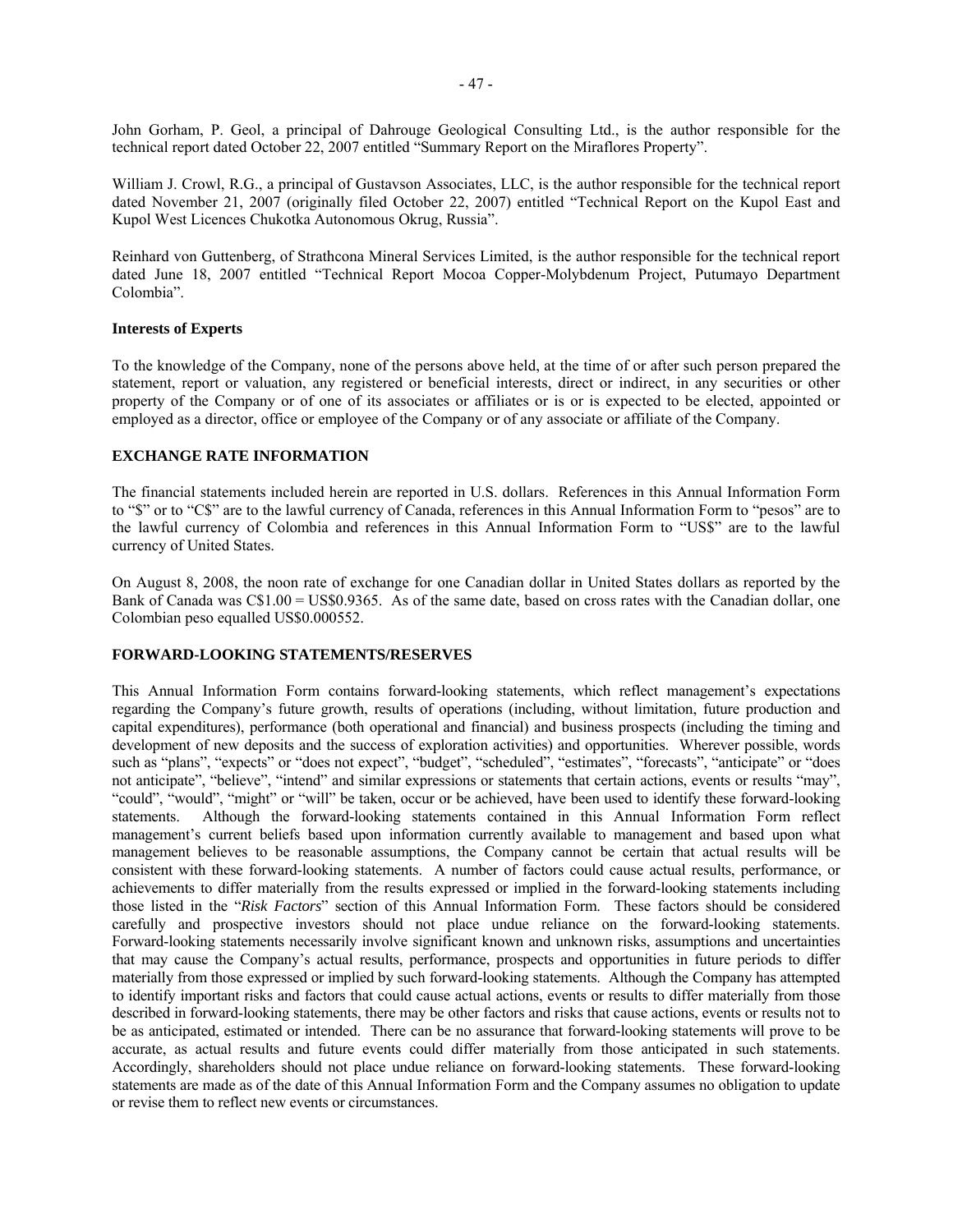### <span id="page-49-0"></span>**PROMOTERS**

Clive Johnson, Roger Richer, Mark Corra, Tom Garagan and Dennis Stansbury may all be considered promoters of the Company based on their instrumental roles in founding and forming the Company. See "*Directors and Officers*" above for the number and percentage of each class of securities of the Company beneficially owned, or controlled or directed, directly or indirectly, by each of Messrs. Johnson, Richer, Corra, Garagan and Stansbury. Other than as described in the Company's management information circular dated April 22, 2008 under the heading "*Executive Compensation*", no promoter of the Company has received or will receive anything of value, including money, property, contracts, options or rights of any kind from the Company in respect of acting as a promoter of the Company.

### **DATE OF INFORMATION**

Unless the context otherwise requires or unless otherwise indicated, the information contained in this Annual Information Form is given as of December 31, 2007, being the date of the most recently completed financial year of the Company, and the use of the present tense and of the words "is", "are", "current", "currently", "presently", "now" and similar expressions in this Annual Information Form is to be construed as referring to information given as of that date.

### **ADDITIONAL INFORMATION**

Additional information, including that relating to directors' and officers' remuneration, principal holders of the Company's securities and securities authorized for issuance under equity compensation plans, interests of insiders in material transactions and corporate governance practices, is contained in the Company's management information circular for the annual general meeting of shareholders held on June 19, 2008.

Additional financial information is provided in the Company's comparative financial statements and management's discussion and analysis for the year ended December 31, 2007, which are also incorporated herein by reference.

Copies of all materials incorporated by reference herein and additional information relating to the Company are available under the Company's name through SEDAR, at www.sedar.com.

Dated August 8, 2008.

## **BY ORDER OF THE BOARD OF DIRECTORS**

## *"Clive Johnson"*

Clive Johnson President & Chief Executive Officer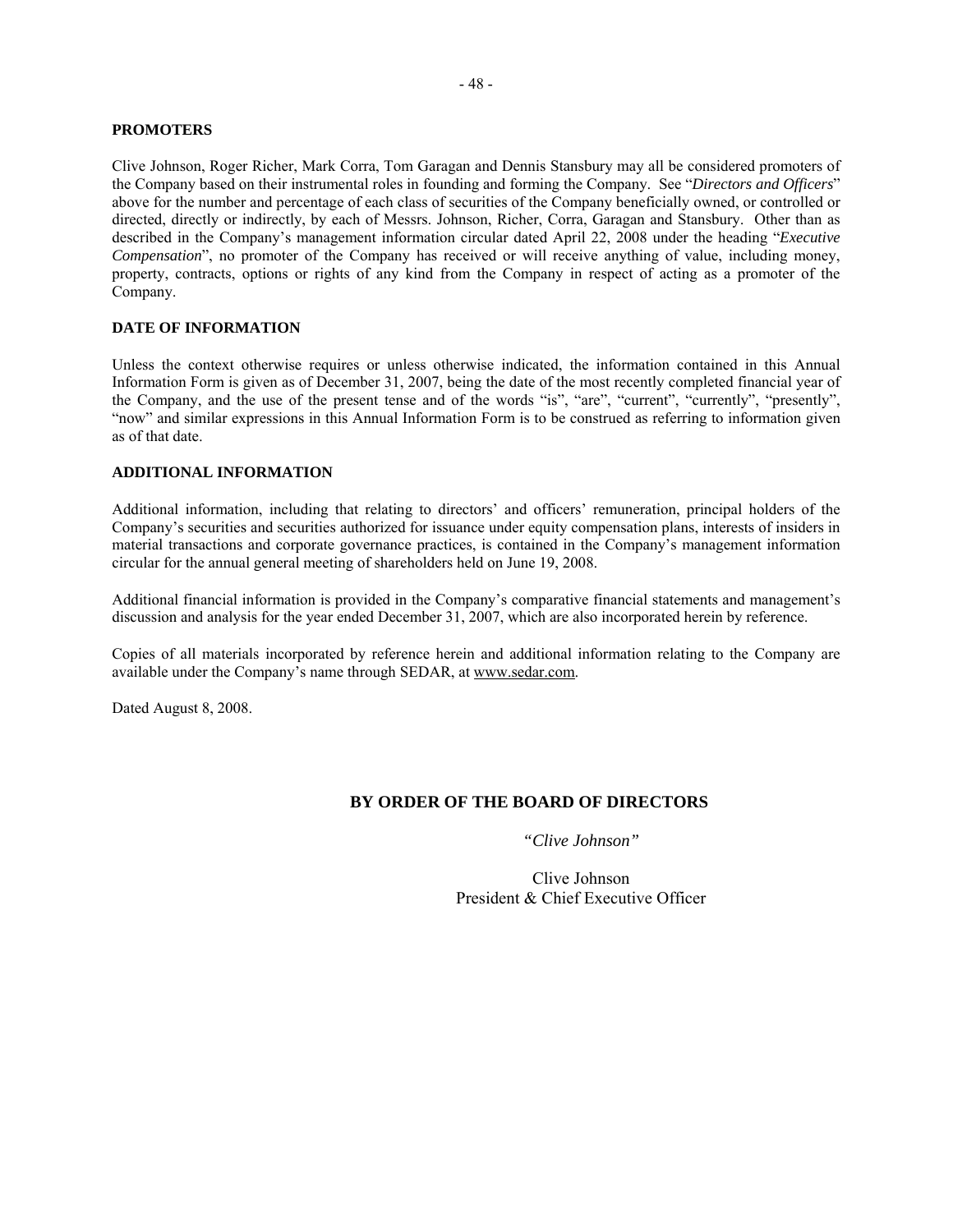# **SCHEDULE A**

# **AUDIT COMMITTEE CHARTER**

# **Effective February 6, 2008**

# 1. **Overall Purpose/Objectives**

The Audit Committee (the "Committee") will assist the Board of Directors of the Company (the "Board") in fulfilling its responsibilities. The Committee will oversee the financial reporting process, the system of internal control and management of financial risks, the audit process, and the Company's process for monitoring compliance with laws and regulations and its own code of business conduct. In performing its duties, the Committee will maintain effective working relationships with the Board, management, and the external auditors and monitor the independence of those auditors. To perform his or her role effectively, each Committee member will obtain an understanding of the responsibilities of Committee membership as well as the Company's business, operations and risks.

# 2. **Authority**

- 2.1. The Board authorizes the Committee, within the scope of its responsibilities, to seek any information it requires from any employee and from external parties, to obtain outside legal or professional advice and to ensure the attendance of Company officers at meetings, as the Committee deems appropriate.
- 2.2. The Committee shall receive appropriate funding, as determined by the Committee, for payment of compensation to the external auditors and to any legal or other advisers employed by the Committee, and for payment of ordinary administrative expenses of the Committee that are necessary or appropriate in carrying out its duties.

## 3. **Composition, Procedures and Organization**

- 3.1. The Committee will be comprised of at least three members of the Board.
- 3.2. Except as permitted by all applicable legal and regulatory requirements:
	- (a) each member of the Committee shall be "independent" as defined in accordance with Canadian Multilateral Instrument 52-110 – *Audit Committee*; and
	- (b) each member of the Committee will be "financially literate" with the ability to read and understand a set of financial statements that present a breadth and level of complexity of accounting issues that are generally comparable to the breadth and complexity of the issues that can reasonably be expected to be raised by the Company's financial statements.
- 3.3. The Board, at its organizational meeting held in conjunction with each annual general meeting of the shareholders, will appoint the members of the Committee for the ensuing year. The Board may at any time remove or replace any member of the Committee and may fill any vacancy in the Committee.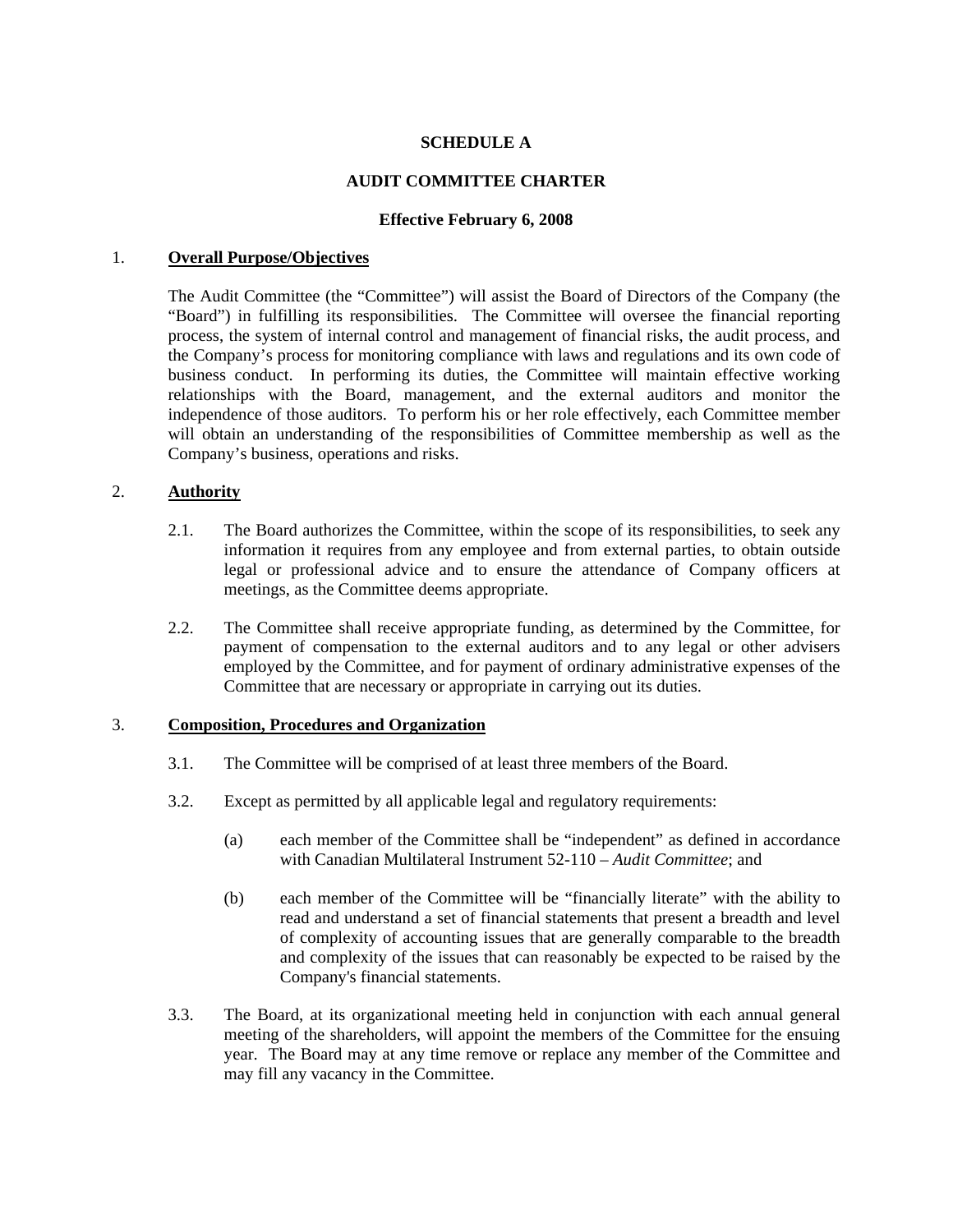- 3.4. The Committee shall elect from its members a Chairman. The Secretary shall be elected from its members, or shall be the Secretary, or the Assistant or Associate Secretary, of the Company.
- 3.5. Any member of the Committee may be removed or replaced at any time by the Board. A member shall cease to be a member of the Committee upon ceasing to be a director of the Company.
- 3.6. Meetings shall be held not less than quarterly. Special meetings shall be convened as required. External auditors may convene a meeting if they consider that it is necessary.
- 3.7. The times and places where meetings of the Committee shall be held and the procedures at such meetings shall be as determined, from time to time, by the Committee.
- 3.8. Notice of each meeting of the Committee shall be given to each member of the Committee. Subject to the following, notice of a meeting shall be given orally or by letter, telex, telegram, electronic mail, telephone facsimile transmission or telephone not less than 48 hours before the time fixed for the meeting. Notice of regular meetings need state only the day of the week or month, the place and the hour at which such meetings will be held and need not be given for each meeting. Members may waive notice of any meeting.
- 3.9. The Committee will invite the external auditors, management and such other persons to its meetings as it deems appropriate. However, any such invited persons may not vote at any meetings of the Committee.
- 3.10. A meeting of the Committee may be held by means of such telephonic, electronic or other communications facilities as permit all persons participating in the meeting to communicate adequately with each other during the meeting.
- 3.11. The majority of the Committee shall constitute a quorum for the purposes of conducting the business of the Committee. Notwithstanding any vacancy on the Committee, a quorum may exercise all of the powers of the Committee.
- 3.12. Any decision made by the Committee shall be determined by a majority vote of the members of the Committee present or by consent resolution in writing signed by each member of the Committee. A member will be deemed to have consented to any resolution passed or action taken at a meeting of the Committee unless the member dissents.
- 3.13. A record of the minutes of, and the attendance at, each meeting of the Committee shall be kept. The approved minutes of the Committee shall be circulated to the Board forthwith.
- 3.14. The Committee shall report to the Board on all proceedings and deliberations of the Committee at the first subsequent meeting of the Board, and at such other times and in such manner as the Board or the articles of the Company may require or as the Committee in its discretion may consider advisable.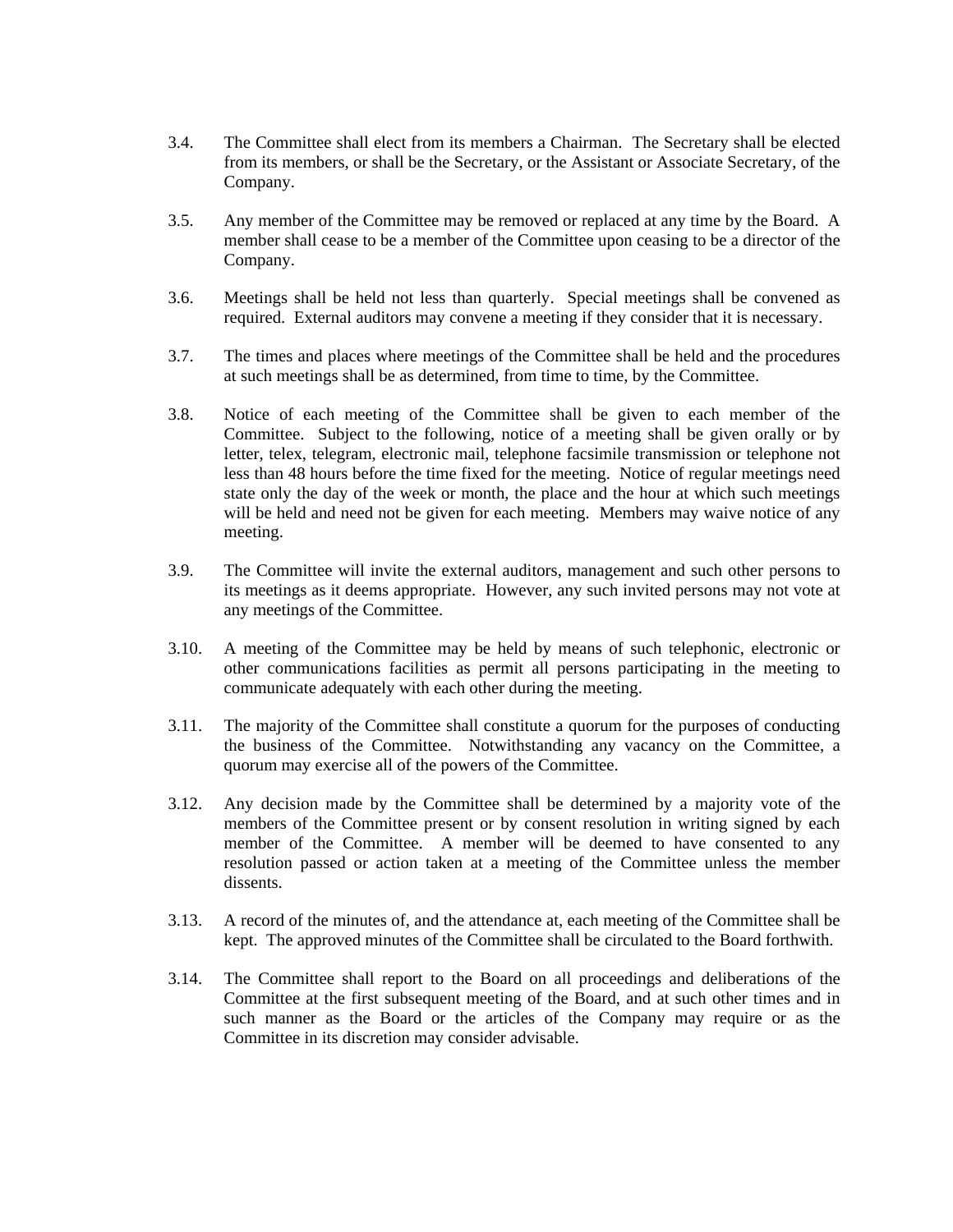3.15. The Committee will have access to such officers and employees of the Company and to such information respecting the Company, as it considers to be necessary or advisable in order to perform its duties and responsibilities.

# 4. **Roles and Responsibilities**

The roles and responsibilities of the Committee are as follows.

- 4.1. Oversee the accounting and financial reporting processes of the Company and the audits of the financial statements of the Company.
- 4.2. Review with management its philosophy with respect to controlling corporate assets and information systems, the staffing of key functions and its plans for enhancements.
- 4.3. Review the terms of reference and effectiveness of any internal audit process, and the working relationship between internal financial personnel and the external auditor.
- 4.4. Gain an understanding of the current areas of greatest financial risk and whether management is managing these effectively.
- 4.5. Review significant accounting and reporting issues, including recent professional and regulatory pronouncements, and understand their impact on the financial statements, reviewing with management and the external auditor where appropriate.
- 4.6. Review any legal matters which could significantly impact the financial statements as reported on by the General Counsel and meet with outside counsel whenever deemed appropriate.
- 4.7. Review the annual financial statements and the results of the audit with management and the external auditors prior to the release or distribution of such statements, and obtain an explanation from management of all significant variances between comparative reporting periods.
- 4.8. Review the interim financial statements with management prior to the release or distribution of such statements, and obtain an explanation from management of all significant variances between comparative reporting periods.
- 4.9. Review all public disclosure concerning audited or unaudited financial information before its public release and approval by the Board, including management's discussion and analysis, financial information contained in any prospectus, private placement offering document, annual report, annual information form, takeover bid circular, and any annual and interim earnings press releases, and determine whether they are complete and consistent with the information known to Committee members.
- 4.10. Assess the fairness of the financial statements and disclosures, and obtain explanations from management on whether: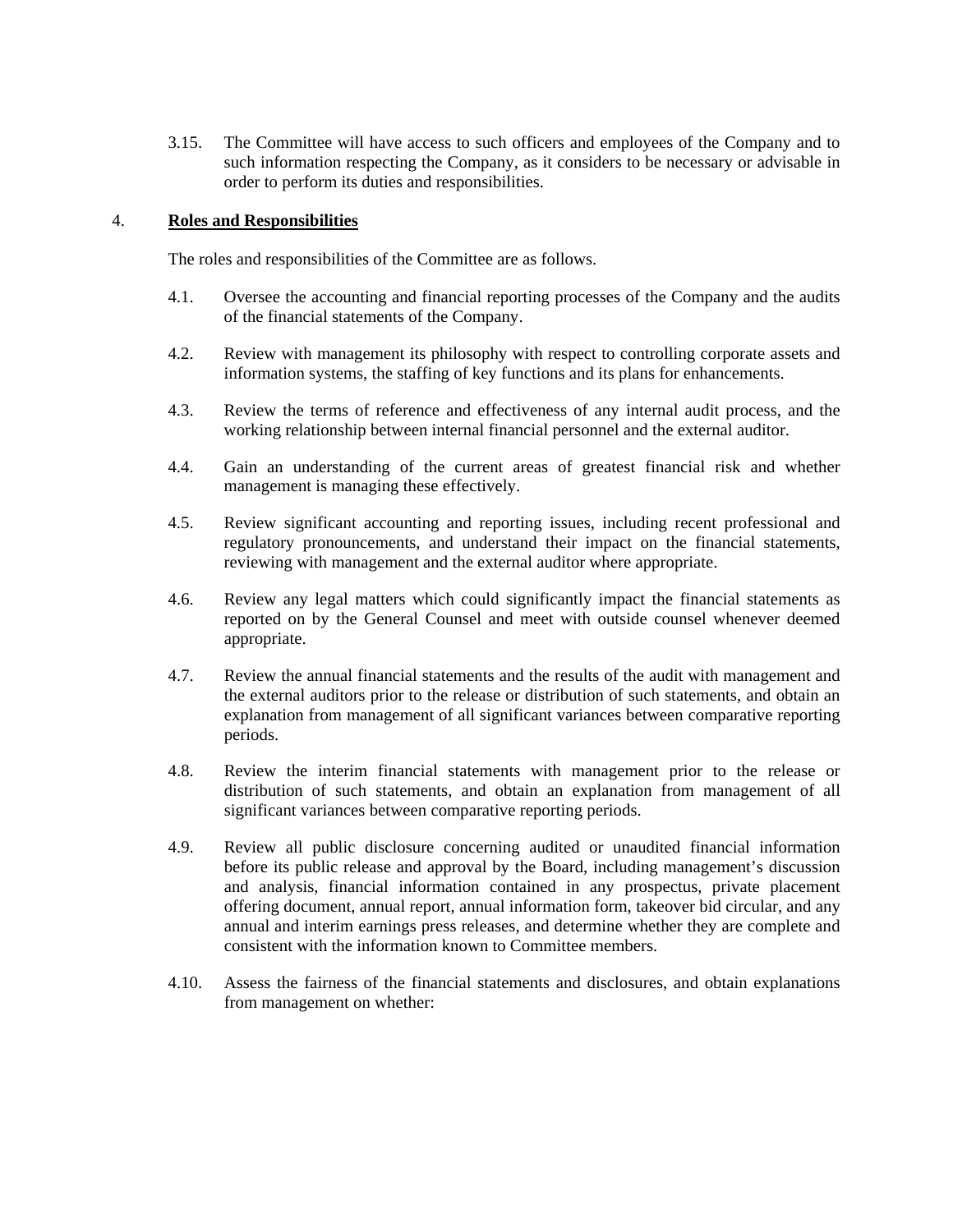- (a) actual financial results for the financial period varied significantly from budgeted or projected results;
- (b) generally accepted accounting principles have been consistently applied;
- (c) there are any actual or proposed changes in accounting or financial reporting practices; and
- (d) there are any significant, complex and/or unusual events or transactions such as related party transactions or those involving derivative instruments and consider the adequacy of disclosure thereof.
- 4.11. Determine whether the auditors are satisfied that the financial statements have been prepared in accordance with generally accepted accounting principles.
- 4.12. Focus on judgmental areas, for example those involving valuation of assets and liabilities and other commitments and contingencies.
- 4.13. Review audit issues related to the Company's material associated and affiliated companies that may have a significant impact on the Company's equity investment.
- 4.14. Ascertain whether any significant financial reporting issues were discussed by management and the external auditor during the fiscal period and the method of resolution.
- 4.15. Review and resolve any significant disagreement among management and the external auditors in connection with the preparation of the financial statements.
- 4.16. Recommend to the Board the selection of the firm of external auditors to be proposed for election as the external auditors of the Company.
- 4.17. Review and approve the proposed audit plan and the external auditors' proposed audit scope and approach with the external auditor and management and ensure no unjustifiable restriction or limitations have been placed on the scope.
- 4.18. Explicitly approve, in advance, all audit and non-audit engagements of the external auditors; provided, however, that non-audit engagements may be approved pursuant to a pre-approval policy established by the Committee that (i) is detailed as to the services that may be pre-approved, (ii) does not permit delegation of approval authority to the Company's management, and (iii) requires that the delegatee or management inform the Committee of each service approved and performed under the policy. Approval for minor non-audit services is subject to applicable securities laws.
- 4.19. If it so elects, delegate to one or more members of the Committee the authority to grant such pre-approvals. The delegatee's decisions regarding approval of services shall be reported by such delegatee to the full Committee at each regular Committee meeting.
- 4.20. Subject to the grant by the shareholders of the authority to do so, if required, review the appropriateness and reasonableness of the compensation to be paid to the external auditors and make a recommendation to the Board regarding such compensation.
- 4.21. Oversee the independence of the external auditors. Obtain from the external auditors a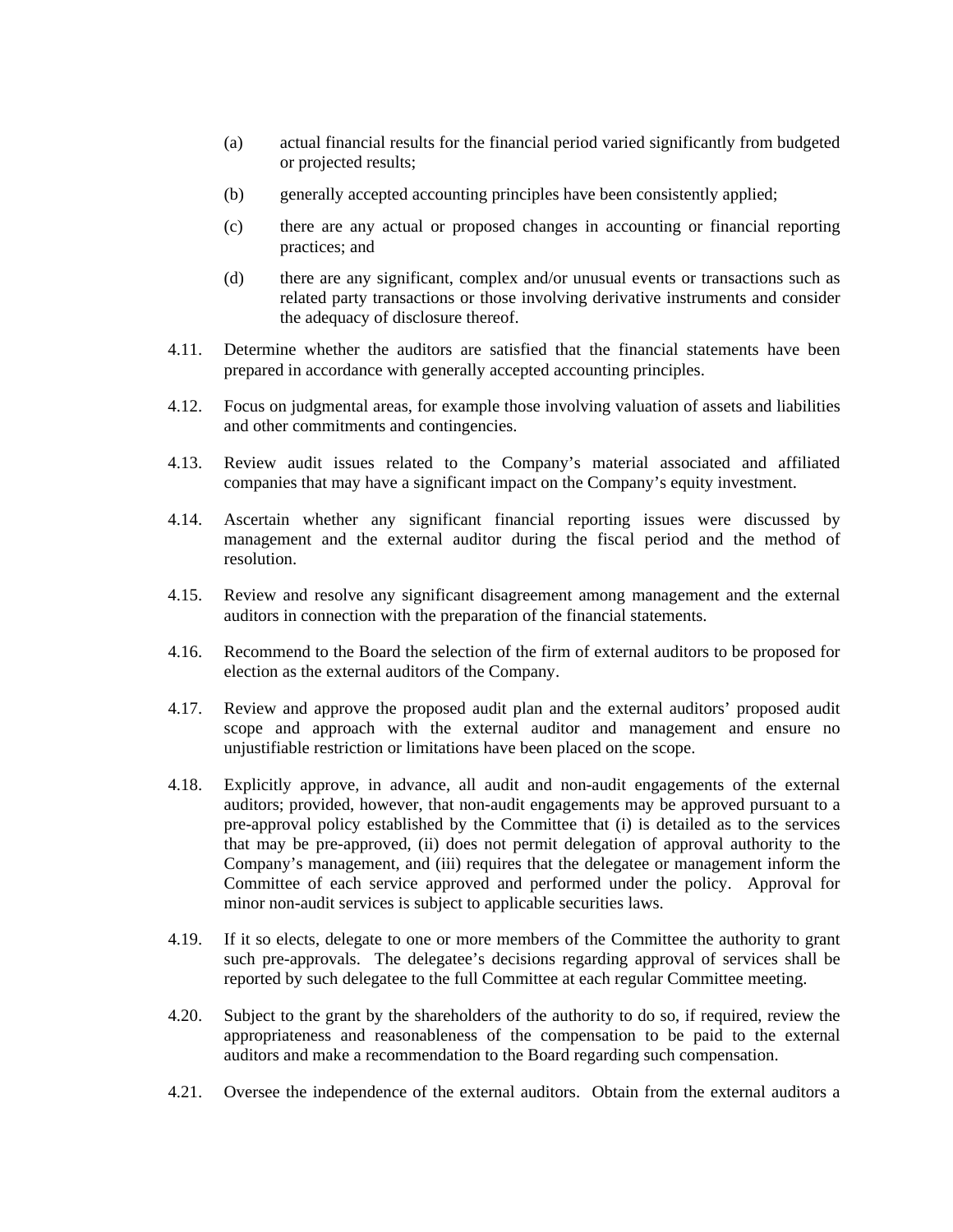formal written statement delineating all relationships between the external auditors and the Company. Actively engage in a dialogue with the external auditors with respect to any disclosed relationships or services that impact the objectivity and independence of the external auditor.

- 4.22. Review and approve the Company's hiring policies regarding partners, employees and former partners and employees of the present and former external auditors of the Company.
- 4.23. Review the performance of the external auditors, and in the event of a proposed change of auditor, review all issues relating to the change, including the information to be included in any notice of change of auditor as required under applicable securities laws, and the planned steps for an orderly transition.
- 4.24. Review the post-audit or management letter, containing the recommendations of the external auditor, and management's response and subsequent follow-up to any identified weakness.
- 4.25. Review the evaluation of internal controls and management information systems by the external auditor, and, if applicable, the internal audit process, together with management's response to any identified weaknesses and obtain reasonable assurance that the accounting systems are reliable and that the system of internal controls is effectively designed and implemented.
- 4.26. Gain an understanding of whether internal control recommendations made by external auditors have been implemented by management.
- 4.27. Review the process under which the Chief Executive Officer and the Chief Financial Officer evaluate and report on the effectiveness of the Company's design of internal control over financial reporting and disclosure controls and procedures.
- 4.28. Obtain regular updates from management and the Company's legal counsel regarding compliance matters, as well as certificates from the Chief Financial Officer as to required statutory payments and bank covenant compliance and from senior operating personnel as to permit compliance.
- 4.29. Establish a procedure for the:
	- (a) confidential, anonymous submission by employees of the Company of concerns regarding questionable accounting or auditing matters,
	- (b) receipt, retention and treatment of complaints received by the Company regarding accounting, internal accounting controls, or auditing matters.
- 4.30. Meet separately with the external auditors to discuss any matters that the Committee or auditors believe should be discussed privately.
- 4.31. Endeavour to cause the receipt and discussion on a timely basis of any significant findings and recommendations made by the external auditors.
- 4.32. Ensure that the Board is aware of matters which may significantly impact the financial condition or affairs of the business.